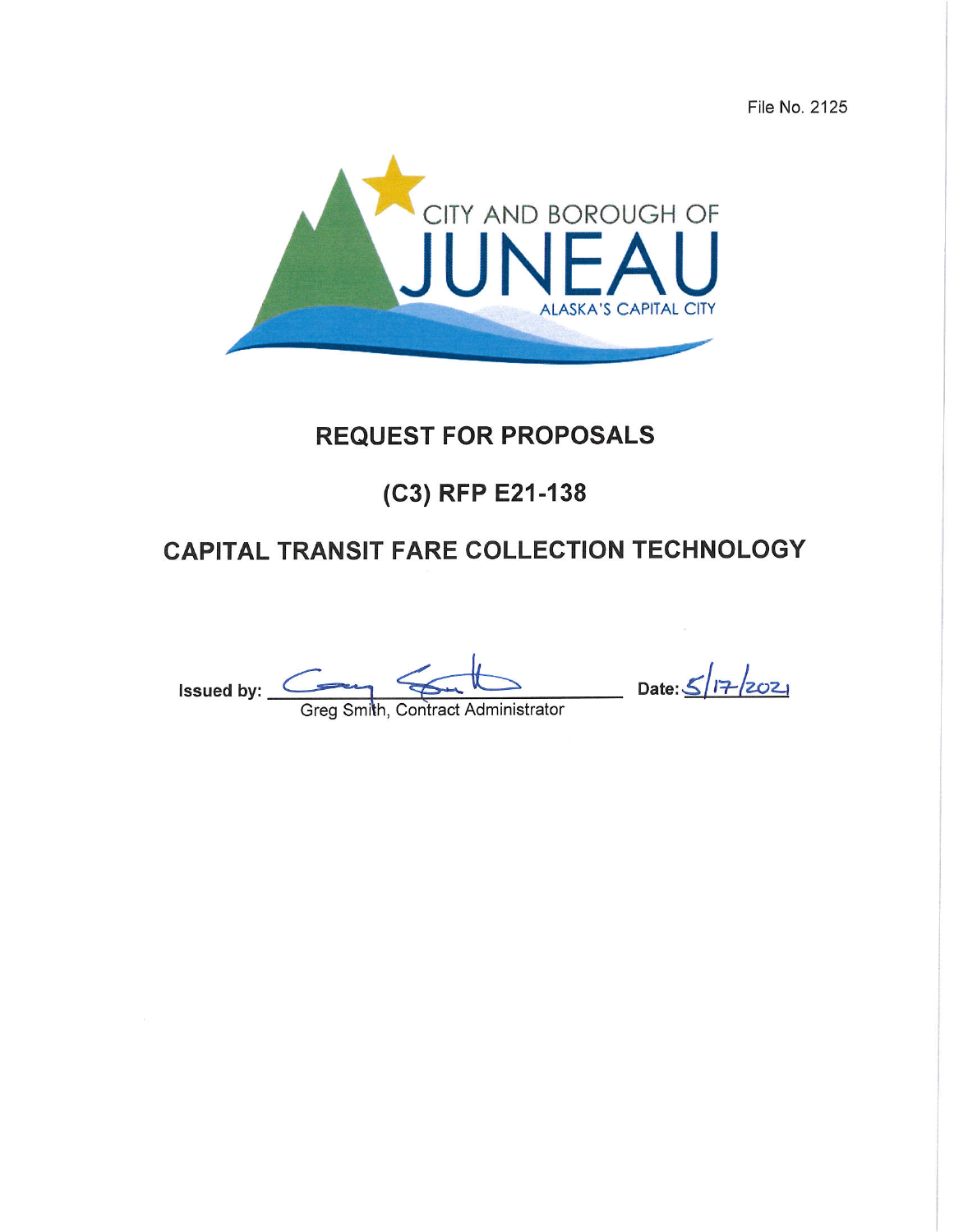#### **Capital Transit Fare Collection Technology (C3) RFP E21-138**

**SCOPE OF SERVICES:** The City and Borough of Juneau (CBJ) is soliciting proposals from vendors interested in furnishing an Automated Fare Collection system (AFC) and, as an additive alternate, an Automatic Passenger Counting system (APC), for the CBJ's public transportation service, Capital Transit.

**PRE-PROPOSAL MEETING:** A non-mandatory pre-proposal conference call will be held at **10:00 a.m., Alaska time on May 25, 2021.** Persons interested in submitting proposals are encouraged to attend. Proposers intending to participate in the teleconference shall email caleb.comas@juneau.org by 4:30 p.m., on May 24, 2021, to request the call-in instructions.

**QUESTIONS REGARDING THIS RFP:** Greg Smith, Contract Administrator, phone 907-586- 0800 ext. 4194, fax 907-586-4530, greg.smith@juneau.org is the sole point of contact for all issues pertaining to this procurement.

**DELIVERY AND DEADLINE FOR PROPOSALS:** Electronic proposals are to be uploaded to Public Purchase **prior to 2:00 p.m. Alaska Time on June 8, 2021**, or such later time as the Contract Administrator may announce by addendum to plan holders at any time prior to the submittal date. It is the responsibility of the Proposer to submit all solicitation documents, by the advertised deadline. Submitting any response to a solicitation shall be solely at the Proposers risk. The Purchasing Division will attempt to keep all office equipment used in methods of document receipt in working order but is **NOT** responsible for communications or documents that are late **regardless of cause**. No Proposer documentation will be accepted as proof of receipt. Prior to any deadline, Proposers are strongly encouraged to confirm receipt of any submitted documents with the Purchasing Division. All electronic submittals must be uploaded as an Adobe Portable Document Format (PDF). Proposers will not secure, password protect, or lock uploaded files; the City must be able to open and view the contents of the file. Proposers will not disable or restrict the ability of the City to print the contents of an uploaded file. Scanned documents or images must be of sufficient quality, no less than 150 dpi, to allow for reading or interpreting the words, drawings, images, or sketches. The City may disqualify any Submittal Response that does not meet the criteria stated in this paragraph.

Disadvantaged Business Enterprises are encouraged to respond.

#### **CONTACT INFORMATION REGARDING ELECTRONIC SUBMITTALS**

City and Borough of Juneau, Purchasing Division 155 South Seward Street Juneau, AK 99801

The CBJ Purchasing Division's phone number is 907-586-5215 ext. 4190, and fax number 907- 586-4561.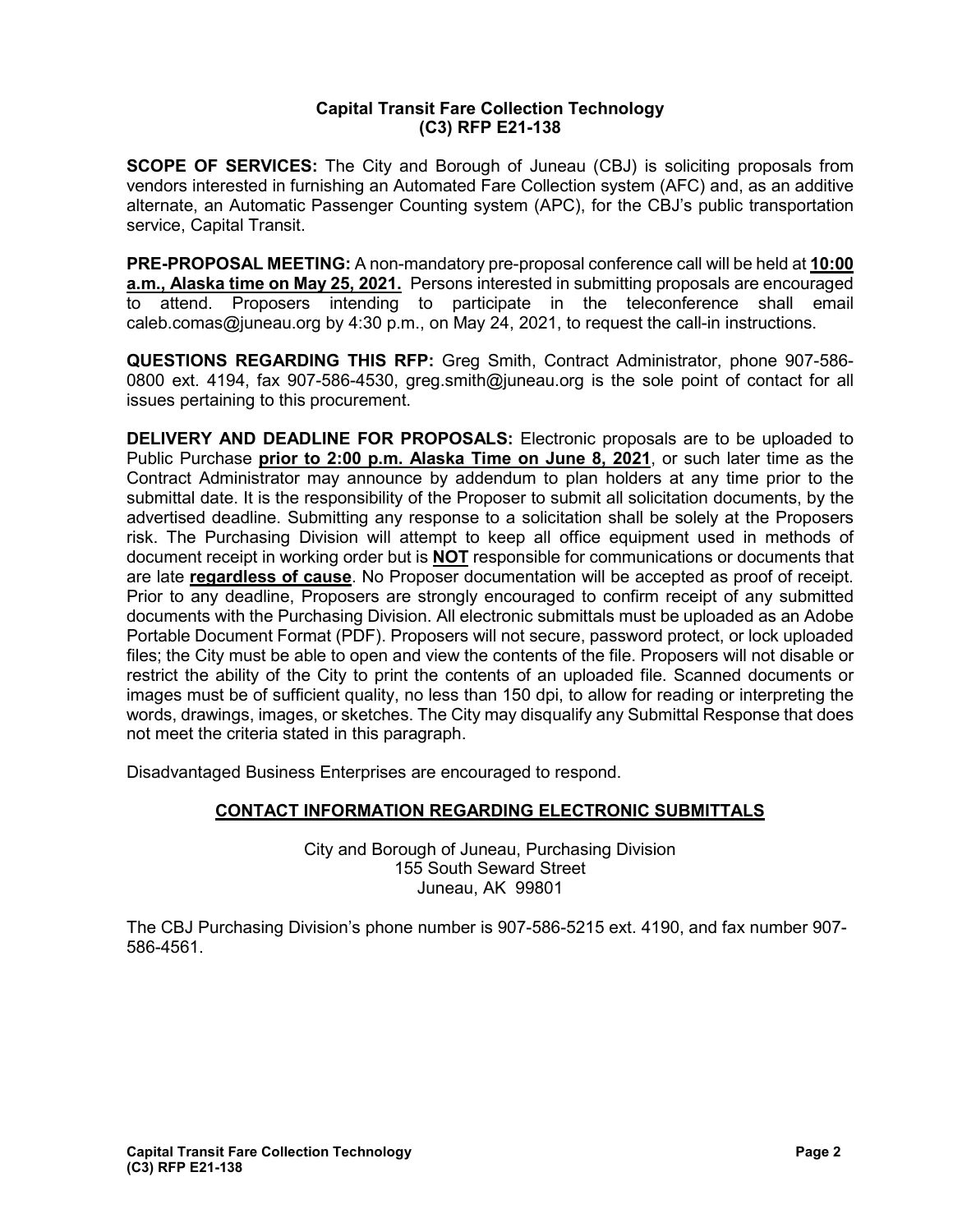#### **TABLE OF CONTENTS**

- **1.0 GENERAL INFORMATION**
- **2.0 RULES GOVERNING COMPETITION**
- **3.0 PROPOSAL CONTENT REQUIREMENTS**
- **4.0 EVALUATION OF PROPOSALS**
- **5.0 SELECTION AND AWARD PROCESS**
- **6.0 INSURANCE REQUIREMENTS**
- **7.0 PROTESTS**
- **8.0 CONSULTANT'S GOOD STANDING WITH CBJ FINANCE DEPARTMENT**
- **EVALUATION RANKING SHEET**
- **ORAL PRESENTATION/PRODUCT DEMONSTRATION EVALUATION**

**APPENDIX A – CAPITAL TRANSIT FLEET INFORMATION**

- **ATTACHMENT 1 – STANDARD CONTRACT**
- **ATTACHMENT 2 – BID FORMS**
- **ATTACHMENT 3 – FTA TERMS AND CONDITIONS, CERTIFICATIONS, and DBE FORMS**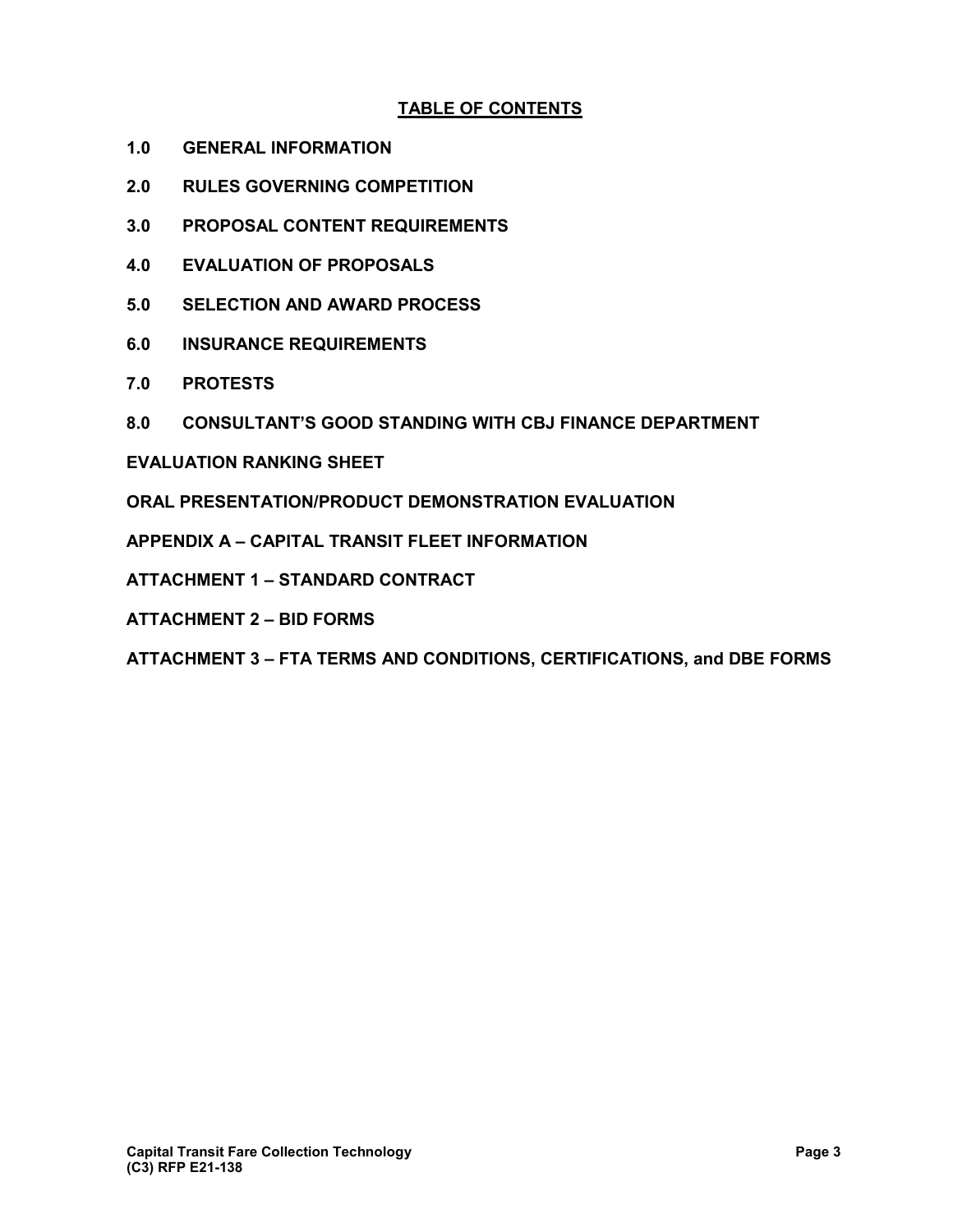#### **1.0 GENERAL INFORMATION**

This Class 3 Request for Proposals (RFP) defines the scope of the project, explains the procedures for selecting a vendor to provide the requested services, and defines the documents required to respond to the RFP.

The Class 3 process is used for acquisition of professional service contracts estimated to be more than \$50,000.

#### **1.1 Purpose**

The City and Borough of Juneau (CBJ) is soliciting proposals from vendors interested in furnishing an Automated Fare Collection system (AFC) and, as an additive alternate, an Automatic Passenger Counting system (APC), for the CBJ's public transportation service, Capital Transit.

#### **Statement of Financial Assistance: This Procurement is subject to a financial assistance grant agreement between the State of Alaska and the U.S. Department of Transportation. Federal procurement and contracting requirements will apply.**

The successful proposer will provide all labor, materials, tools, software, hardware, equipment, training, installation, technical support, warranties, and incidentals necessary to furnish, install, and deliver into service a new AFC and additive alternate APC for Capital Transit. The chosen solution will provide a state-of-the-art, open access, userfriendly fare system that maximizes:

- Ease of use for riders
- Ease of operation for drivers
- Ease of maintenance for support staff
- Reliability of system performance
- Data Retrieval and Management
- Accuracy and security of information
- Cost effectiveness of operations
- Extended service life of system

The terms proposer, supplier, manufacturer, and vendor will be used interchangeably within this document and all refer to the firm proposing to provide the chosen systems.

#### **1.2 Scope of Services**

#### **Capital Transit Background:**

Capital Transit and its subcontracted demand-response paratransit component, CAPITAL AKcess, provide public transportation services for the City and Borough of Juneau (CBJ). Currently, the fixed route system is served by 17 diesel buses and one electric bus. Demand-response is currently utilizing eight smaller buses to provide service to clients within the contracted area. Capital Transit has a grant for an additional three smaller buses which would increase that fleet to 11. In addition, Capital Transit operates 7 administrative and maintenance vehicles in support of operations. In calendar year 2019, Capital Transit provided 1,010,570 unlinked passenger trips on fixed routes and 30,847 unlinked passenger trips for demand-response clients.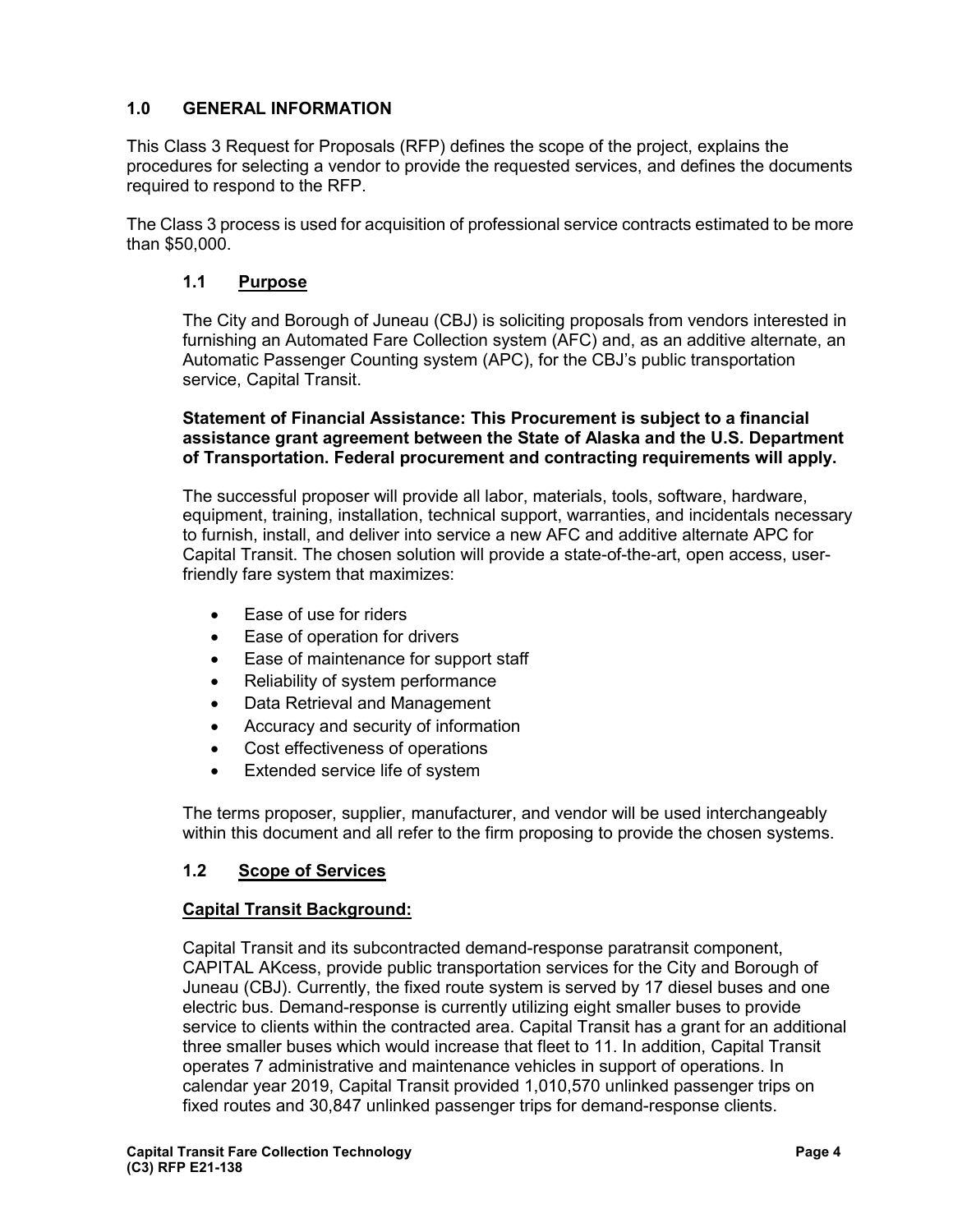Capital Transit's current onboard fare collection system utilizes Diamond fareboxes for collection of cash fares and single ride tokens, while pass products are limited to monthly passes on printed paper card stock. Customers can either present a pass product for visual validation, or deposit an exact change cash fare or single ride token into the Diamond farebox. The data on pass use and cash or token fares is limited to revenue figures only, and passenger counts are limited to manual counts by operators. In fiscal year 2019, pass products comprised 44 percent of revenue, token sales comprised 9.5 percent of revenue, and cash fares comprised the remainder. Pass products and tokens are available for purchase at various city-owned facilities as well as local third party vendors. In addition to paid fares, CBJ employees, seniors with a CBJissued local sales tax exemption, and individuals eligible for the Capital Transit "VIP" bus pass for persons with disabilities are able to ride the fixed route system free of charge when presenting appropriate identification. Paratransit services are currently offered free of charge, and ridership information is compiled using scheduling software and operator manual counts.

#### Existing Technology:

Trillium Solutions Inc. has supported Capital Transit's development and publishing of General Transit Feed Specification (GTFS) real time data. Trillium Solutions Inc. has also provided development and support of the Capital Transit website which can be found at [https://juneaucapitaltransit.org/.](https://juneaucapitaltransit.org/)

Capital Transit utilizes Swiftly Inc.'s Transitime software and real time GPS data to monitor and plan routing for all fixed route buses, paratransit buses, and support vehicles. This existing automatic vehicle location solution does not require active operator input. The Swiftly platform is developed with an open application programming interface (API) to allow integration with outside hardware and services. The result of this procurement should maintain or improve on this existing AVL service. Proposers should implement the most cost effective, user-friendly and efficient solution for new system vehicle location needs while considering existing system capabilities. To provide for proposed new AFC and AVL systems' vehicle location needs, the vendor may choose to:

- Utilize Capital Transit's existing hardware, software, and equipment, integrating services as required
- Utilize any combination of new and existing hardware, software, and equipment, integrating services as required
- **Provide a new stand-alone solution for proposed new systems, while the** existing AVL remains unchanged
- **Provide a complete new vehicle location solution that replaces the** existing AVL

Should a vendor chose to utilize any combination of existing and new hardware, software and equipment for vehicle location needs, Swiftly services must continue to receive four pieces of real-time information: vehicle number, latitude, longitude, and timestamp.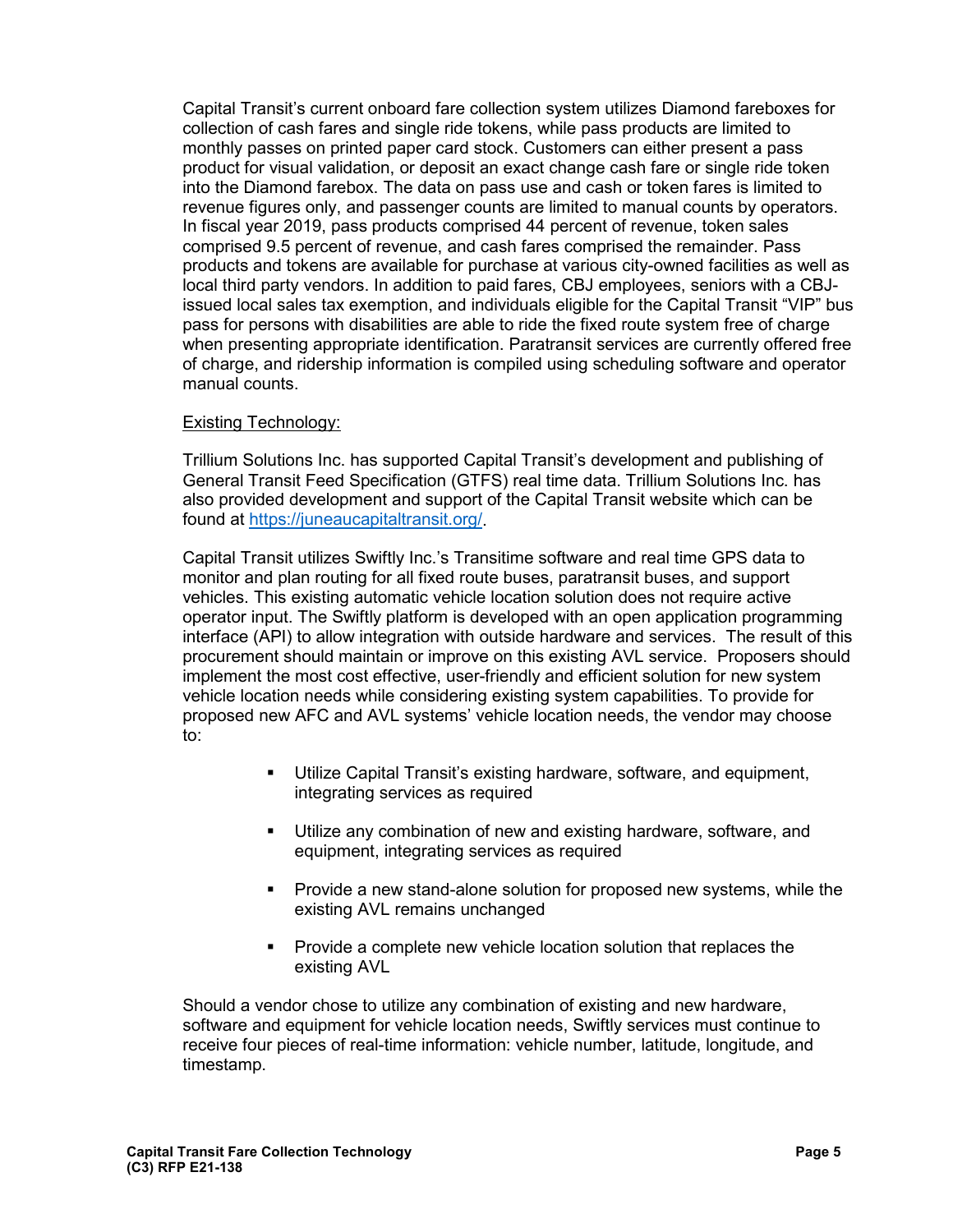Capital Transit buses are not currently equipped with automatic passenger counters or any form of electronic fare validation.

The Capital Transit Bus Barn and Administrative Offices are equipped with a wireless local area network (WLAN) within the interior of the building and garage only. The existing WLAN infrastructure does not provide a reliable connection at the exterior of the building or throughout the yard.

CBJ workstations operate on the Windows 10 Professional operating system. Any proposed system or software that will utilize existing CBJ workstations must be compatible. Where a proposed system utilizes CBJ servers, the system must be compatible with Windows Server 2016 or Windows Server 2019. All virtualized components of proposed systems must be compatible with Microsoft Hyper-V.

#### **1.1.1 General**

All items not specifically mentioned which are required for a turnkey unit shall be included in the proposed unit price.

All equipment furnished shall be new and in current production.

Excepting Personal Identifiable Information (PII) data, Capital Transit shall retain ownership of and access to all data generated from chosen systems in perpetuity.

All data generated from chosen systems must be exportable into standard Microsoft products, such as Microsoft Excel and Microsoft Access.

Capital Transit shall retain unlimited query rights to all data generated from chosen systems.

**Capital Transit's highest priority is to procure the AFC. Procuring the APC will be pursued as an Additive Alternate and may be awarded if funding is available. Inclusion of the APC is required to be considered a responsive proposer. All system and optional costs should be excluded from the narrative of responses. Costs should be listed as indicated in section 3.8 of this RFP.**

All training and installation of vaulting system components, data systems components, and onboard components will occur at the Capital Transit Bus Barn and Administrative Offices, located at 10099 Bentwood Place in Juneau, Alaska.

#### **1.1.2 Automated Fare Collection (AFC) System Requirements**

The chosen AFC will be modular, flexible, and based on open system architecture to adapt to and accept any commonly used fare media including bills, coins, tokens, paper-based fare products, digitally generated fare products, and smart cards. The AFC proposal shall address all phases of fare collection, validation, and processing, including but not limited to:

a. Onboard Cash Acceptance – Minimum Requirements:

i. AFC cash vaults shall hold a minimum of 750 coins and 500 bills.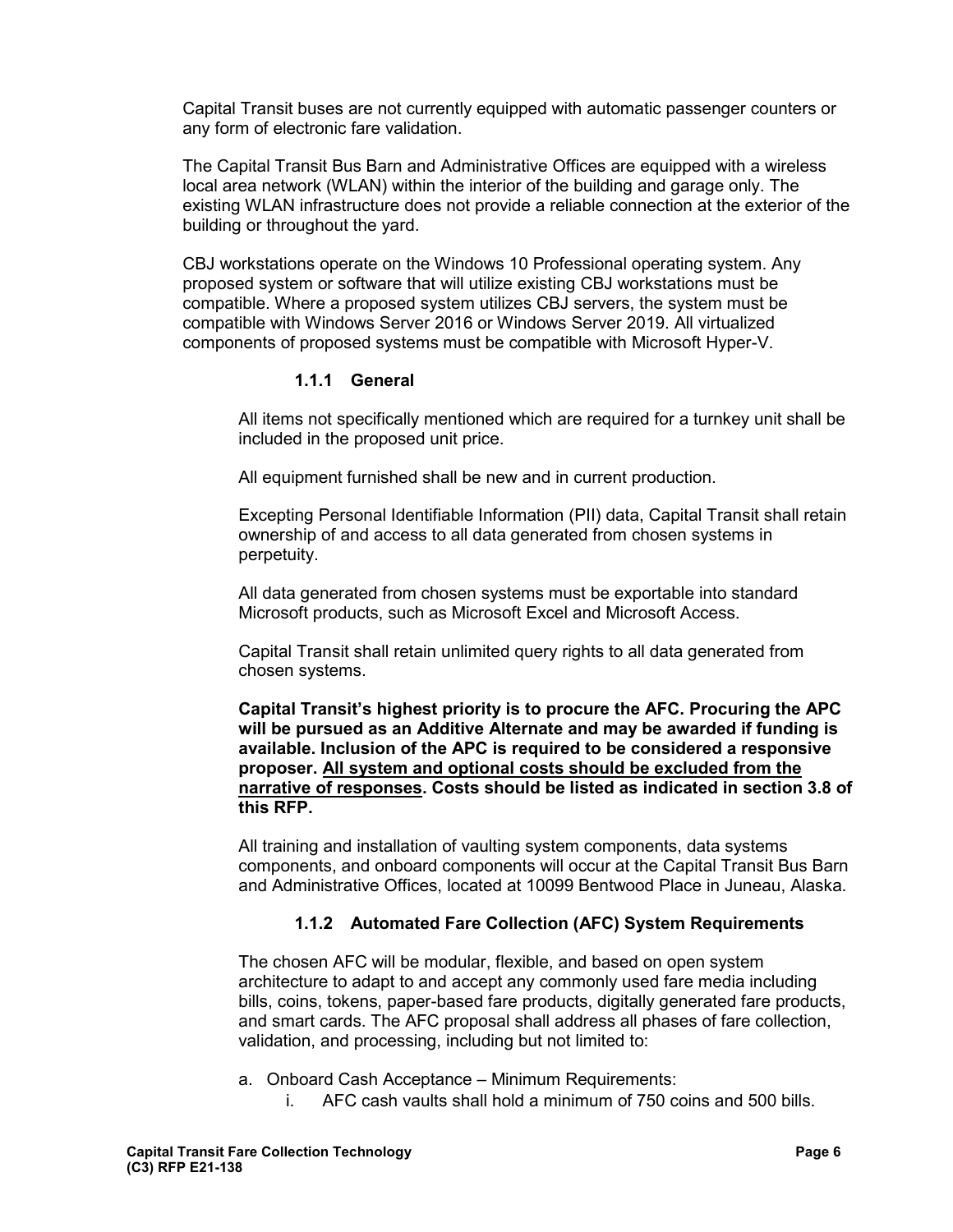- ii. AFC shall be capable of accepting \$1, \$5, \$10, and \$20 bills in the bus fare collection pedestal.
- iii. AFC shall be capable of accepting all U.S. coins in general circulation.
- iv. The AFC shall be resistant to jams or malfunctions created by coins, bills, or foreign objects.
- v. AFC shall automatically identify and count all US coin and currency in general circulation.
- vi. AFC shall be capable of accepting bills of "street quality" inserted flat and unfolded. AFC shall accept, correctly identify, and total valid US bills and coins while rejecting and returning to the passenger torn, mutilated, wet, partial, and counterfeit or foreign bills and coins.
- vii. AFC shall be capable of issuing a change ticket with a balance of remaining money if a passenger overpays.
- viii. Proposals shall describe AFC capability to accept and validate single ride metal tokens currently in use at Capital Transit.
- b. Cash Handling Security
	- i. A cashbox receiver and vault shall be installed to ensure a secure transfer of cash from the vehicle to the vault.
	- ii. The vendor is responsible for providing and installing all components necessary to ensure a secure transfer of cash from the vehicle to the vault.
- c. Electronic Validation Minimum Requirements
	- i. AFC shall validate fare media products onboard Capital Transit fixed route buses through new electronic fareboxes or new stand-alone validating devices installed on all fixed route buses.
	- ii. Fareboxes shall be capable of allowing the operator to bypass bill validation and permit acceptance of a torn or mutilated bill that cannot be electronically validated by the farebox that the operator, upon visual inspection, determines to be valid. The farebox shall log the number of driver overrides for later reporting, analysis, and oversight.
- d. Fare Products Minimum Requirements
	- i. Support Capital Transit fare policies by providing configurable features including:
		- (1) Fare payments using stored value
		- (2) Validation mechanism for free ridership categories (Senior, Employee, etc.)
		- (3) Time-based passes valid from time of first use or time of purchase
		- (4) Calendar-based passes
		- (5) Trip-based passes based on any number of trips with or without transfer rights
		- (6) Stored value fares assessed based on
			- 1. Fare type (Adult, Youth, etc.)
			- 2. Route type
		- (7) Transfer rights validation based on route direction and route combination
		- (8) Contactless means of providing transfer media and subsequent validation to onboard cash paying customers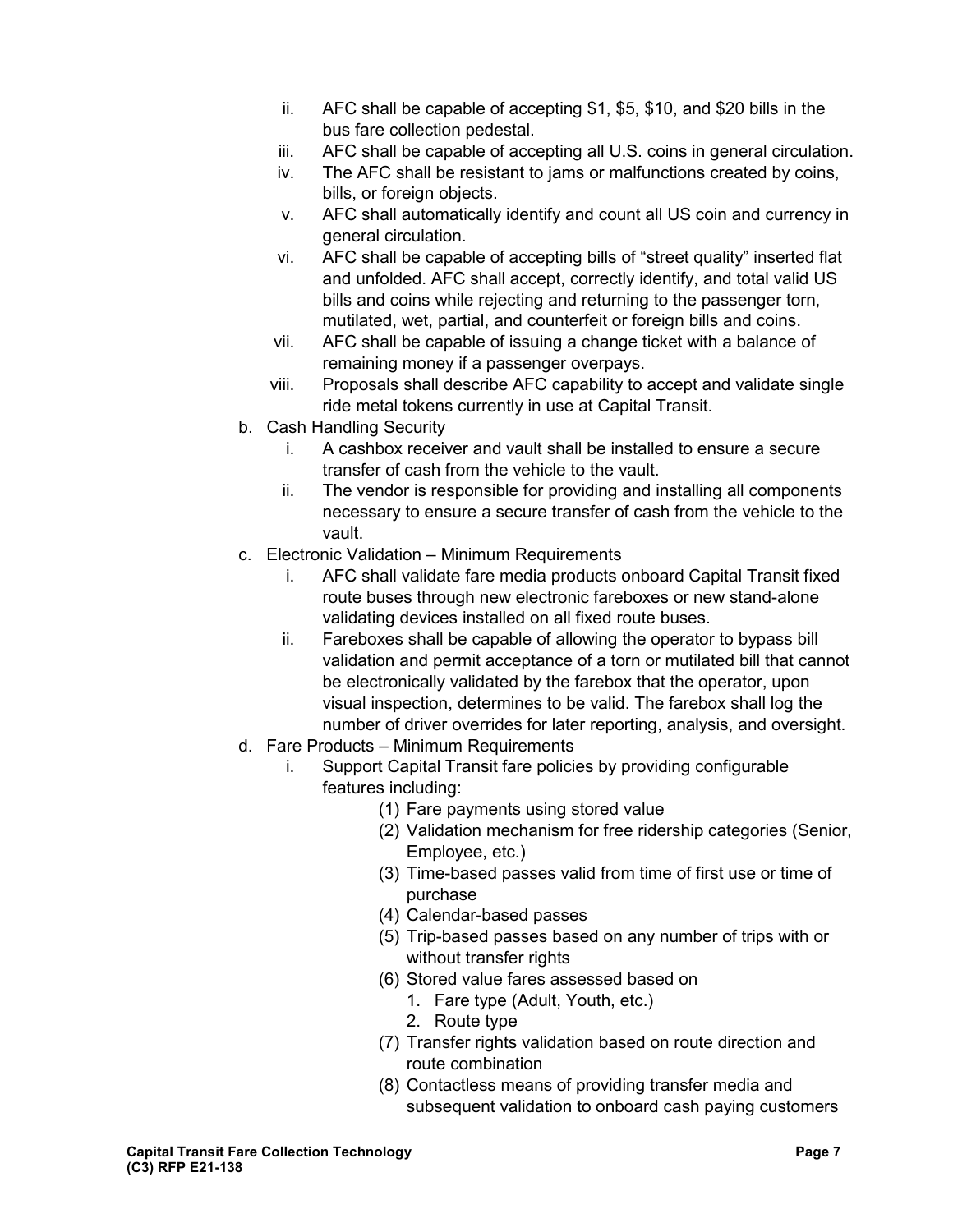- ii. Provide durable physical media solution, where media is reusable over a period of multiple months or longer (e.g., plastic magnetic or smart card).
- iii. Provide physical media solution where media is reusable over a typical period of less than one week (e.g., thermal printed barcode, paper magnetic).
- iv. AFC proposals shall detail features of an optional mobile ticketing solution. The mobile ticketing solution shall be enabled for use on 90 percent of smart phones and other mobile devices in North America using the Apple iOS and Google Android operating systems. Proposals shall include pricing for the mobile ticketing solution as indicated for system options in section 3.8 of this RFP.
- e. Fare Product Distribution
	- i. Capital Transit desires to provide convenient payment methods and locations for passengers while reducing or eliminating manual cash collection from and invoicing to existing distribution locations. Proposals shall address these desires by providing the following information:
		- (1) Proposers shall describe how the AFC solution will allow Capital Transit to continue fare product distribution through existing channels. Current distribution locations include CBJ cash offices, libraries, schools, community service organizations, and local merchants.
		- (2) Proposers shall describe offered options for expanded fare product sales. Expanded sales may include attended sales infrastructure, additional third party sales, internet sales, and sales through mobile devices.
		- (3) Proposers shall indicate if they provide self-service ticket vending units and provide detailed specifications of the unit, including power requirements and communication requirements. Proposals shall include pricing for up to three (3) units as indicated for system options in section 3.8 of this RFP.
- f. Operator Control Unit (OCU) and Passenger Interface
	- i. AFC shall include operator control units (OCU) and Passenger Interface with screens that are glare-free and well-lit. Adjustable brightness and contrast levels are preferred.
	- ii. OCUs shall allow the operator to monitor AFC transactions through audio and visual means. Monitoring ability shall include but not be limited to the type of fare transaction, transaction problems, and transaction success.
	- iii. OCUs shall allow the operator to enter passenger classifications, which shall match such classifications to fare amounts.
	- iv. The AFC system shall be capable of providing visual and audio feedback to indicate:
		- (1) Acceptance of fare
		- (2) Rejection of fare
		- (3) Successful logon/logoff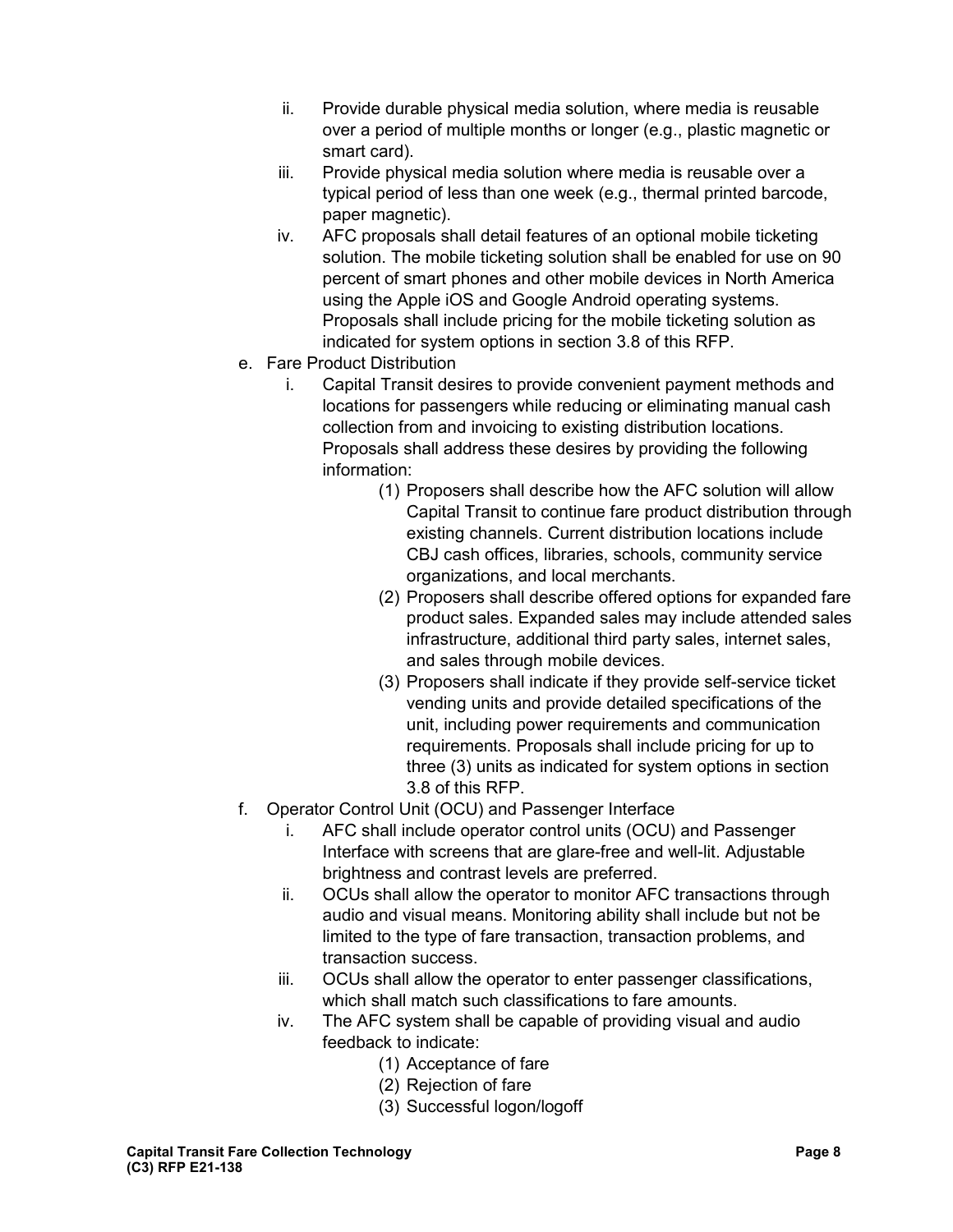- (4) Successful data extraction (probe)
- g. Back Office System
	- i. The proposed back office system may be hosted within Capital
		- Transit facilities or be a web-based solution.
			- (1) For a web-based solution, webserver and browser requirements shall be described in the proposal. Proposed web-based solutions must include the length of term of subscription and associated costs as outlined in section 3.8 of this RFP.
			- (2) For solutions hosted within Capital Transit, the contractor shall coordinate all hardware and software installations, network access, and security requirements with CBJ Management Information Systems (MIS) Department.
			- (3) The CBJ MIS Department will approve the installation of any hardware connected to CBJ networks or software installed on CBJ-owned hardware.
			- (4) The CBJ MIS Department will configure and approve all connections to CBJ network connected systems and components.
			- (5) The CBJ MIS Department will configure and approve any CBJ network remote access needs.
	- ii. All virtualized components of the back office system shall be compatible with Microsoft Hyper-V.
	- iii. The back office system shall be programmed in an industry standard language.
	- iv. The back office system shall use an industry standard database.
	- v. Servers shall be configured to support a network connection of at least 1-Gigabit per second.
	- vi. Servers shall employ data backup and redundancy functionality to meet the following minimum requirements:
		- (1) Data backup shall be performed daily by CBJ staff via CBJ's existing backup system
		- (2) Full server restoration must be achievable in 4 hours or less
		- (3) Back office system data shall be redundantly stored. Redundant information shall be stored so that a subsystem failure will not compromise copies of the data.
		- (4) All hard drives utilized by each server shall be hot swappable
	- vii. Total usable disk space shall support one (1) year of online transactional data and one (1) year summary data and be of sufficient size to hold the operating system, databases, application software, and all other applicable data on the back end system. Drive space shall be easily expandable to support future growth and be implemented with a spare capacity of 100 percent.
	- viii. All back end system components shall be stand-alone, compatible with current CBJ equipment, including the console, keyboard, and accessories.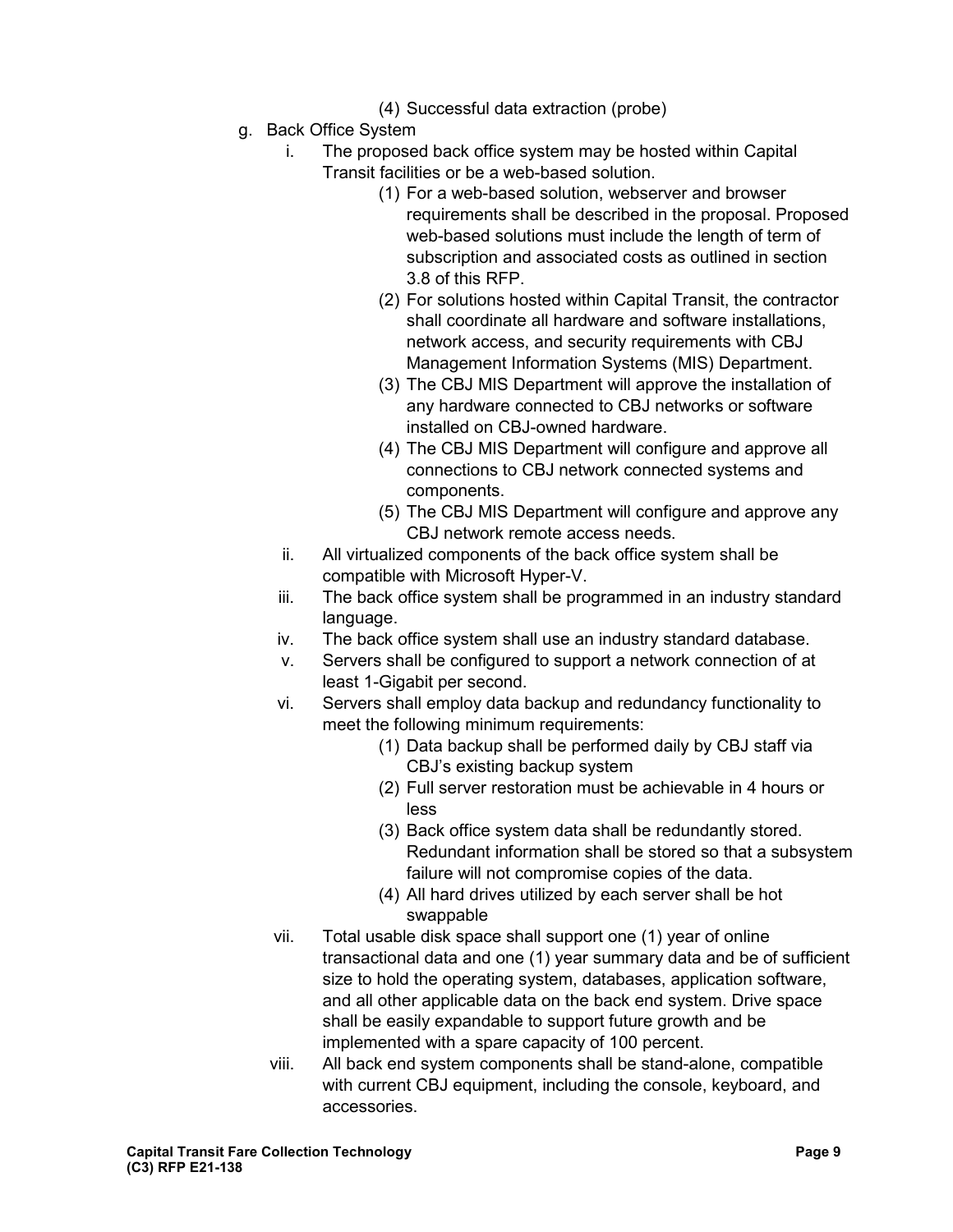- ix. All data shall be protected from loss, unauthorized modification, and/or disclosure while maintained on the back end system.
- x. Access to servers shall be password protected. Every attempt to access the servers shall be logged and reported.
- xi. The back end system shall employ data reporting capabilities that allow Capital Transit to access, filter and create reports from data received from the new AFC equipment. The reporting tool shall allow both standard/canned and ad-hoc reports to be created. Standard reports shall include:
	- (1) Ridership and sales/financial reports
		- 1. Number and denomination of coins accepted by each farebox
		- 2. Number and denomination of bills accepted by each farebox
		- 3. Number of cash fare customers
		- 4. Number and type of non-cash fare customers including passes and transfers accepted by operator
		- 5. Name and other pertinent data of magnetic stripe cards, smart cards, and passes
		- 6. Ridership categories processed by each farebox
		- 7. Partial payments accepted by vehicle operator
	- (2) Employee Performance and Equipment/System Reliability **Reports** 
		- 1. Login Report by fare box number and date/time
		- 2. Farebox service history
		- 3. Farebox life cycle history
- xii. All software including but not limited to, operating systems, reporting tools, development tools, database management systems, and ancillary off-the-shelf applications shall consist of the latest and most appropriate products and versions as approved by CBJ MIS Department personnel. All purchased or delivered software will be the most current compatible version and will be upgraded, patched, or have the most current manufacturer's service packs applied at time of installation.
- xiii. Any system processing credit card transactions shall meet or exceed the payment card industry data security standards (PCI DSS).
- h. Data Transfer
	- i. The contractor will supply all necessary hardware, software, and communications to successfully transfer data from the onboard AFC components for utilization in the back office system.
	- ii. The minimum frequency of data transfers from the onboard AFC equipment shall be at the end of each service run in a batch mode process.
	- iii. Data transfer shall be secure and involve as little intervention as possible on the part of maintenance or revenue personnel.
	- iv. For a solution hosted within Capital Transit facilities, data transfers shall occur through a probing process or through a WLAN.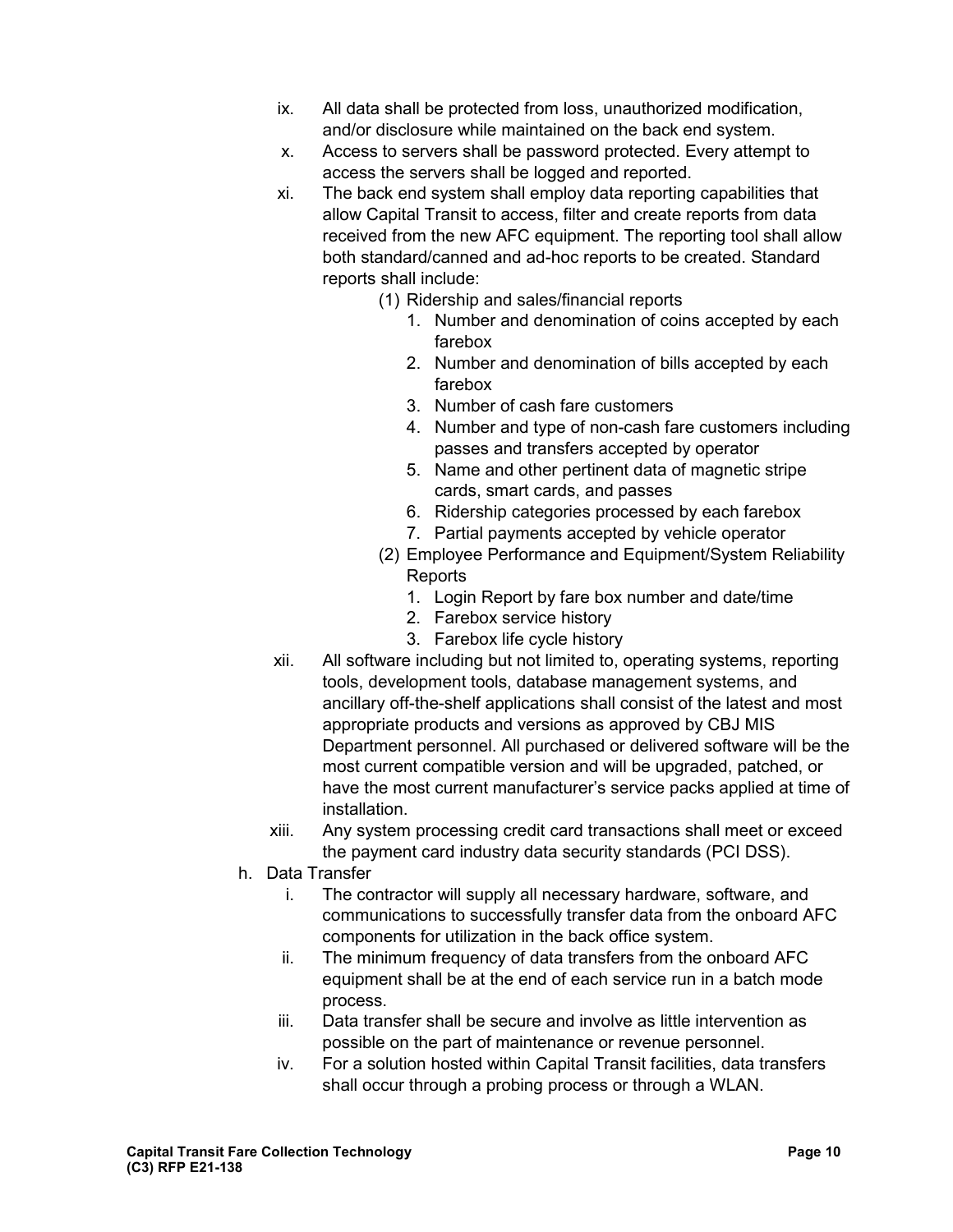- v. For a solution hosted within Capital Transit facilities, preference will be given to proposals that use WLAN technology for data transfer. Contractors who provide WLAN data transfer functionality shall provide design documents with technical specifications for integration between the onboard hardware and the Data Processing System via WLAN. Contractors shall coordinate with the CBJ MIS Department and provide this integration at the Capital Transit Bus Barn facility.
- i. Statistical reporting and analysis
	- Fare transaction records shall include the following minimum information:
		- i. Day/date/time/location of payment
		- ii. Number of cash fare customers
		- iii. Number and denomination of coins accepted
	- iv. Number and denomination of bills accepted
	- v. Number and type of non-cash fare customers including passes and transfers accepted by operator
	- vi. Denomination and other pertinent data of magnetic stripe cards, smart cards, and passes
	- vii. Ridership categories
	- viii. Partial payments accepted by vehicle operator
- j. Training requirements
	- i. Training deliverables shall consist of the following:
		- (1) Training program plan
		- (2) Training schedule
		- (3) Training material
		- (4) Training feedback report
	- ii. The contractor shall provide a program to train all personnel that interact with the system in all details of the fare collection system. This program shall include adequate documentation and training aides as needed.
	- iii. The successful contractor shall conduct training for up to thirty-five (35) designated Capital Transit personnel who will be responsible for operating the AFC equipment. The contractor will conduct training for up to five (5) technical/maintenance employees in the proper operation and maintenance of AFC equipment. Said training shall be conducted at the designated Capital Transit facilities to include onthe-job training using operational equipment.
	- iv. The contractor shall conduct training for up to three (3) staff responsible for extracting data and reports, along with point of sale training for in person, over the phone, and online sales as applicable.
	- v. All submittals shall include a training schedule for maintenance, operation, and training of finance/reporting personnel. The schedule shall include the training curriculum, material, and estimated training time per department.
	- vi. The contractor shall furnish Capital Transit with operation and maintenance manuals in accordance with this section. Manuals shall cover all aspects of the furnished equipment and software. Each manual shall contain a complete description of the equipment including theory of operation, service and maintenance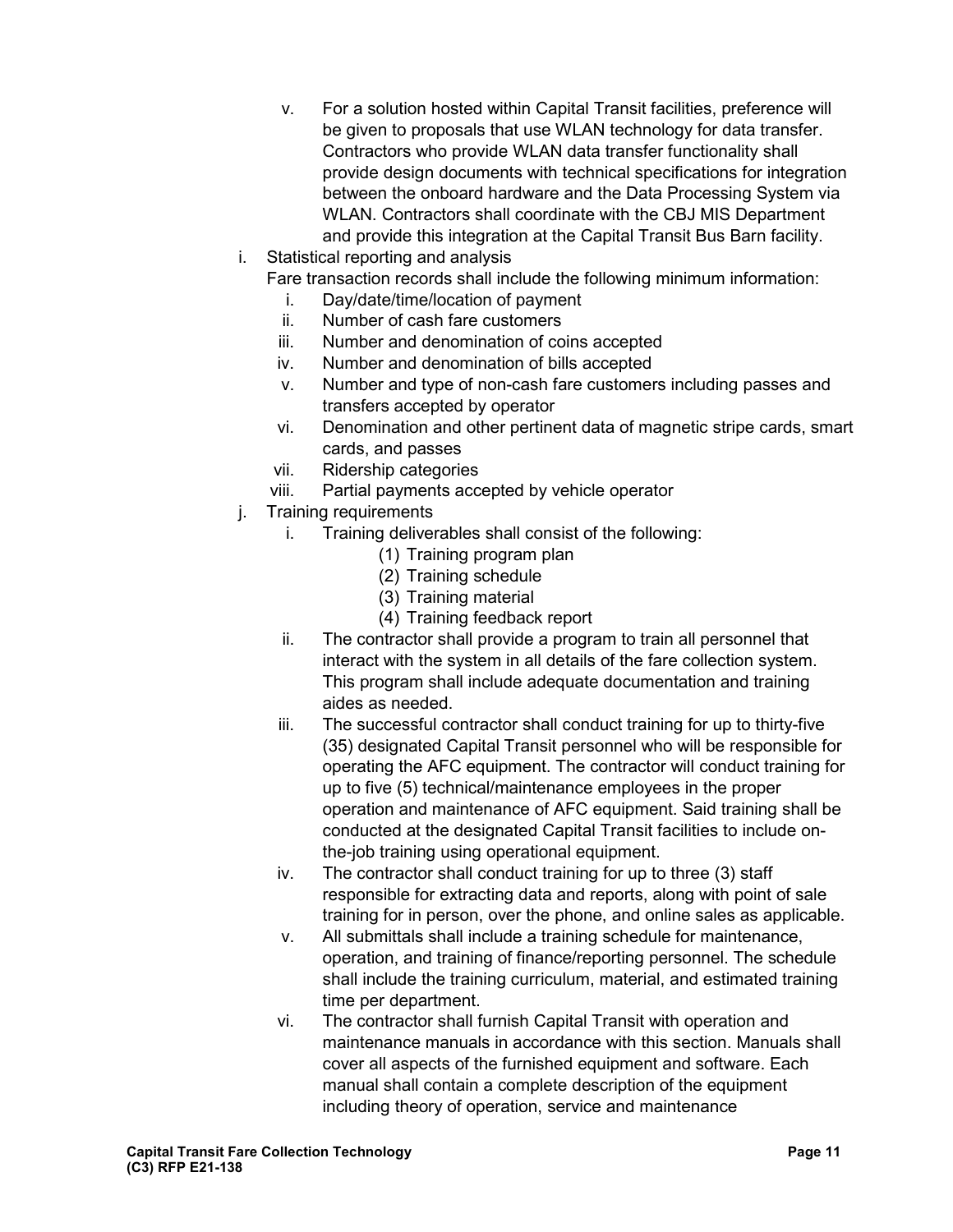documentation, such that Capital Transit skilled maintenance staff may conduct field and shop repairs with minimal reliance upon factory maintenance technicians.

- k. Warranty, Maintenance, and Spare Parts
	- i. Proposals shall include one (1) additional farebox or appropriate testbench equipment for training and maintenance testing purposes.
	- ii. Provide a minimum two (2) year warranty for the AFC system, including in-service hardware, spare hardware, test-bench equipment, and any other hardware acquired as a direct result of this procurement. The warranty shall begin upon acceptance of the system, with the option to purchase up to three (3) years of extended warranty.
	- iii. Proposals shall identify system characteristics that facilitate both infield and in-shop maintenance and repair of system components by Capital Transit maintenance staff.
	- iv. The AFC system provider shall include sufficient spare system units and replaceable components to ensure 99 percent availability of the AFC. Initial stock of spare modules and parts should be new and manufactured to the specifications of the original parts in the delivered AFC system. The Contractor shall supply, within (60) days after "Notice to Proceed", a complete parts and modules list with prices including shipping costs, part numbers, and descriptions.
	- v. A comprehensive list of AFC consumables with prices including all shipping costs, shall be provided to Capital Transit. If the AFC system proves less reliable than represented during this procurement and if the need for spare components exceeds the contractor's projections, then the contractor shall supply such unanticipated parts at no additional cost to Capital Transit.
- l. Vehicle Installation
	- i. The successful proposer shall be responsible for the removal of the existing fare collection system from the fixed route vehicles. The existing fare collection equipment will be retained by Capital Transit after removal.
	- ii. The successful contractor shall supply all labor, supervision, materials, and tools required for the proper installation of the AFC.
	- iii. The contractor shall provide equipment installations that comply with requirements of the Americans with Disabilities Act (ADA).
	- iv. The contractor shall install onboard hardware in a manner that does not impede or restrict vehicle operation, operator's field of view, operator access, or passenger access.
	- v. Farebox installations shall permit accessibility to the vault for easy removal.
	- vi. Capital Transit will approve the installation location of AFC equipment on all vehicles prior to completion.
	- vii. Existing bolt holes, harnesses, brackets, and fixtures shall be used when possible. Where new installation exposes previous installation points including holes or protrusions, the contractor shall perform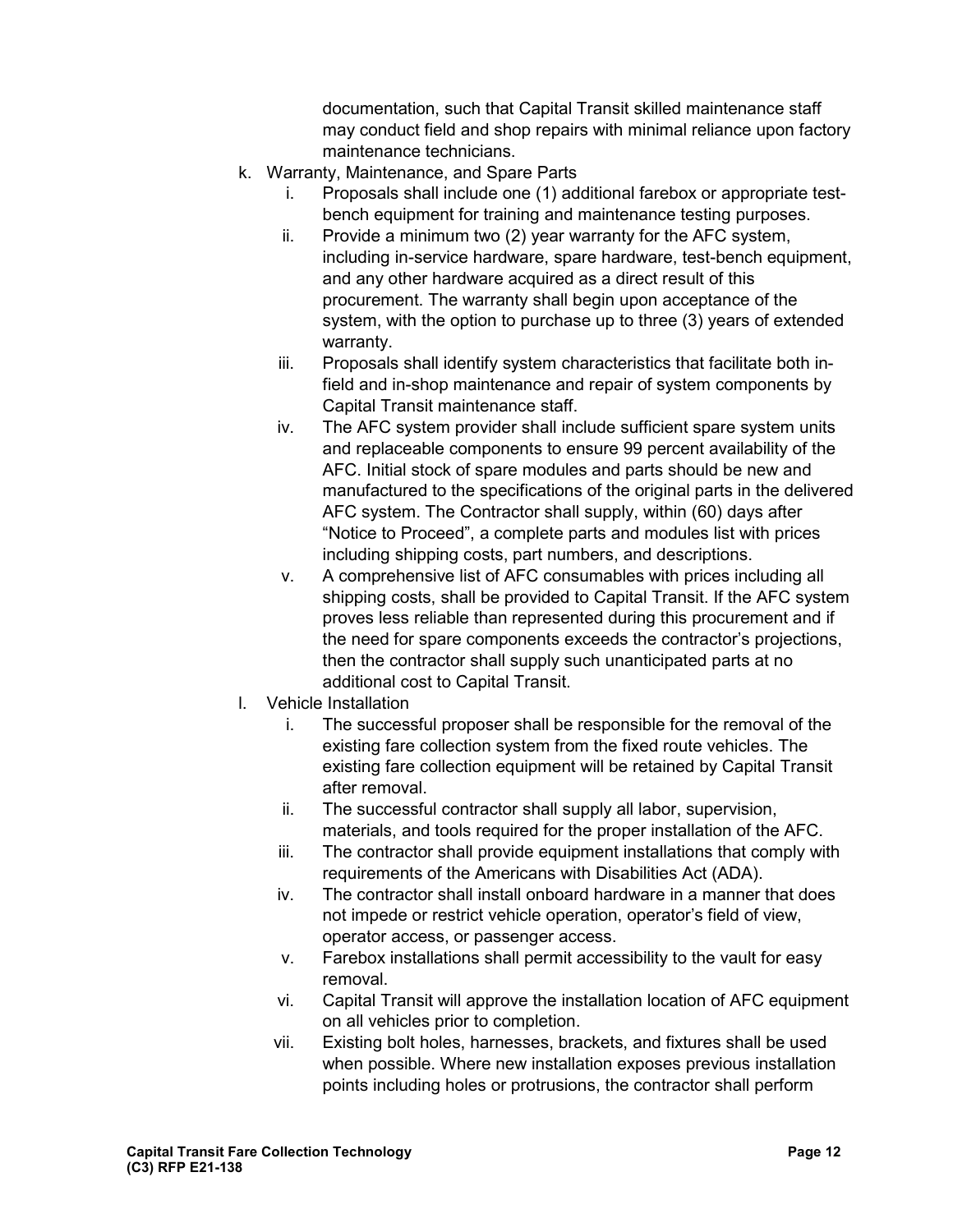repairs to remove any perceived safety hazards and to ensure a weatherproof and corrosion resistant surface.

- viii. The on-bus fare collection components shall not be affected by interference such as radiation from coach equipment, including radio, lights, electronic destination signs, air conditioners, and generators. Conversely, fare collection components shall not adversely affect operations of other onboard equipment.
	- ix. All on-board equipment installations shall be completed during nonpeak service hours at the Capital Transit Bus Barn and Administrative facility.
	- x. The successful proposer shall install all necessary onboard components for chosen systems over the course of one calendar week, including Saturday and Sunday.
	- xi. AFC equipment provided will be transferrable to other Capital Transit vehicles as the need arises.
- m. Fixed Facility Installation
	- i. The contractor shall install garage and back-end data collection equipment and reporting components including any network interfaces, computers, conduit, and wiring at least two weeks in advance of onboard equipment installation.
	- ii. The contractor shall provide and install all proposed and required revenue collection and transfer equipment.
	- iii. Prior to preliminary design, the selected contractor shall inspect all fixed facility installation locations to determine the suitability of existing space, power, and communication systems. If existing conditions are not suitable, the contractor will provide recommended alterations to Capital Transit for approval prior to beginning work on any alterations. The contractor shall be responsible for costs of any required building permits and alterations, including architectural and engineering services as applicable. Alterations shall conform to all applicable local building codes.
- n. AFC System Options

In addition to the option of a mobile ticketing solution and ticket vending machines, the vendor may provide and describe a list of options offered they feel would benefit the CBJs Capital Transit that are above and beyond the base AFC system specified.

#### **1.1.3 Automated Passenger Counting (APC) System Requirements**

Capital Transit requests proposals that include supply and installation of APCs in its fixed-route vehicles and paratransit vehicles. The APC systems may utilize existing hardware or GPS data from the existing AVL system, be proposed as a stand-alone system, or be integrated with a proposed new AVL system. In addition to fixed route and paratransit vehicles, any proposed replacement AVL system must include seven (7) Capital Transit support vehicles.

- a. APC Requirements
	- i. Where a proposed APC solution requires active driver input, the Contractor shall integrate the APC system with the chosen AFC to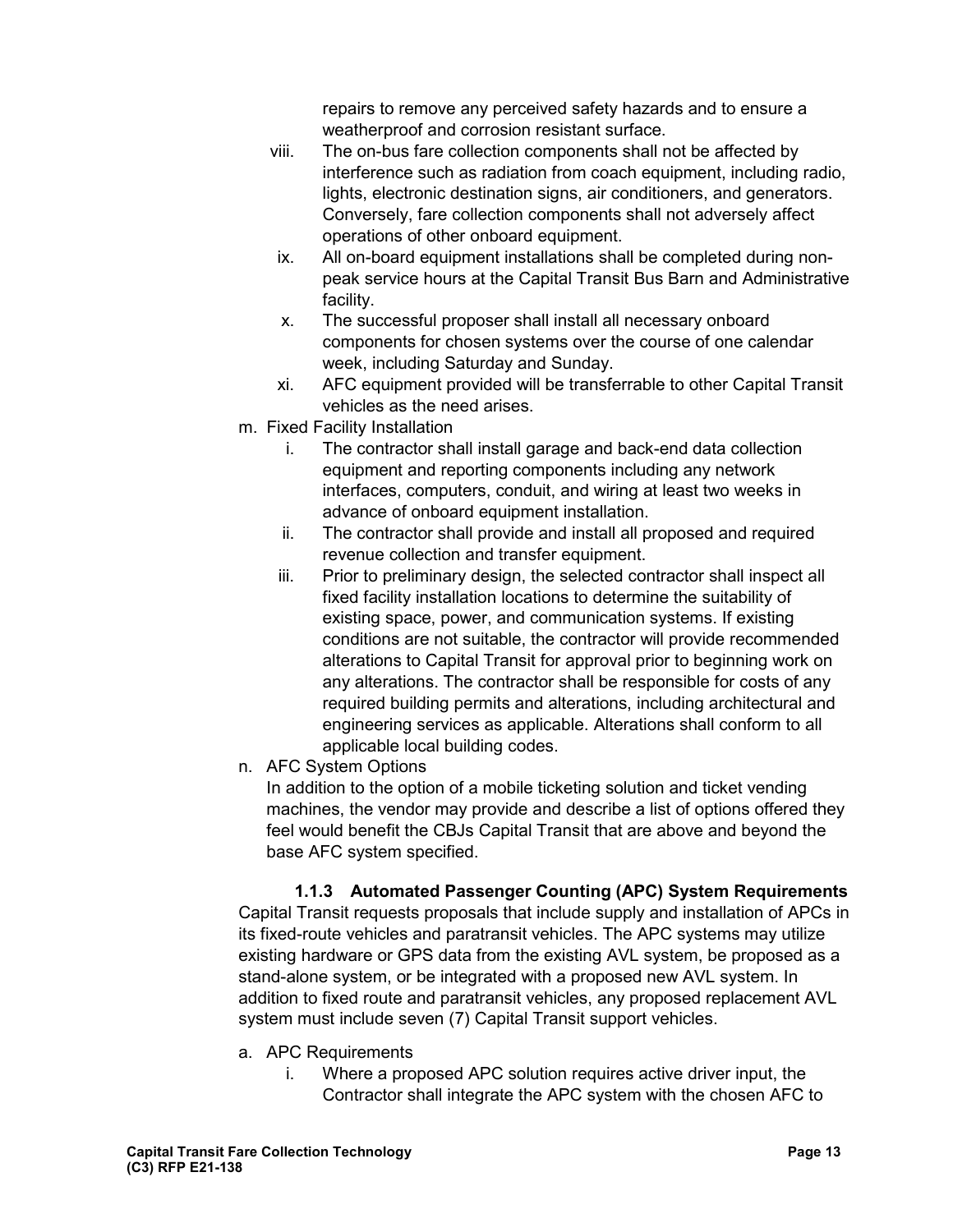require a single operator logon. The contractor shall provide and install any equipment necessary for integration with existing systems or other systems provided as a result of this procurement.

- ii. The APC system will accurately count passengers as they board and alight, recording the data as a function of individual stops, routes, and runs.
- iii. The APC system will enable the exact determination of alighting and boarding passengers at each stop with an accuracy greater than 95 percent.
- iv. The APC system will demonstrate an ability to discriminate valid passengers from non-passenger objects, and to detect double-backs and re-crossings.
- v. The APC system will not interfere electronically with the operation of the transit vehicle or its onboard electronic equipment such as security equipment, engine controls, transmission, or other electronic equipment.
- vi. A protective filtering device will be installed to protect the APC system, its memory and raw data from electrical fluctuation typically found in a transit bus, including but not limited to:
	- (1) Over voltage
	- (2) Under voltage
	- (3) Transient power surge/dip during engine or other transit bus equipment startup
- vii. The APC system equipment provided will be transferrable to other Capital Transit vehicles as the need arises.
- viii. The APC system data shall be National Transit Database (NTD) certifiable and shall include the initial verification as part of the proposal submission.
- ix. Where system functionality allows, proposals should describe APC ability to provide real-time passenger counts for each vehicle.
- x. Where system functionality allows, proposals should describe APC ability to disseminate real-time passenger counts by vehicle to passengers via internet connected mobile devices.
- b. Passenger Count Sensors
	- i. Sensors will acquire passenger counts by means of sensing devices at all vehicle doors with recording of route and geolocation information, including real time clock or clock synchronization for accurate time and date stamp mark of data.
	- ii. Sensor detection zones shall be fully adjustable for the requirements of different vehicle designs.
	- iii. Sensor counting accuracy shall not be affected by normal variables including but not limited to:
		- (1) The reasonable speed at which a person passes under the sensor
		- (2) By a passenger remaining immobile at the sensor location
		- (3) By any other obstruction of the sensor
		- (4) By variations in light and temperature within the operational specifications of the APC system.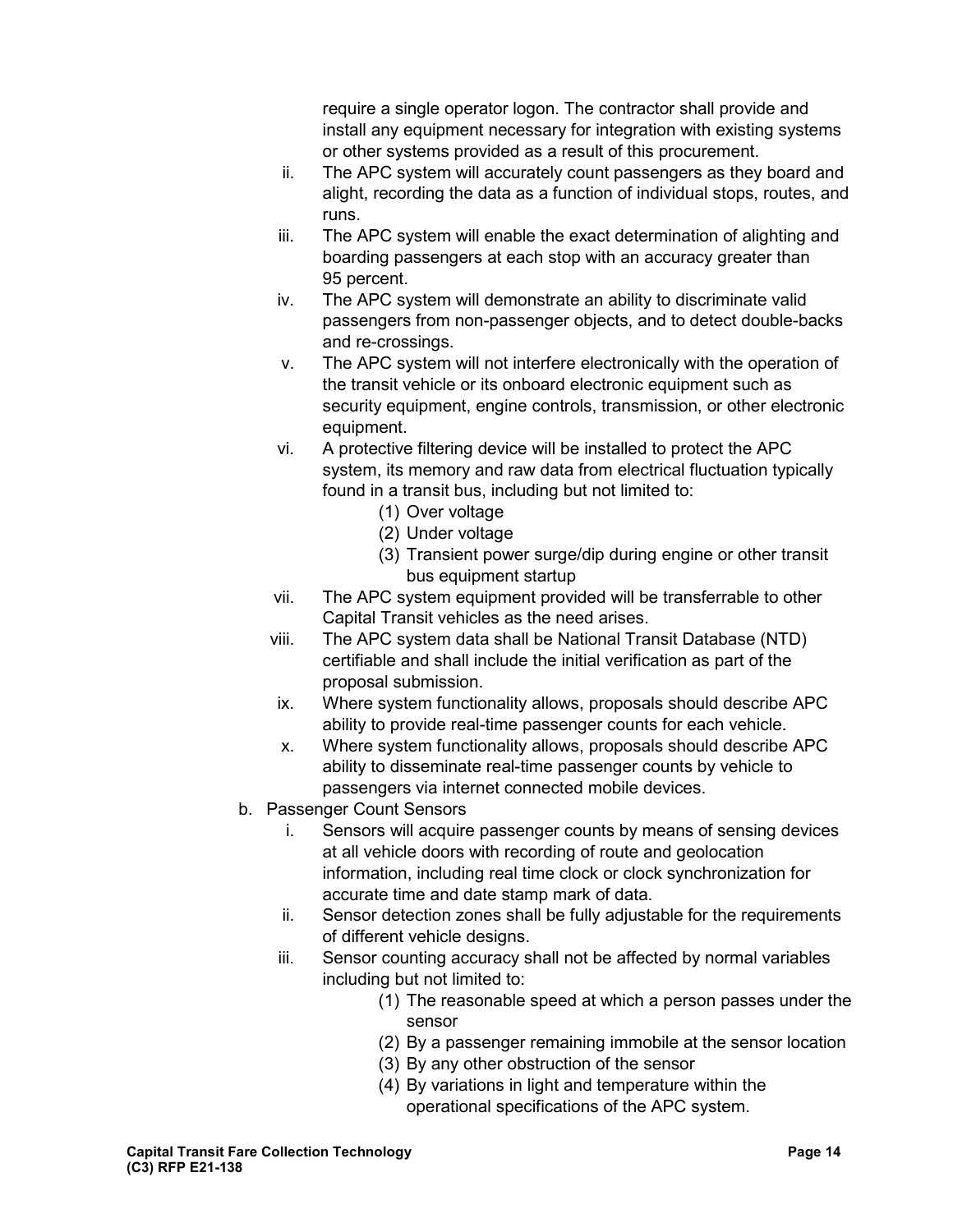- iv. Sensors will differentiate between boarding and alighting passengers at each door of the vehicle.
- v. Sensors that provide additional data collection for boarding and alighting passenger's mobility devices, bicycles, and passenger type should be proposed as options if available.
- c. GPS/AVL System and Integration
	- i. The APC system will provide accurate location of the bus through GPS data as passengers board and alight in order to identify the bus stop and the route being traveled.
	- ii. All gathered information will be stored by, and be accessible from, onboard digital media storage with data transmittable via cellular modem or to a WLAN.
	- iii. For proposals that specify replacement AVL systems, these proposals shall include the provision, installation, and specify any required servicing including data costs for the AVL system on all Capital Transit fixed route vehicles, paratransit vehicles, and support vehicles. Cost information should be provided in the manner described in section 3.8 of this RFP.
- d. APC System Data
	- i. The onboard system will allow multiple days of data from the APC to be collected and stored.
	- ii. Data stored in the onboard system can be downloaded manually when needed.
	- iii. Standard reports shall include the ability to track and report all applicable operational data needed for the Federal Transit Administration (FTA) NTD reports, including but not limited to the tracking of revenue miles and hours per bus and route.
	- iv. If WLAN data transfer is provided, Contractor shall coordinate with the CBJ MIS Department and provide automated data transfer at the Capital Transit Bus Barn facility. The Contractor shall provide design documents with technical specifications to allow future implementation of data transfer via WLAN at other Capital Transit facilities.
	- v. The CBJ MIS Department will approve the installation of any hardware connected to CBJ networks or software installed on CBJowned hardware.
	- vi. The CBJ MIS Department will configure and approve all connections to CBJ network connected systems and components.
	- vii. The CBJ MIS Department will configure and approve any CBJ network remote access needs.
	- viii. Where applicable, all virtualized components of the APC system shall be compatible with Microsoft Hyper-V.
- e. APC System Training Requirements
	- i. Where active operator input is required, the Contractor shall conduct training for up to thirty-five (35) designated Capital Transit personnel who will be responsible for operating the APC equipment.
	- ii. The contractor will conduct training for up to five (5) technical/ maintenance employees in the proper operation and maintenance of APC equipment.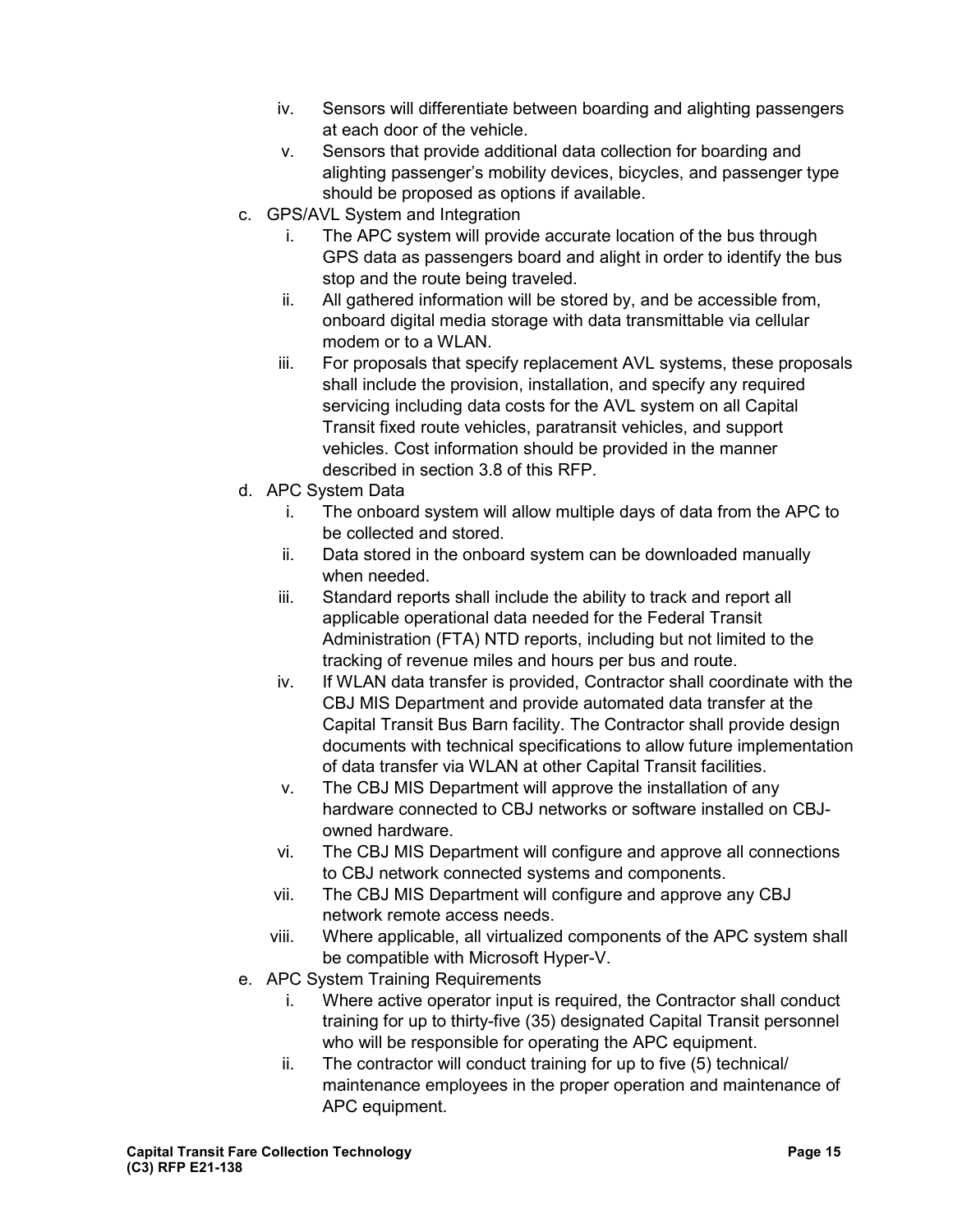- iii. The contractor shall conduct training for up to three (3) staff responsible for extracting data and reports.
- iv. All submittals shall include a training schedule for maintenance, operation, and training of finance/reporting personnel. The schedule shall include the training curriculum, material, and estimated training time per department.
- v. The contractor shall furnish Capital Transit with operation and maintenance manuals in accordance with this section. Manuals shall cover all aspects of the furnished equipment. Each manual shall contain a complete description of the equipment including theory of operation, service and maintenance documentation, such that Capital Transit skilled maintenance staff may conduct field and shop repairs with minimal reliance upon factory maintenance technicians.
- f. APC System Warranty
	- i. Vendor shall provide a minimum two (2) year warranty for the APC system, including in-service hardware, spare hardware, test-bench equipment, and any other hardware acquired as a direct result of this procurement. The warranty shall begin upon acceptance of the system, with the option to purchase up to three (3) years of extended warranty.
- g. APC System options
	- i. In addition to available optional sensors, the vendor may provide and describe a list of options offered they feel would benefit the CBJ Capital Transit that are above and beyond the base APC system specified. Cost information for available options should be provided as described in section 3.8 of this RFP.

#### **1.2 Anticipated Procurement & Project Schedule**

All proposals shall include an installation schedule that provides estimated dates for production, delivery, installation, and project completion. All work shall be completed by November 30, 2021.

#### **1.3 Background**

Juneau is Alaska's Capital City. The CBJ municipal offices are located at 155 South Seward Street, Juneau, Alaska 99801. The Engineering Department is located on the 3<sup>rd</sup> Floor of the Marine View Center, 230 South Franklin Street, Juneau, Alaska.

#### **1.4 Questions**

Questions regarding this request for proposals should be directed to:

Greg Smith, Contract Administrator City and Borough of Juneau ENGINEERING DEPARTMENT<br>Marine View Center - 3<sup>rd</sup> Floor

Marine View Center – 3<sup>rd</sup> Floor Filmail: *Greg.Smith@juneau.org*<br>1980 South Franklin Street Film Telephone: (907) 586-0800 ext. 4194 Telephone: (907) 586-0800 ext. 4194 Juneau, Alaska 99801 Fax: (907) 586-4530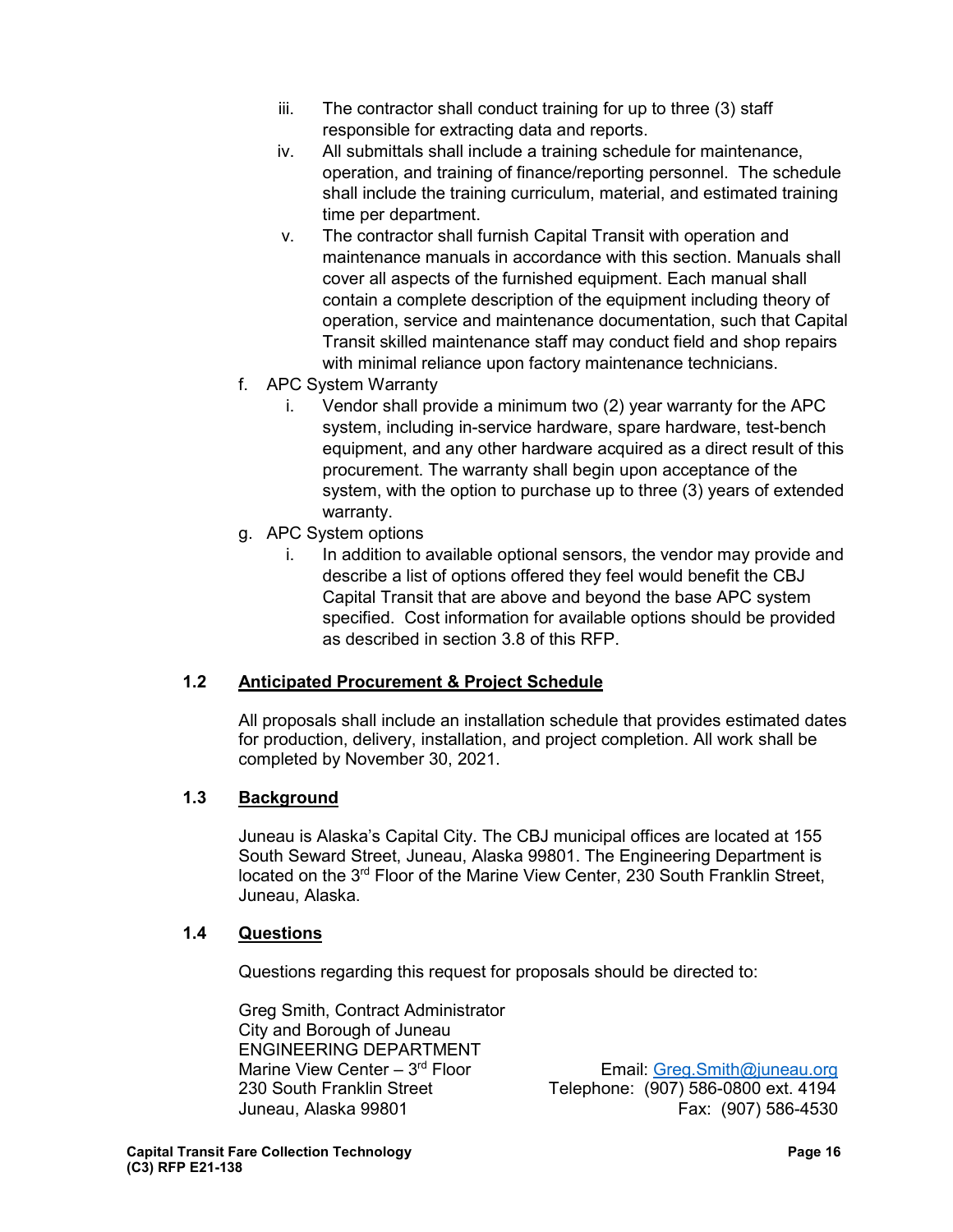#### **1.5 Standard Contract Language**

Attached to this RFP is the CBJ's standard contract (Attachment 1) which should be carefully reviewed by proposers, as it is the form of agreement that the CBJ intends that the selected Vendor sign in the event of acceptance of its proposal.

#### **1.6 Disadvantaged Business Enterprise (DBE)**

This information will assist you in meeting the DBE Program requirements. For simplicity, many of the regulations have been paraphrased; however, the actual laws apply and are incorporated by reference.

DBE goals for this Project are 5.92 percent.

The CBJ, in accordance with the provisions of Title VI of the Civil Rights Act of 1964 (78 Stat. 252, 42 U.S.C. §§ 2000d to 2000d-4) and the Regulations, hereby notifies all responders that it will affirmatively ensure that any contract entered into pursuant to this advertisement, disadvantaged business enterprises will be afforded full and fair opportunity to submit responses to this invitation and will not be discriminated against on the grounds of race, color, or national origin in consideration for an award.

The CBJ's DBE program, as required by 49 CFR part 26 and as approved by USDOT, is incorporated by reference in this RFP and the contract agreement that is expected to result from this RFP. Implementation of this program is a legal obligation and failure to carry out its terms shall be treated as a violation of the agreement. Upon notification to the CBJ of its failure to carry out its approved program, USDOT may impose sanctions as provided for under Part 26 and may, in appropriate cases, refer the matter for enforcement under 18 U.S.C. 1001 and/or the Program Fraud Civil Remedies Act of 1986 (31 U.S.C. 3801 et seq.)

The Consultant, or Subconsultant shall not discriminate on the basis of race, color, national origin, or sex in the performance of this RFP or the contract that is expected to result from this RFP. The Consultant shall carry out applicable requirements of 49 CFR part 26 in the award and administration of USDOT-assisted contracts. Failure by the Consultant to carry out these requirements is a material breach of the Contract, which may result in the termination of the Contract or such other remedy as the CBJ deems appropriate.

The Consultant agrees to comply with AS 36.90.210.

For assistance with DBE requirements, contact the Contract Administrator (907) 586- 0800 ext. 4194. The office is located in the CBJ Engineering Department,  $3<sup>rd</sup>$  floor, Marine View Center, 230 South Franklin Street, Juneau, Alaska 99801, fax (907) 586- 4530. A copy of the CBJ's DBE program is available upon request.

To qualify as a DBE, the firm must meet the federal eligibility requirements of 49 CFR 26. This means the firm must be small, independent and at least 51% owned by minorities, women, or disadvantaged persons. The qualifying owner must control the business enterprise's day-to-day operations.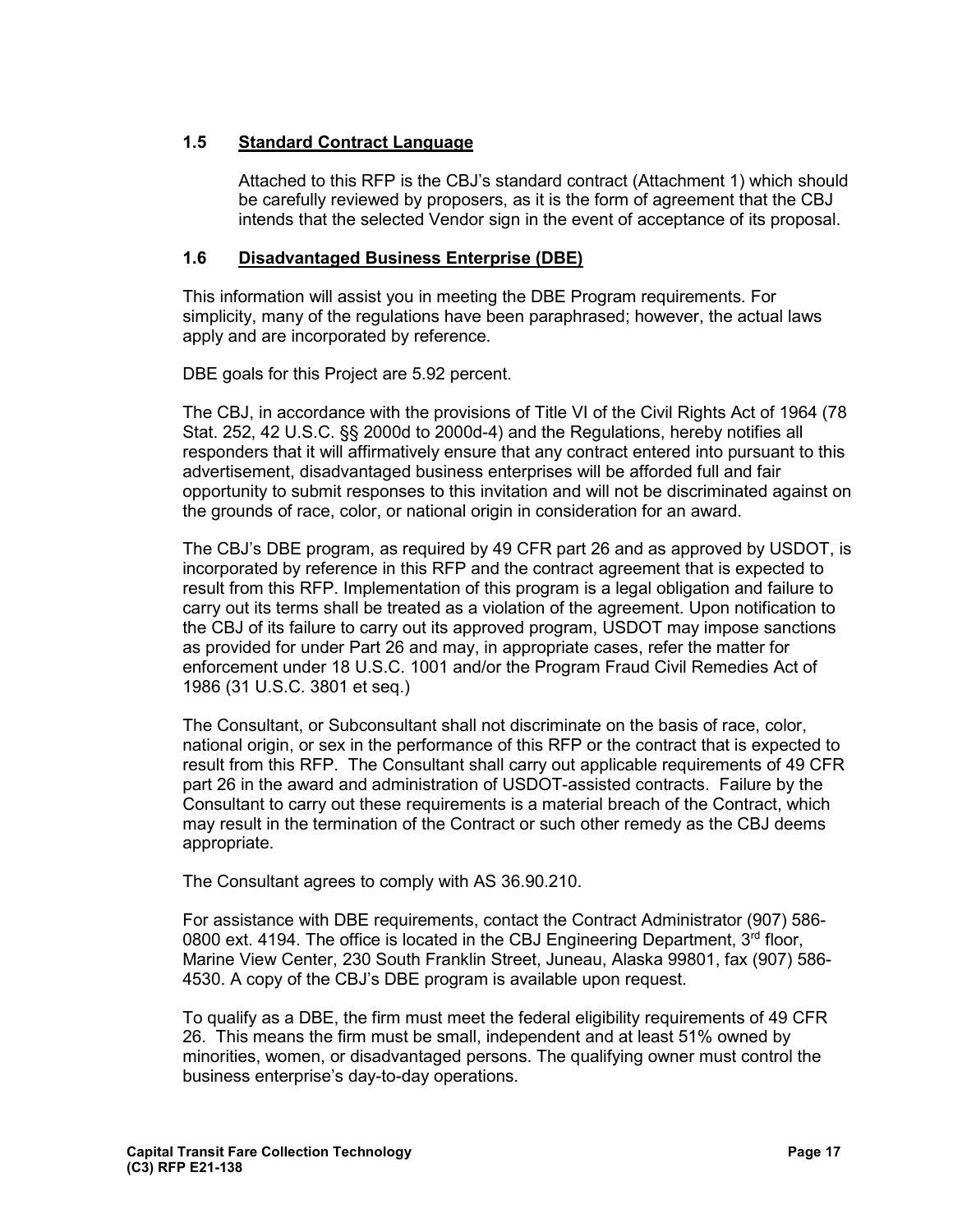Any proposed DBE must be certified by the Alaska Department of Transportation and Public Facilities (ADOT & PF). Copies of certification approval must be submitted with the proposal in an Appendix.

The DBE may act as a prime Consultant, Subconsultant, or joint venture partner. To be counted toward a goal, the DBE must perform a commercially useful function.

Prior to the scheduled pre-proposal conference, solicit DBE participation to meet the goal, even if your firm is capable of doing all the work. Prior to submission of proposals, you must meet the goal or prove good faith efforts to meet the DBE goal. Good faith efforts include, but are not limited to the following:

- $\triangleright$  Advertise subcontracting opportunities in newspapers, trade publications and minority-focus media. Contact local minority organizations and other agencies that recruit and place DBEs.
- $\triangleright$  Review and use the directories of certified DBEs available from the State of Alaska Civil Rights Office. Contact them at (907) 269-0851 or (800) 770- 6236.
- $\triangleright$  Contact specific DBEs in writing, giving enough time for effective participation. Follow up initial contacts. Break down contracts into units that allow DBE participation and will increase your ability to meet the goals. This may include portions of work normally reserved for your firm.
- $\triangleright$  Negotiate in good faith with DBEs for specific items of work. Do not reject them as unqualified without a thorough investigation of their capabilities. Proposals by DBEs must only be **reasonable**. A reasonable proposal is one that would be accepted if it were the only proposal.
- $\triangleright$  Either waive the requirements or help DBEs to obtain bonding, credit lines, or insurance.
- $\triangleright$  Provide DBEs with information about the requirements of the contract.
- $\triangleright$  Attend the pre-proposal conference to review DBE requirements.

Commercially Useful Function. The DBE must perform a commercially useful function. This means the DBE is responsible for execution of a distinct element of the work of a contract and carrying out its responsibilities by actually performing, managing, and supervising the work involved. The DBE may not, without prior approval; subcontract out portions of its work, act as an employee of another consultant on the Project, or allow another consultant to coordinate its paperwork, employees, supplies, equipment, etc.

Certified Alaskan DBEs are listed in the State of Alaska's DBE Directory which is available from the ADOT & PF at its regional Design and Construction Offices in Juneau, Anchorage and Fairbanks or by mail from the DBE Office, ADOT & PF, Box 196900, Anchorage, AK 99519 (telephone (907) 269-0851 or (800-770-6236). DBEs are issued a Certification Number which is listed in the Directory and which must be cited when seeking DBE recognition. The DBE Directory is also available on the ADOT & PF website at www.dot.state.ak.us.

The Consultant shall not terminate a DBE Subconsultant for convenience, and then perform the work of the terminated Subconsultant with its own forces or those of an affiliate, without CBJ's prior written consent. When a DBE Subconsultant is terminated or fails to complete its work on the contract for any reason, the Consultant agrees to find another DBE Subconsultant to substitute for the original DBE. Good faith efforts shall be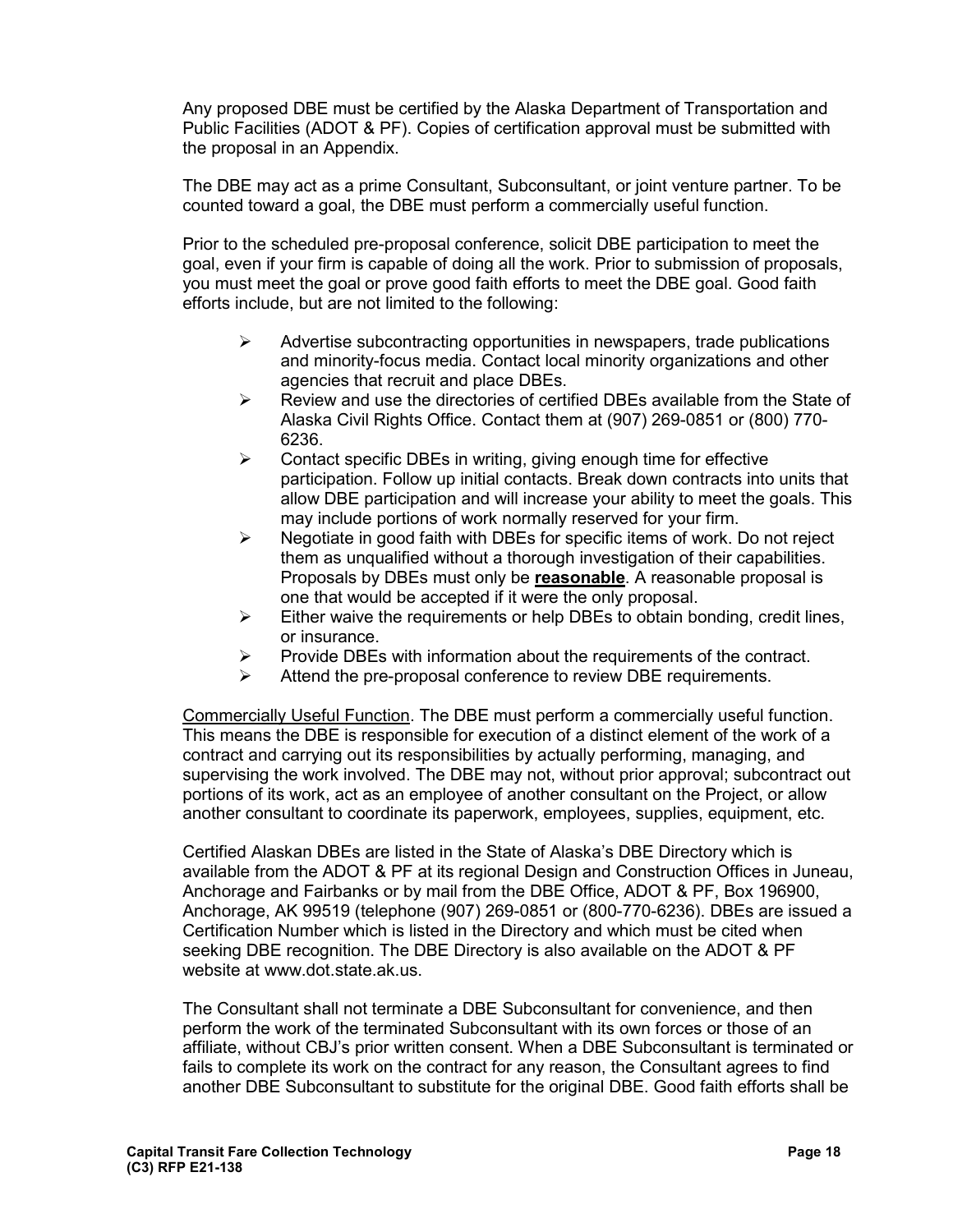directed at finding another DBE to perform at least the same amount of work under the contract as the DBE that was terminated.

#### **2.0 RULES GOVERNING COMPETITION**

#### **2.1 Pre-Proposal**

Proposers should carefully examine the entire RFP and any addenda thereto, and all related materials and data referenced in the RFP. Proposers should become fully aware of the nature of the services requested and the conditions likely to be encountered in performing the services.

#### **2.2 Proposal Development**

The content of proposals will be kept confidential until the selection of the Consultant is publicly announced. All materials submitted in response to this RFP will become the property of the CBJ. One copy shall be retained for the official files of the Engineering Department and will become public record after announcement of the successful Proposer. The CBJ will not return proposals to the Proposer. The CBJ reserves the right to reject any or all proposals. Proposals are to be prepared in such a way as to provide a straightforward, concise delineation of the Proposer's capabilities to satisfy the requirements of this RFP. Emphasis should be concentrated on conformance to the RFP instructions, responsiveness to the RFP requirements, and on completeness and clarity of content.

This solicitation does not commit CBJ to select any Consultant(s) for the requested services. All costs associated with the respondents' preparations, submission and oral presentations (if applicable) shall be the responsibility of the Proposer.

Submission of a proposal indicates acceptance by the proposer of all the terms, conditions, and specifications contained within the RFP. Proposals must be received in the number of copies stated in the RFP no later than the date and time specified in the cover letter. All copies of the proposals must be under sealed cover and plainly marked. Proposals not received by the date and time specified in the cover letter will not be considered.

#### **2.3 Disclosure of Proposal Contents**

The City and Borough of Juneau, a municipal corporation and political subdivision of the State of Alaska, is subject to the Alaska Public Records Act codified at AS 40.25.100-220, and the public records provisions in the CBJ Charter, section 15.7. The contents of proposals submitted in response to this RFP will be kept confidential until the top ranked proposer is announced. Immediately following announcement, all proposals become public information. Trade secrets and other proprietary data contained in a proposal may be held confidential, to the extent allowed by law, by the Purchasing Officer, upon request in writing by a proposer. Material considered confidential by the proposer must be clearly identified and marked (page, section, etc.) by the proposer, and the proposer must include a brief statement that sets out the reasons for confidentiality. Marking the entire proposal confidential is not acceptable and may be cause for the City to reject your proposal as non-responsive.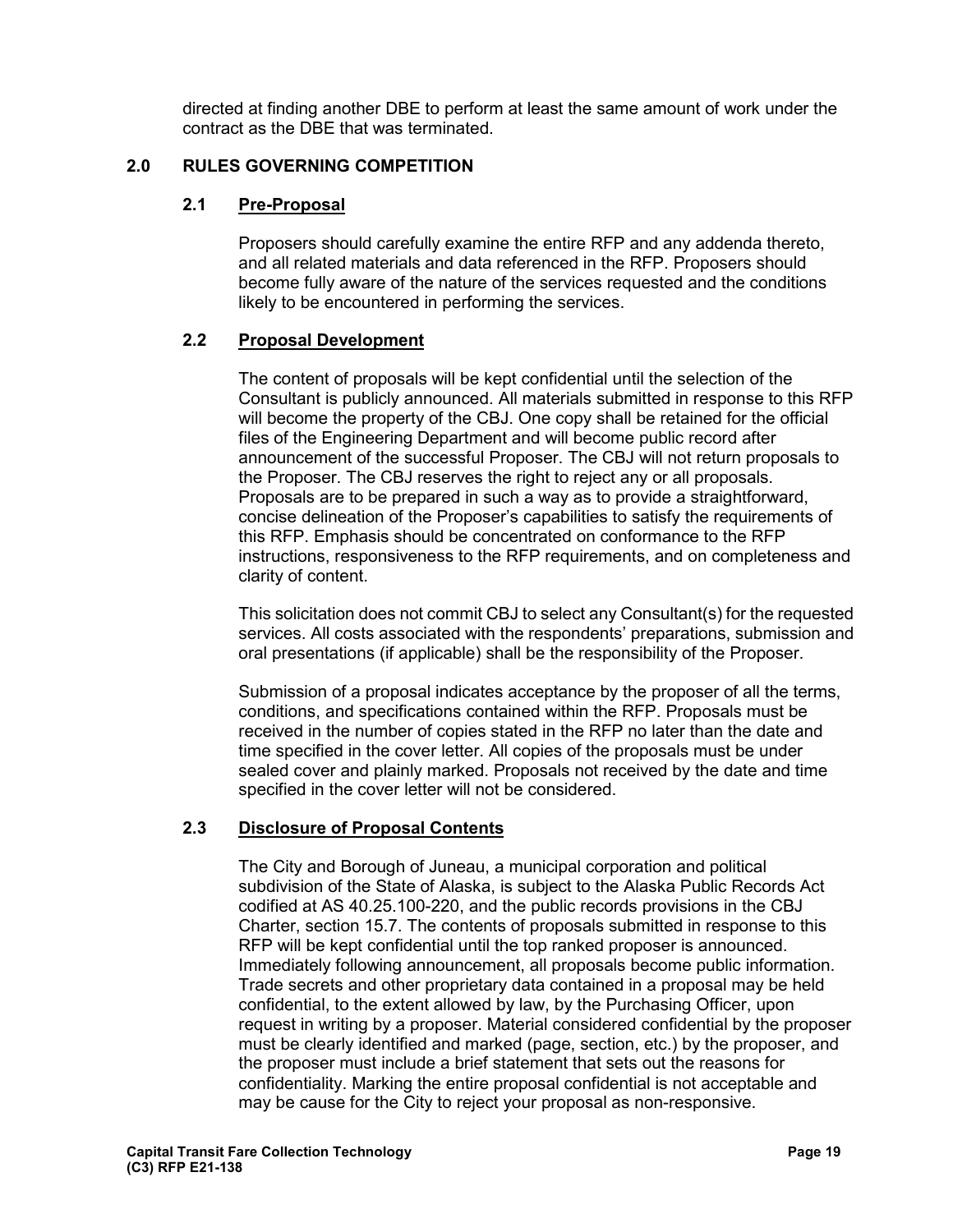#### **2.4 Proof of Responsibility**

If requested, proposers must be prepared to present further evidence of experience, ability, service facilities, and financial standing necessary to meet the requirements of this RFP.

#### **3.0 PROPOSAL CONTENT REQUIREMENTS**

The response to this RFP should be written in a logical, concise manner and should be no more than one hundred fifty (150) numbered pages in length. Additional information included as appendices will not count toward the page limitation and may include standard terms and conditions, insurance information, warranty information, service agreements, guarantees, maintenance procedures and requirements, sample reports, and detailed drawings, diagrams, and specifications. To achieve a uniform review process and obtain the maximum degree of comparability for the Selection Committee, proposals should be organized in the manner specified in this section. Responses should include information for each firm who is party to a proposal. **PROPOSALS THAT FAIL TO INCLUDE ALL REQUIRED SECTIONS AND FORMS MAY BE DEEMED NON-RESPONSIVE.** 

#### **3.1. Title Page**

Show the Request for Proposals subject, the name of your firm, address, telephone numbers, name of contact person, and date of submission.

#### **3.2. Table of Contents**

Clearly identify the materials by section and page number.

#### **3.3. Letter of Transmittal**

Limit the Letter of Transmittal to one or two printed pages.

- **3.3.1.** Briefly state your firm's understanding of the proposal requirements and summarize your capability to meet same.
- **3.3.2.** Give name of the person who will be authorized to represent your firm, their title, address and telephone number.
- **3.3.3.** Acknowledge Receipt of All Addenda: Failure to acknowledge addenda may result in the proposal being considered non-responsive and subject to rejection.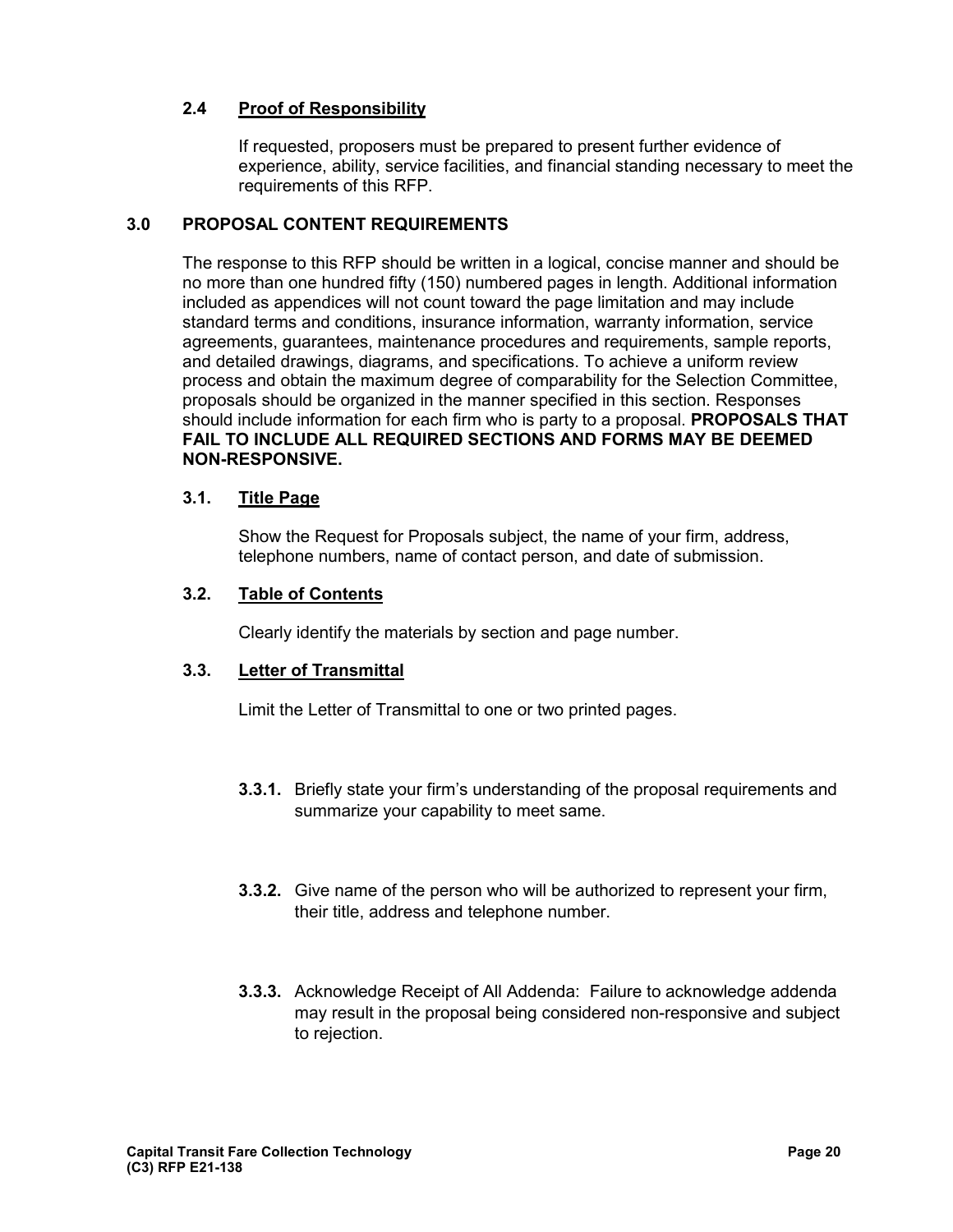#### **3.4. Organization and Capacity**

Briefly describe the firm's experience, ability, service facilities, and financial standing necessary to meet the requirements of this RFP. Identify the team members proposed for this project and demonstrate their ability to perform the desired services. The proposal should discuss the current workload of staff proposed for the requested services.

#### **3.5. Firm's Representation**

Proposals should include names, titles, and resumes of those people who will provide services identified in the scope. Resumes should include history/experience and training/education related to the services requested. *Limit resume length to two pages per person.*

#### **3.6. Firm's Experience with Similar Projects Including References**

Proposals shall include a list of all similar projects from the last five (5) years, succinctly described. Specify the similarities between the referenced projects and the proposal for this project, including, but not limited to, similar proposed equipment, hardware configurations, or software applications. Provide a reference list for each project including organization name, address, and contact person, and the contact person's title, phone number, and email address. Specify sites in which subcontractor applications included in this proposal are currently interfaced or integrated with the prime solution.

#### **3.7. AFC and APC Statements of Work**

**In separate Statements of Work for each system**, discuss the Scope of Services and how the firm will provide the desired systems. At a minimum, the response should address the following components of the proposed systems:

#### **3.7.1. Solution Architecture**

Provide a detailed description and attach appropriate diagrams of the overall proposed solution architecture, including all hardware and software components. Describe the interrelationships among components.

#### **3.7.2. Related Hardware and System Software**

Provide a detailed description of the proposed hardware, software, and related equipment necessary to operate the system.

#### **3.7.3. Application Software**

Provide information about all proposed application software. Briefly describe features that support functions for e-government (e.g., Procurement, Billing, Self-Service, etc.). Include details regarding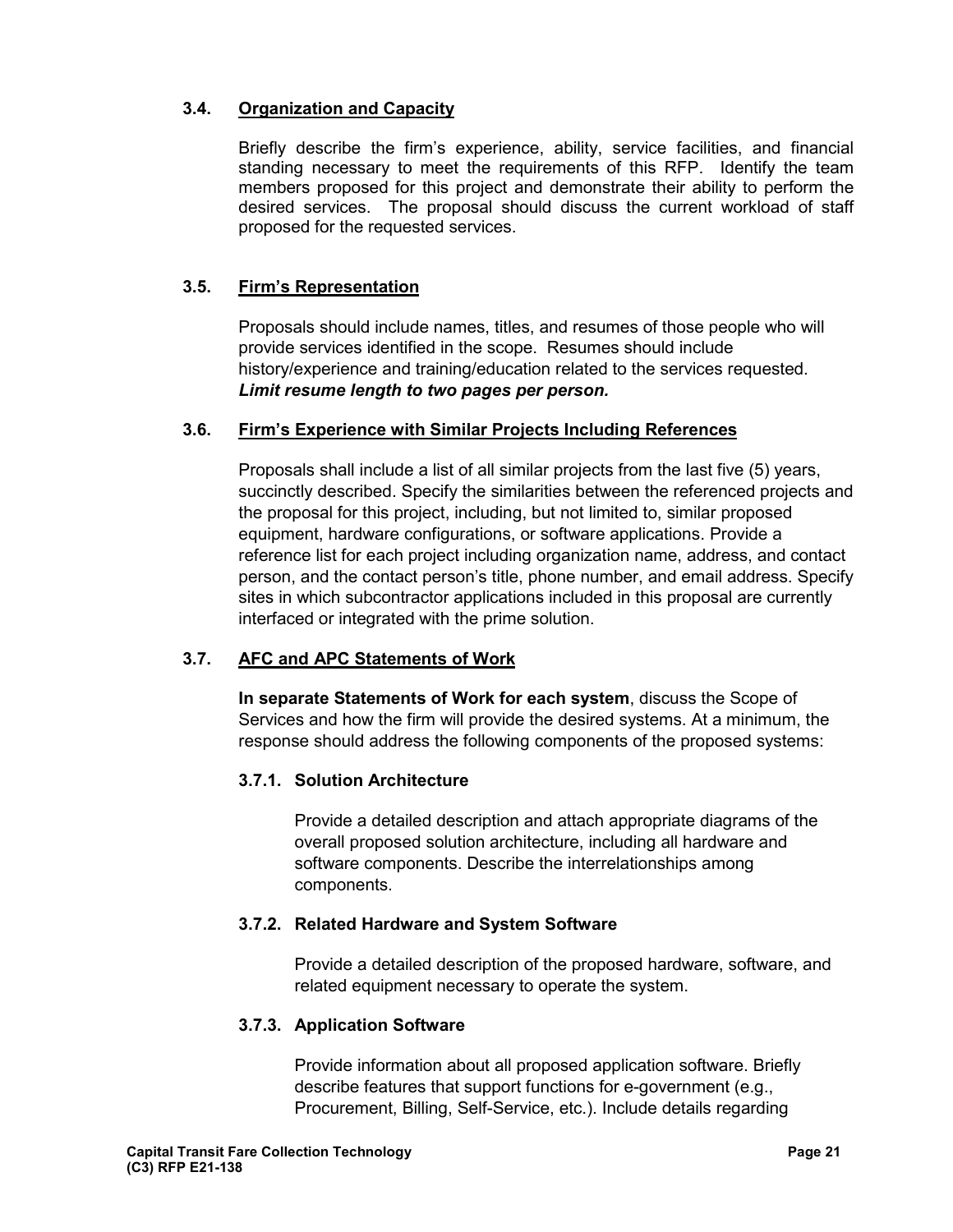standard reporting and the creation of custom reports. Describe your policies and procedures for installation of upgrades to software solutions.

#### **3.7.4. Customer Support, Warranty, and Maintenance**

Describe all proposed warranty and maintenance services. Provide information on support contacts, including methods and hours of availability. Identify response times, both guaranteed and average. Provide any exceptions or limitations to services.

#### **3.7.5. Training and Documentation**

Describe your training approach and methodology. Identify the total hours provided for each type of training and the recommended number of attendees. Describe documentation that will be provided including the number of copies of each and if electronic copies are available.

#### **3.7.6. Implementation and Project Management**

Provide a recommended implementation schedule that includes freight/shipping times from factory of origin to Juneau, Alaska. Identify dates of equipment installation, CBJ responsibilities, and timeframes. The schedule should be based upon the number of months after contract signing and should represent "not to exceed" or guaranteed completion dates. Any dependencies and contingencies, such as tasks requiring CBJ resources, should be identified. Identify CBJ functional groups and the tasks that will be required of each to assist in implementation.

#### **3.8. Costs**

Bid sheets and vendor-supplied forms provided to meet the requirements of this section will not be included in the page count for proposals.

#### **Proposers shall provide all of the following cost information requested in Article 3.8. Bidders will be upload and label the document "Costs" in a separate PDF document submitted with the response to this request for proposals.**

#### **3.8.1. Complete System Cost**

The Proposer shall include all costs of each proposed system and shall distinguish between any one-time costs and any recurring costs based on an annual occurrence.

Proposers are encouraged to provide a comprehensive breakdown of complete, installed and operating cost for each system on proposer supplied forms with the bid forms, however, the complete cost information for the following items must be provided on the attached BID FORM: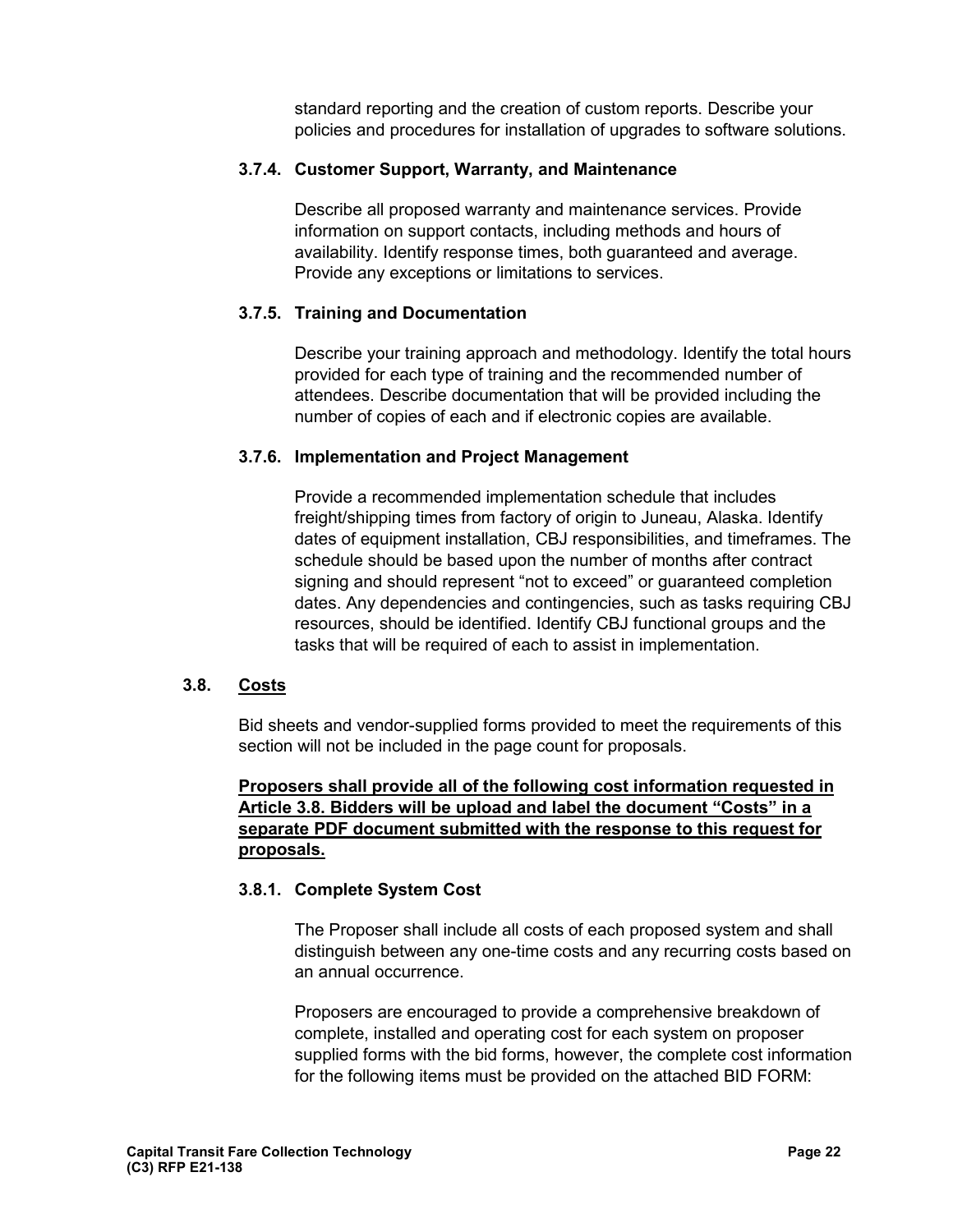- a. Base Bid (AFC):
	- i. AFC System Complete Capital Cost Include all cost components necessary to deliver the AFC into service.
	- ii. AFC System Annual Operating Cost Include total of all per transaction fees, lump sum fees, subscription fees, media costs, support fees, etc. as described in 3.8.2.
- b. Additive Alternate (APC):
	- i. APC System Complete Capital Cost Include all cost components necessary to deliver the APC into service.
	- ii. APC System Annual Operating Cost Include total of all per transaction fees, lump sum fees, subscription fees, support fees, etc. as described in 3.8.2.

#### **3.8.2. Itemized Operation Cost**

Using the attached form or vendor supplied form for each system, provide a comprehensive list itemizing ALL the operation cost individual components greater than \$1,000 per year including but not limited to those listed below. These items should total to the sum provided on the BID FORM:

- a. Base Bid AFC:
	- i. Consumable stock (smart cards, magnetic stripe cards, thermal printer paper, etc.)
	- ii. Operations support
- iii. Subscriptions / license fees
- iv. Programming support
- v. Web based subscriptions customer charges
- vi. Royalty payments
- vii. Per transaction fees, to include fees for free ridership utilizing registered fare media
- viii. Bank card processing fees
- b. Additive Alternate (APC):
- i. Operations support
- ii. Subscriptions/license fees
- iii. Programming support
- iv. Web based subscriptions customer charges
- v. Royalty payments

#### **3.8.3. Warranty Costs**

Using the attached form, provide costs for each of 5 years of warranty coverage for each full system proposed.

#### **3.8.4. Optional Costs**

Using the attached form or vendor supplied form, provide total costs for optional Ticket Vending Machines, mobile ticketing solution, expanded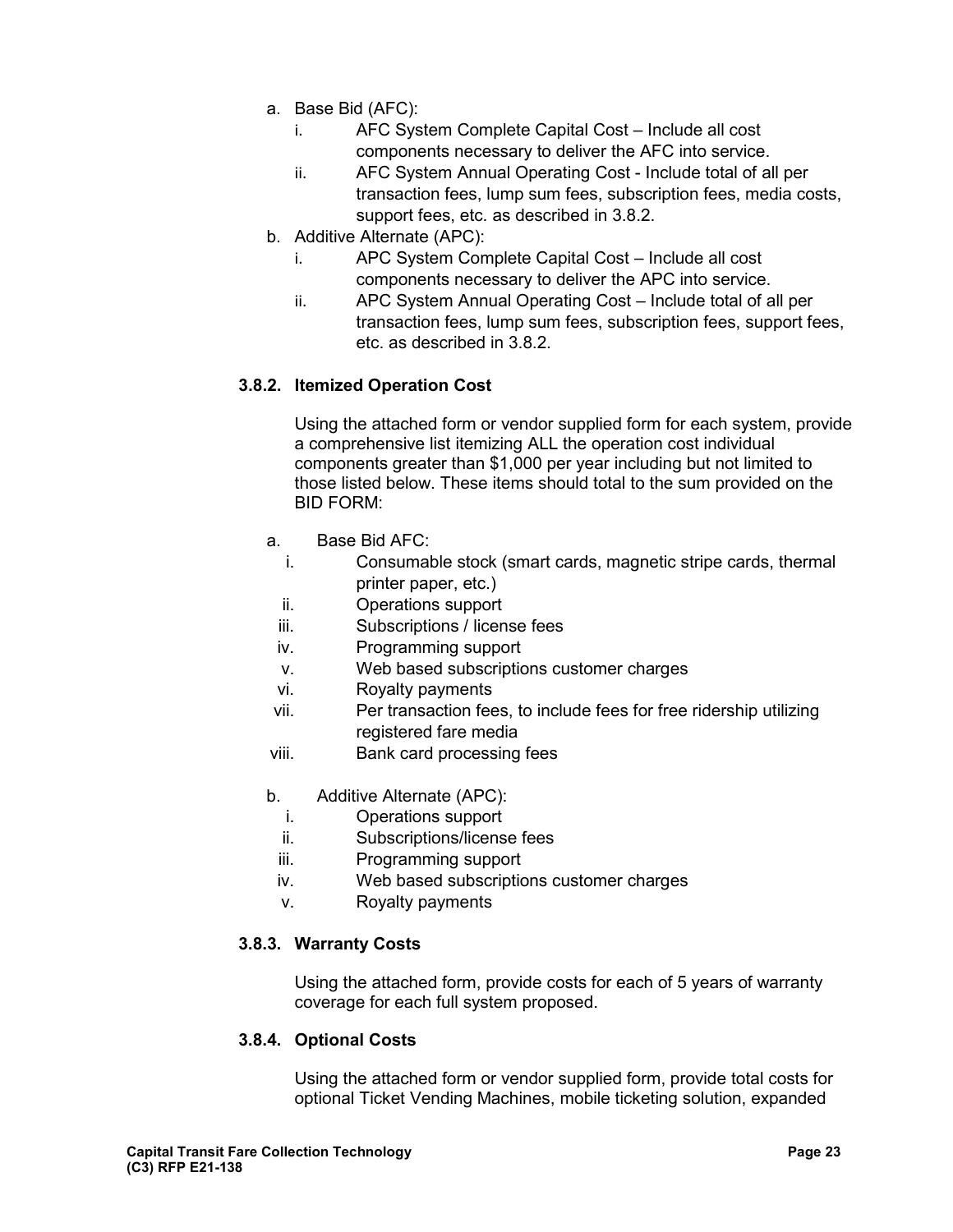APC sensors, and any other pertinent options identified in the proposal. Include an itemized listing of associated operation cost components estimated to be in excess of \$1,000 annually.

#### **4.0 EVALUATION OF PROPOSALS**

#### **4.1 Criteria**

Proposals will be initially screened for responsiveness. Only proposals deemed responsive to the requirements of the solicitation will be accepted. **Proposers who provide submittals that are determined qualified for evaluation MAY be required to provide an oral presentation and/or product demonstration.** If required, presentations and/or demonstrations will occur remotely via video conference at a date to be determined. Demonstrations should involve a live, working system that meets the minimum requirements of this RFP. Presentations and demonstrations will be limited to one hour, with the addition of up to an hour long question and answer period.

#### **4.2 Evaluation Data**

The evaluation data discussed below is presented in an effort to delineate what criteria will be used to score proposals. Please do not include a separate section in your proposal for Evaluation Data. Much of the information discussed and requested below should be included in the proposal as part of the Proposal Content Requirements discussed in SECTION 3.0 of this RFP.

#### **4.2.1 Proposed Method to Accomplish the Project (30 percent)**

- a. Proposer exhibits a complete understanding of the project and requested deliverables (5 percent).
- b. Proposed systems provide required minimum functionality while exhibiting flexibility, scalability, and optional features that would facilitate expansion and changes to suit future needs. Proposal identifies potential difficulties or problems with implementation and suggests innovative solutions and improvements (10 percent).
- c. The proposed implementation schedule provides sufficient detail and is reasonable for the services offered. The training plan is thorough and addresses all aspects of the chosen systems. The methods and procedures for system support are clearly identified and available both during and after implementation (15 percent).

#### **4.2.2 Qualification and Experience (30 percent)**

- a. Proposer demonstrates experience of the proposer and subproposers with projects of similar size and scope (10 percent).
- b. Evaluation will be made based on proposed personnel, their relevant qualifications and experience, and their proposed scale of involvement (5 percent).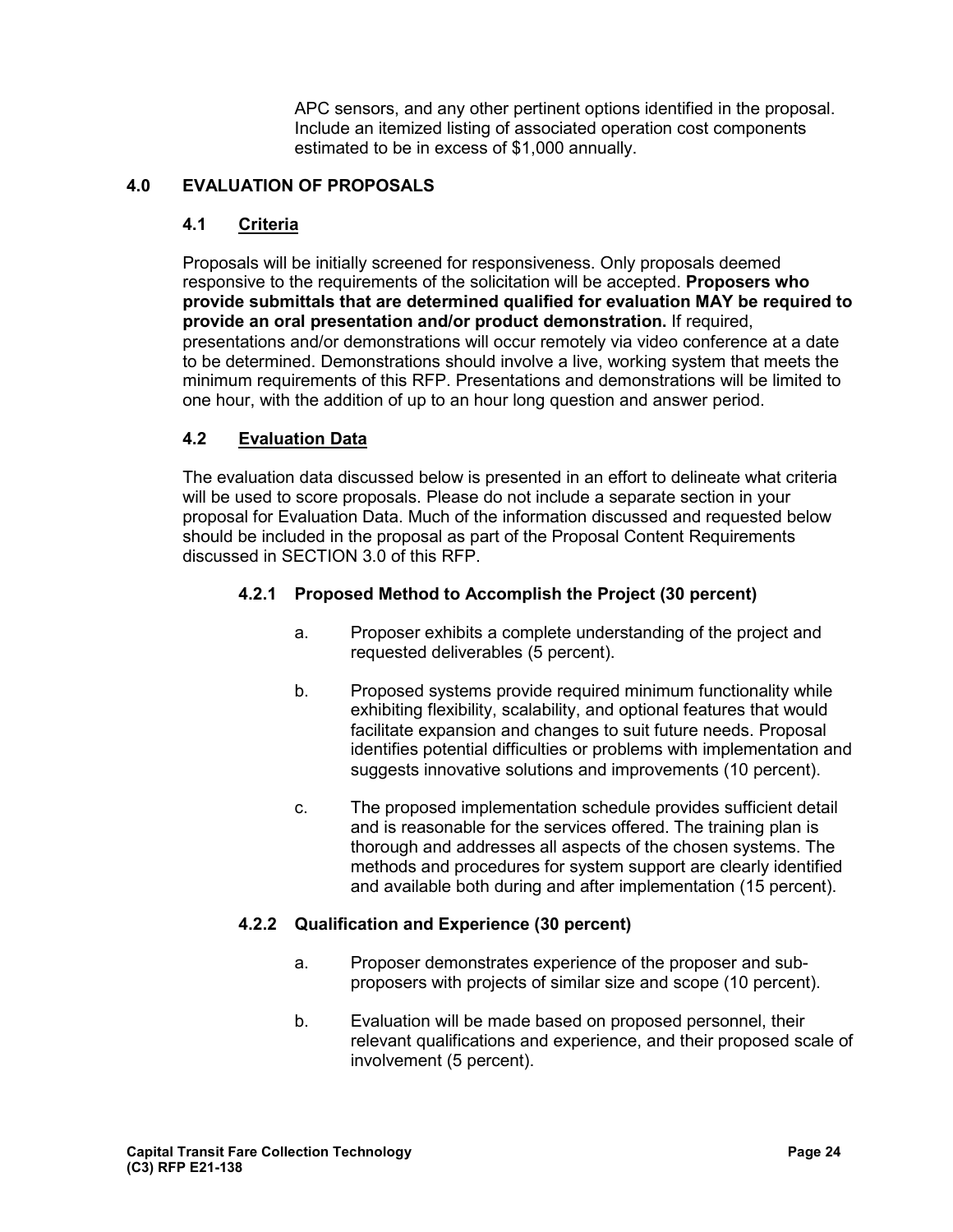c. Demonstrated competence, follow-up, and customer service during and after installation as evidenced by supporting references (15 percent).

### **4.2.3 System Cost (20 percent)**

- a. Evaluation will be made on the proposed complete costs of the initial systems (5 percent).
- b. Evaluation will be made on the complete annual operating costs of the initial systems (15 percent).

NOTE: Optional costs will not be considered in scoring but will serve as price quotations should any or all options be selected for implementation.

#### **4.2.4 Quality of the Proposal (10 percent)**

Evaluation will include the clarity and professional quality of the document(s) submitted. Proposal quality will include the clarity and professional quality of oral presentations and demonstrations if required.

#### **4.2.5 Reference Checks (10 percent)**

Evaluation will include scores from reference checks which will be conducted by the Contract Administrator and delivered to the evaluation committee.

#### **4.3 Evaluation Process**

Evaluation of the proposals will be performed by a committee selected by the City and Borough of Juneau. The intent of the CBJ is to make award based on written proposals.

#### **5.0 SELECTION AND AWARD**

An evaluation committee will review, evaluate, score and rank proposals, in accordance with criteria identified below and the Evaluation/Ranking sheet located at the end of this RFP. Clarification of submitted material may be requested during the evaluation process. Interviews by telephone with top ranked Proposers may also be conducted at the discretion of the evaluation committee. If necessary, in-person interviews will be conducted. Finalists will be notified and informed of interview requirements. In the event of a tie in the ranking totals, only the raw scores of the Proposers who are tied will be totaled to determine the appropriate ranking. The successful Proposer will be invited to enter into contract negotiations with CBJ. Upon conclusion of successful negotiations and compliance with any pre-award obligations, award will be made in the form of a contract and a purchase order, if appropriate, will be sent to the Consultant. If an agreement cannot be reached during the negotiation process, the City will notify the Proposer and terminate the negotiations. Negotiations may then be conducted with the next Proposer in the order of its respective ranking.

#### **6.0 INSURANCE REQUIREMENTS**

The insurance requirements for this project are specified in Attachment 1 – Sample Contract, under Appendix C.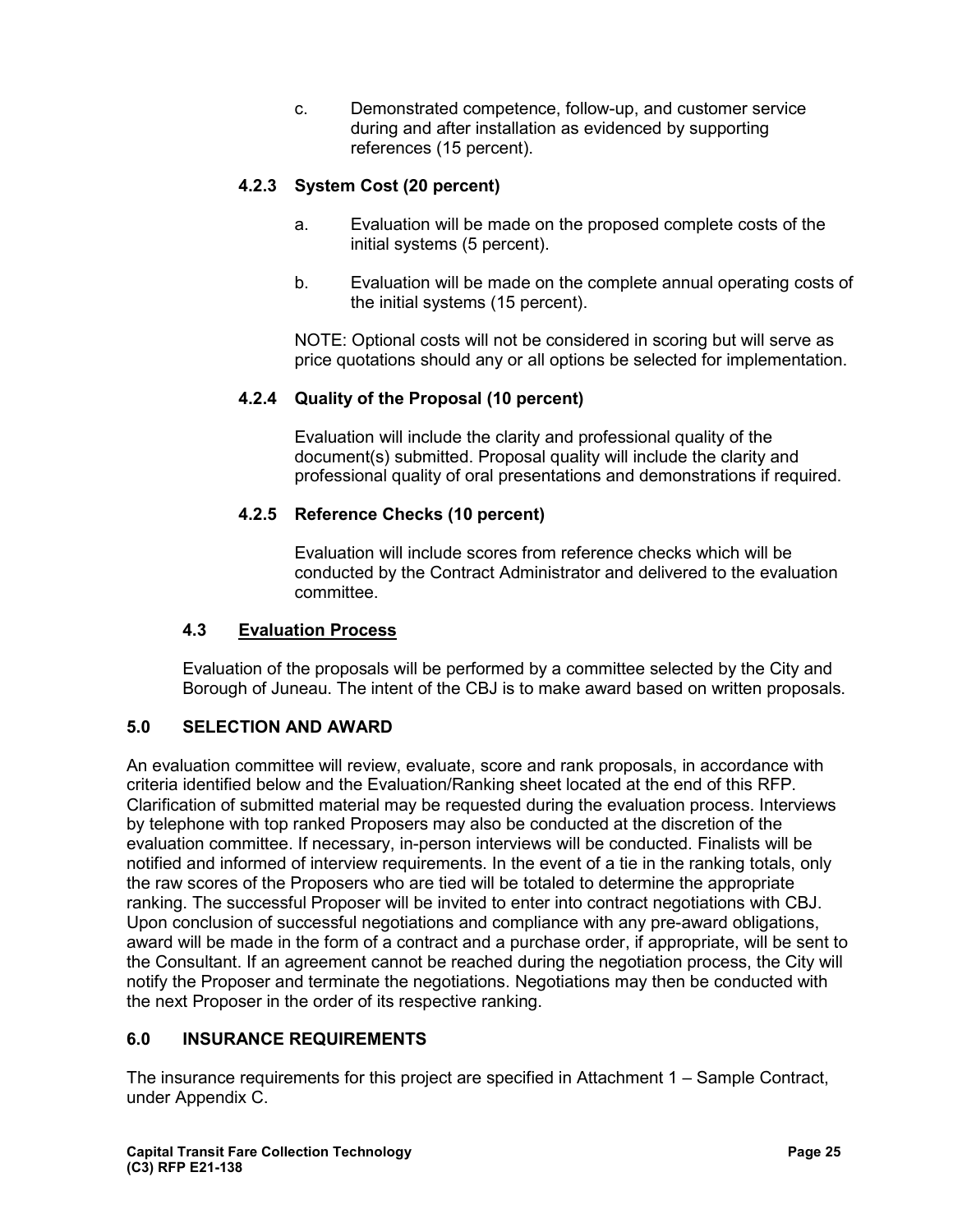### **7.0 PROTESTS**

The protest period begins with the posting of a notice of apparent successful proposer, in the CBJ Purchasing Division.

Protests shall be executed in accordance with CBJ Ordinance 53.50.062 PROTESTS and 53.50.080 ADMINISTRATION OF PROTEST. Copies of the ordinances describing protest procedures are available from the CBJ Purchasing Division, 155 South Seward Street, Juneau, Alaska. Questions concerning protests or protest procedures should be directed to the CBJ Purchasing Officer at 907-586-5215 ext 4910. CBJ Ordinance 53.50 can be viewed electronically at the following internet address: [www.juneau.org/law.](http://www.juneau.org/law)

#### **8.0 CONSULTANT'S GOOD STANDING WITH CBJ FINANCE DEPARTMENT**

Consultants must be in good standing with the CBJ prior to award, and prior to any contract renewals, and in any event no later than *seven business days* following notification by the CBJ of intent to award. **Good standing** means: all amounts owed to the CBJ are current and the Consultant is not delinquent with respect to any taxes, fees, assessment, or other monies due and owed the CBJ, or a Confession of Judgment has been executed and the Consultant is in compliance with the terms of any stipulation associated with the Confession of Judgment, including being current as to any installment payments due; and Consultant is current in all CBJ reporting obligations (such as sales tax registration and reporting and business personal property declarations). Failure to meet these requirements may be cause for rejection of your proposal. To determine if your business is in good standing, or for further information, contact the CBJ Finance Department's Sales Tax Division at (907) 586-5215 for sales tax issues, Assessor's Office at (907)586-5215 for business personal property issues, or Collections Division at (907) 586-5215 for all other accounts.

#### *Note: Juneau Proposer preference (7.0) has requirements regarding a firm's good standing with the City at the time a proposal is submitted. Please review the Purchasing Code cited.*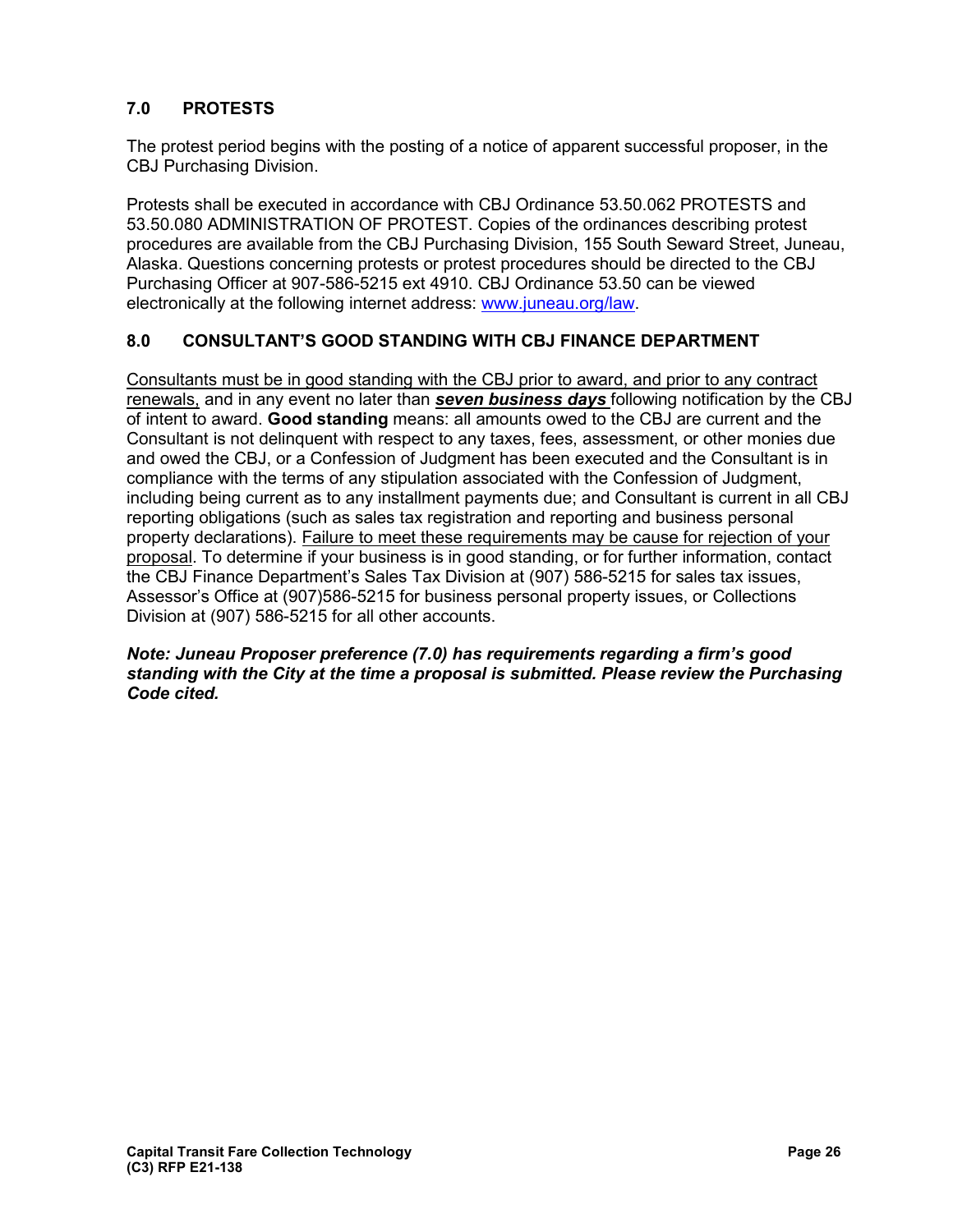| <b>Section</b> | Criteria - Per SECTION 4.2 of RFP                                          | Weight<br>(%) | Outstanding<br>(10 points) | <b>Adequate To Good</b><br>(6 7 or 8 points) | <b>Marginally Acceptable</b><br>(3 or 4 points) | Unacceptable<br>(0 or 1 point) | <b>Sub Total</b> |
|----------------|----------------------------------------------------------------------------|---------------|----------------------------|----------------------------------------------|-------------------------------------------------|--------------------------------|------------------|
|                | 4.2.1 Proposed Method to Accomplish the Project                            |               |                            |                                              |                                                 |                                |                  |
|                | a. Project understanding                                                   | 5             |                            |                                              |                                                 |                                |                  |
|                | b. Suitability of solutions                                                | 10            |                            |                                              |                                                 |                                |                  |
|                | c. Proposed implementation and training plan                               | 15            |                            |                                              |                                                 |                                |                  |
|                | 4.2.2 Qualification and Experience                                         |               |                            |                                              |                                                 |                                |                  |
|                | a. Experience of proposer and subproposers on<br>similar projects          | 10            |                            |                                              |                                                 |                                |                  |
|                | b. Experience of proposed personnel and scale of<br>involvement            | 5             |                            |                                              |                                                 |                                |                  |
|                | c. Competence, support, and customer service as<br>evidenced by references | 15            |                            |                                              |                                                 |                                |                  |
|                | 4.2.3 System Cost                                                          |               |                            |                                              |                                                 |                                |                  |
|                | a. Proposed complete cost of initial systems                               | 5             |                            |                                              |                                                 |                                |                  |
|                | b. Proposed complete annual operating costs of<br>initial systems          | 15            |                            |                                              |                                                 |                                |                  |
|                | 4.2.4 Quality of Proposal                                                  | 10            |                            |                                              |                                                 |                                |                  |
|                | 4.2.5 Reference Checks                                                     | 10            |                            |                                              |                                                 |                                |                  |
|                | <b>GRAND TOTAL</b>                                                         |               |                            |                                              |                                                 |                                |                  |

**Scoring** 

No scores using 2, 5, 9 Maximum Score Achievable = 1,000 Juneau Proposer Points awarded by Contracts Division = 10 or 0 points Outstanding = 10 Adequate to Good =  $6, 7, 8$ Marginally Acceptable = 3 or 4 Unacceptable or Poor = 0 or 1

> Rank\_\_\_\_\_\_\_\_\_\_\_\_\_\_Date\_\_\_\_\_\_\_\_\_ Evaluator \_\_\_\_\_\_\_\_\_\_\_\_\_\_\_\_\_\_\_\_\_\_\_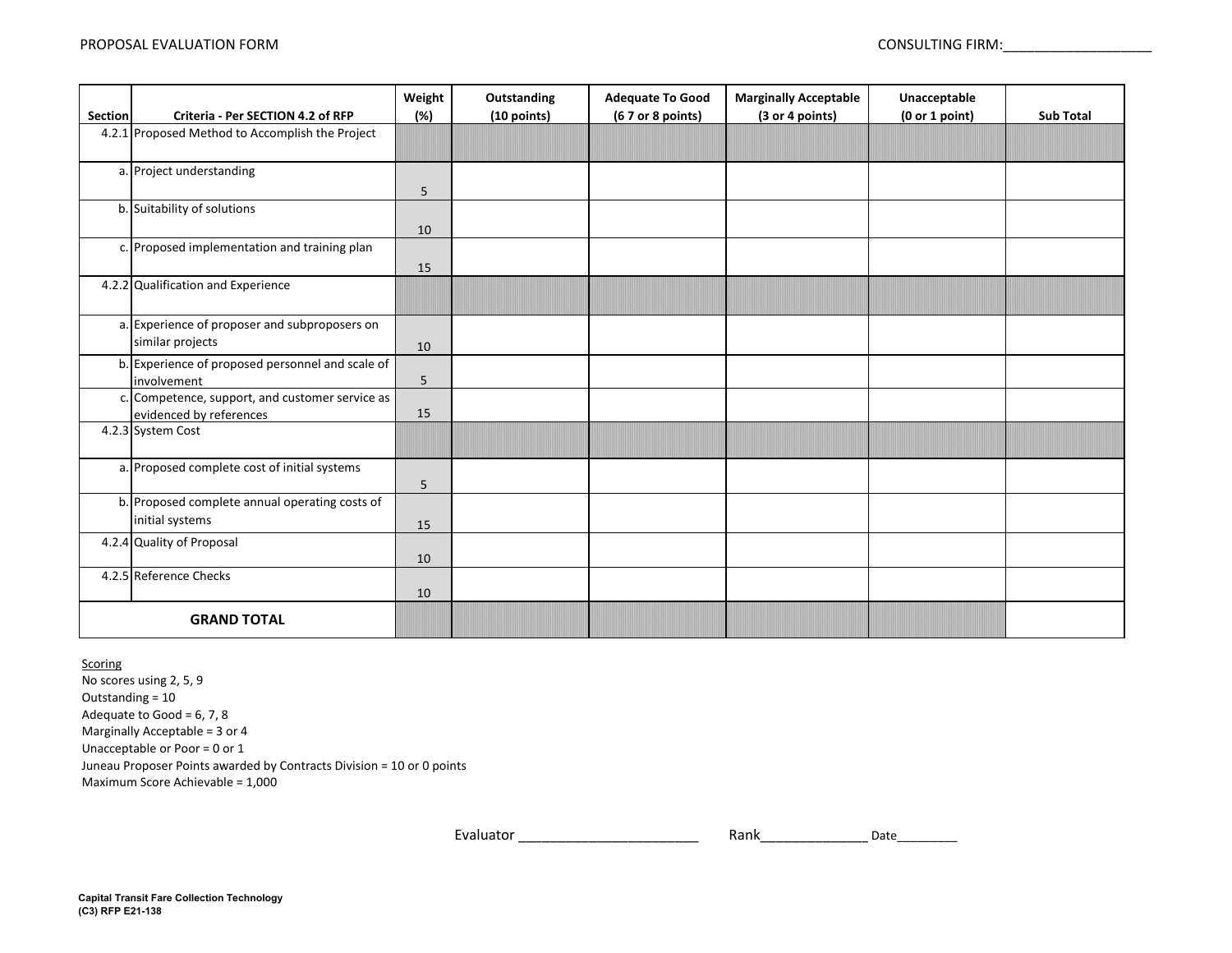**CONSULTING FIRM:** \_\_\_\_\_\_\_\_\_\_\_\_\_\_\_\_\_\_\_\_\_\_\_

 **SCORED BY: DATE:** \_\_\_\_\_\_\_\_\_\_\_\_\_\_\_\_\_\_\_\_\_

### **ORAL PRESENTATION/PRODUCT DEMONSTRATION EVALUATION**

|    |    |                                                                            | <b>Points</b><br><b>Possible</b> | <b>Score</b> |
|----|----|----------------------------------------------------------------------------|----------------------------------|--------------|
| 1. |    | <b>Scope of Services</b>                                                   |                                  |              |
|    | a. | System ease of use, operation, and maintenance<br>for all involved parties | $0 - 40$                         |              |
| 2. |    | <b>Consultant's Performance</b>                                            |                                  |              |
|    | а. | Ability to meet schedule                                                   | $0 - 30$                         |              |
|    | b. | Quality of presentation                                                    | $0 - 30$                         |              |
|    |    |                                                                            |                                  |              |
|    |    |                                                                            | Subtotal                         |              |
|    |    |                                                                            |                                  |              |
|    |    | <b>Total Points</b>                                                        | 100                              |              |
|    |    | <b>Individual Ranking</b>                                                  |                                  |              |
|    |    |                                                                            |                                  |              |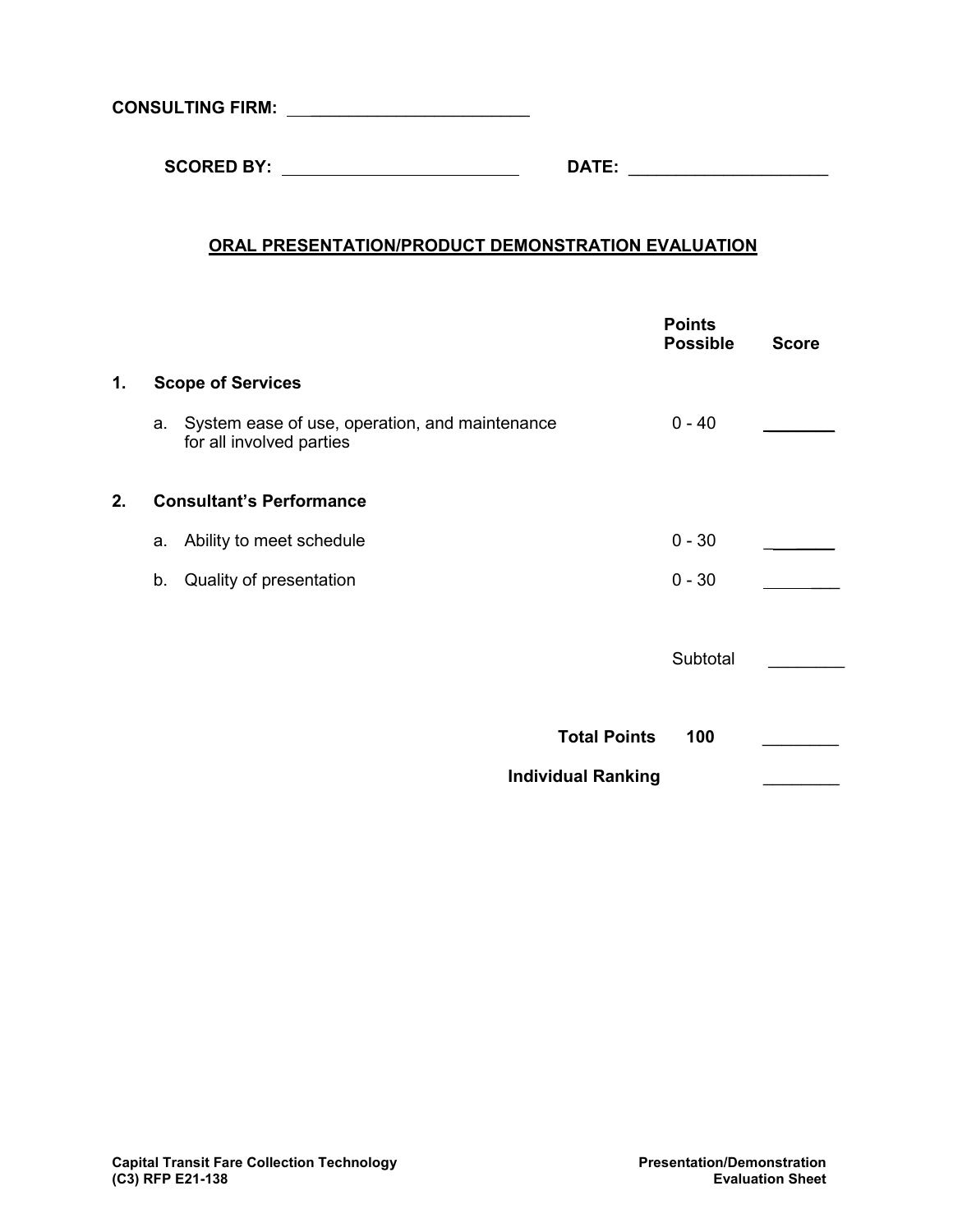# **APPENDIX A – CAPITAL TRANSIT FLEET INFORMATION**

(C3) RFP E21-138 Capital Transit Fare Collection Technology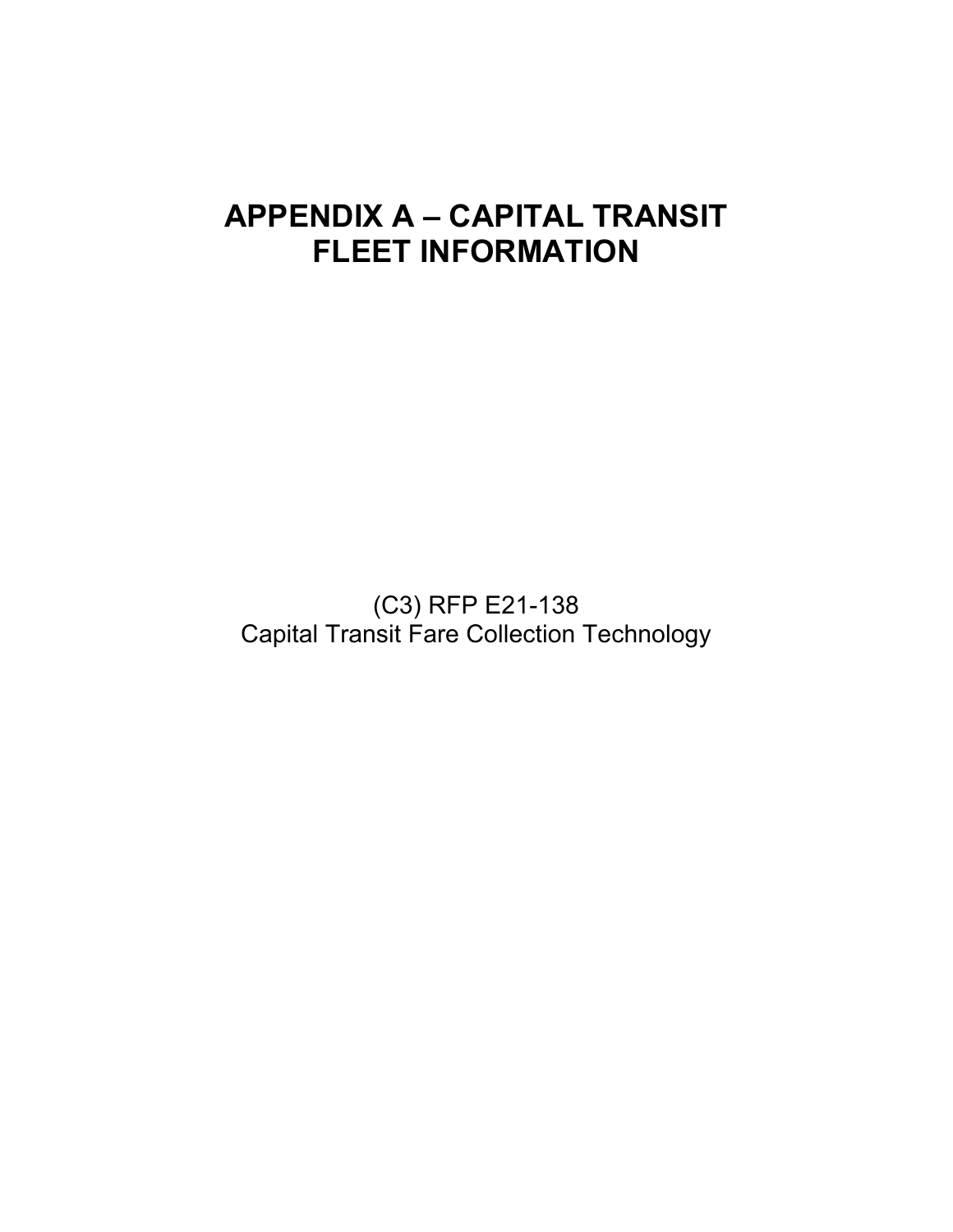| <b>Unit</b><br><b>Number</b> | <b>Description</b>                                             | <b>Model</b><br>Year | <b>VIN</b>        | <b>Year in</b><br><b>Service</b> |
|------------------------------|----------------------------------------------------------------|----------------------|-------------------|----------------------------------|
|                              |                                                                |                      |                   | <b>FY</b>                        |
| 6052                         | Gillig Bus - 35', diesel, accessible, low floor w/ 2 doors     | 2010                 | 15GGB2717A1177717 | 2010*                            |
| 6053                         | Gillig Bus - 35', diesel, accessible, low floor w/ 2 doors     | 2010                 | 15GGB2719A1177718 | <b>FY</b><br>2010*               |
|                              |                                                                |                      |                   | <b>FY</b>                        |
| 6054                         | Gillig Bus - 35', diesel, accessible, low floor w/ 2 doors     | 2010                 | 15GGB2710A1177719 | 2010*                            |
|                              |                                                                |                      |                   | <b>FY</b>                        |
| 6055                         | Gillig Bus - 35', diesel, accessible, low floor w/ 2 doors     | 2010                 | 15GGB2719A1177720 | 2010*                            |
|                              |                                                                |                      |                   | <b>FY</b>                        |
| 6056                         | Gillig Bus - 35', diesel, accessible, low floor w/ 2 doors     | 2010                 | 15GGB2719A1177721 | 2010*                            |
| 6057                         | Gillig Bus - 35', diesel, accessible, low floor w/ 2 doors     | 2010                 | 15GGB2714A1178551 | <b>FY</b><br>2010*               |
|                              |                                                                |                      |                   | <b>FY</b>                        |
| 6058                         | Gillig Bus - 35', diesel, accessible, low floor w/ 2 doors     | 2010                 | 15GGB2716A1178552 | 2010*                            |
| 6659                         | Gillig Bus - 35', diesel, accessible, low floor w/ 2 doors     | 2016                 | 15GGB2719G1187755 | FY 2017                          |
| 6660                         | Gillig Bus - 35', diesel, accessible, low floor w/ 2 doors     | 2016                 | 15GGB2710G1187756 | FY 2017                          |
| 6661                         | Gillig Bus - 35', diesel, accessible, low floor w/ 2 doors     | 2016                 | 15GGB2712G1187757 | FY 2017                          |
| 6662                         | Gillig Bus - 35', diesel, accessible, low floor w/ 2 doors     | 2016                 | 15GGB2714G1187758 | FY 2017                          |
| 6863                         | Gillig Bus - 35', diesel, accessible, low floor w/ 2 doors     | 2018                 | 15GGB2718J3191100 | FY 2018                          |
| 6864                         | Gillig Bus - 35', diesel, accessible, low floor w/ 2 doors     | 2018                 | 15GGB271XJ3191101 | FY 2018                          |
| 6865                         | Gillig Bus - 35', diesel, accessible, low floor w/ 2 doors     | 2018                 | 15GGB2711J3191102 | FY 2018                          |
| 6866                         | Gillig Bus - 35', diesel, accessible, low floor w/ 2 doors     | 2018                 | 15GGB2713J3191103 | FY 2018                          |
| 6867                         | Gillig Bus - 35', diesel, accessible, low floor w/ 2 doors     | 2018                 | 15GGB2715J3191104 | FY 2018                          |
| 6868                         | Gillig Bus - 35', diesel, accessible, low floor w/ 2 doors     | 2018                 | 15GGB2717J3191105 | FY 2018                          |
| 6069                         | Proterra ZX5 - 40', electric, accessible, low floor w/ 2 doors | 2020                 | 7JZTH13J0LL000326 | FY 2021                          |

| Fixed Route Equipment - These vehicles have and will continue to require AVL. These vehicles should be |  |
|--------------------------------------------------------------------------------------------------------|--|
| considered for AFC and Additive Alternate APC in submitted proposals:                                  |  |

\*Existing FY2010 buses will be replaced with electric buses in FY 2022.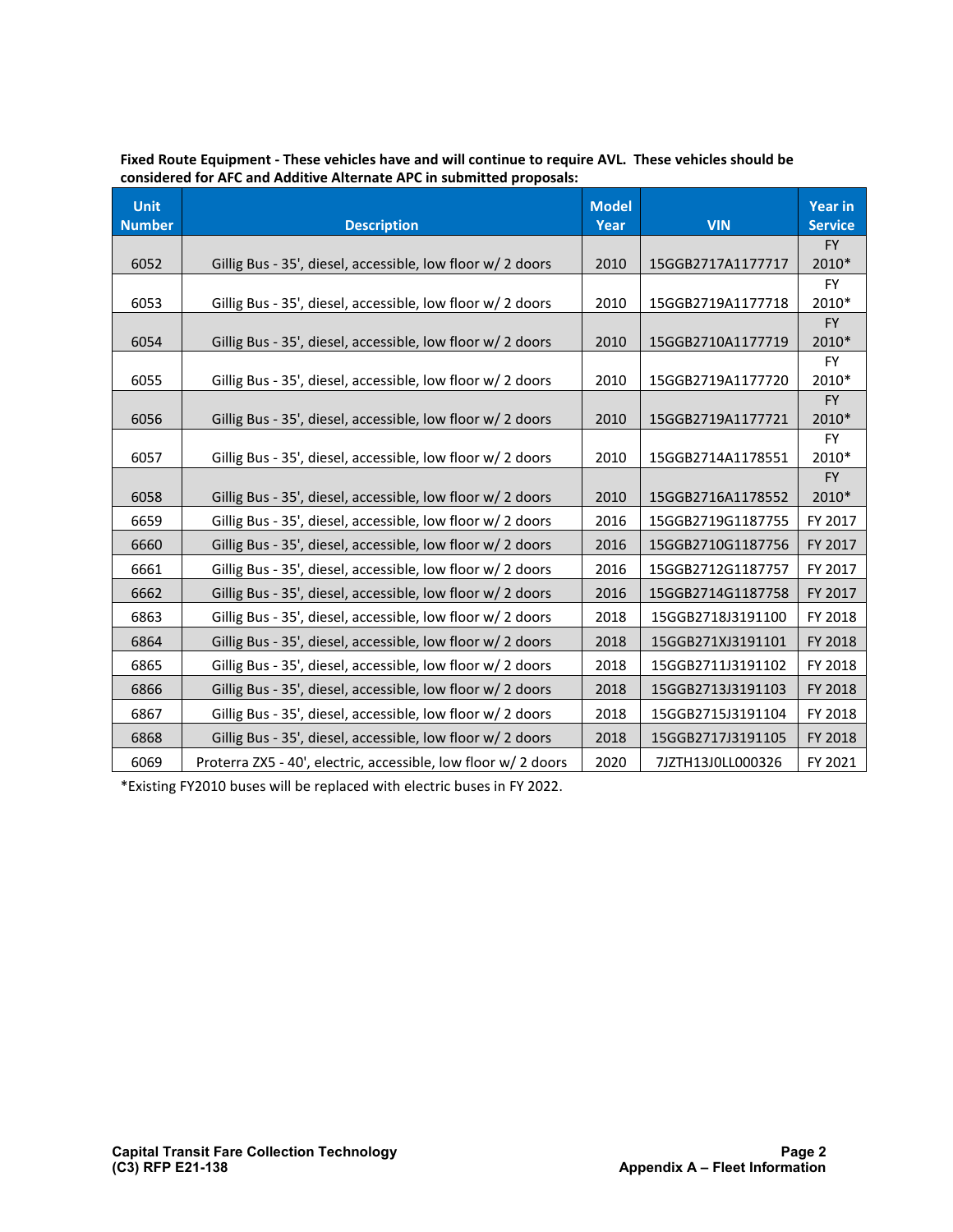**Paratransit Equipment - These vehicles have and will continue to require AVL. These vehicles should be considered for Additive Alternate APC in submitted proposals:**

| <b>Unit</b><br><b>Number</b> | <b>Description</b>                                        | <b>Model</b><br>Year | <b>VIN</b>        | <b>Year in</b><br><b>Service</b> |
|------------------------------|-----------------------------------------------------------|----------------------|-------------------|----------------------------------|
|                              | Ford E-350 6.8L V-10 El Dorado Aerolite 210 bus w/ 1 door |                      |                   |                                  |
| 6840                         | and separate entrance for lift                            | 2018                 | 1FDEE3FS3JDC34558 | FY 2019                          |
|                              | Ford E-350 6.8L V-10 El Dorado Aerolite 210 bus w/ 1 door |                      |                   |                                  |
| 6841                         | and separate entrance for lift                            | 2018                 | 1FDEE3FS6JDC41505 | FY 2019                          |
|                              | Ford E-350 6.8L V-10 El Dorado Aerolite 210 bus w/ 1 door |                      |                   |                                  |
| 6842                         | and separate entrance for lift                            | 2018                 | 1FDEE3FS8JDC41506 | FY 2019                          |
|                              | Ford E-350 6.8L V-10 El Dorado Aerolite 210 bus w/ 1 door |                      |                   |                                  |
| 6843                         | and separate entrance for lift                            | 2018                 | 1FDEE3FSXJDC41507 | FY 2019                          |
|                              | Ford E-350 6.8L V-10 El Dorado Aerolite 210 bus w/ 1 door |                      |                   |                                  |
| 6844                         | and separate entrance for lift                            | 2018                 | 1FDEE3FS1JDC41508 | FY 2019                          |
|                              | Ford E-350 6.8L V-10 El Dorado Aerolite 210 bus w/ 1 door |                      |                   |                                  |
| 6845                         | and separate entrance for lift                            | 2018                 | 1FDEE3FS3JDC41509 | FY 2019                          |
|                              | Ford E-350 6.8L V-10 El Dorado Aerolite 210 bus w/ 1 door |                      |                   |                                  |
| 6846                         | and separate entrance for lift                            | 2018                 | 1FDEE3FSXJDC41510 | FY 2019                          |
|                              | Ford E-350 6.8L V-10 El Dorado Aerolite 210 bus w/ 1 door |                      |                   |                                  |
| 6847                         | and separate entrance for lift                            | 2018                 | 1FDEE3FS1JDC41511 | FY 2019                          |
|                              | *Light duty cutaway bus w/ 1 door and separate entrance   |                      |                   |                                  |
|                              | for lift                                                  |                      |                   | FY 2021                          |
|                              | *Light duty cutaway bus w/ 1 door and separate entrance   |                      |                   |                                  |
|                              | for lift                                                  |                      |                   | FY 2021                          |
|                              | *Light duty cutaway bus w/ 1 door and separate entrance   |                      |                   |                                  |
|                              | for lift                                                  |                      |                   | FY 2021                          |

\*Contract for additional Paratransit vehicles has not been awarded

#### **Proposers that wish to include a replacement AVL system must include provisions for these vehicles:**

| <b>Unit</b><br><b>Number</b> | <b>Description</b>             | <b>Model</b><br>Year | <b>VIN</b>        | Year in<br><b>Service</b> |
|------------------------------|--------------------------------|----------------------|-------------------|---------------------------|
|                              |                                |                      |                   |                           |
| 6604                         | Ford 1 Ton Pickup w/ snow plow | 2016                 | 1FDRF3B2GEC44850  | FY 2016                   |
|                              |                                |                      |                   |                           |
| 6503                         | Jeep Patriot Sport             | 2015                 | 1C4NJRBB4FD340758 | FY 2015                   |
|                              |                                |                      |                   |                           |
|                              | Ford F350 Utility Pickup       | 2022                 |                   | FY 2022                   |
|                              |                                |                      |                   |                           |
| 6811                         | Chevy Bolt EV                  | 2018                 | 1G1FX6S08J4115521 | FY 2018                   |
|                              |                                |                      |                   |                           |
| 6812                         | Chevy Bolt EV                  | 2018                 | 1G1FX6S02J4115398 | FY 2018                   |
|                              |                                |                      |                   |                           |
| 6813                         | Chevy Bolt EV                  | 2018                 | 1G1FX6S0XJ4116282 | FY 2018                   |
|                              |                                |                      |                   |                           |
| 6901                         | Ford Escape                    | 2009                 | 1FMCU93G29KB54608 | FY 2009                   |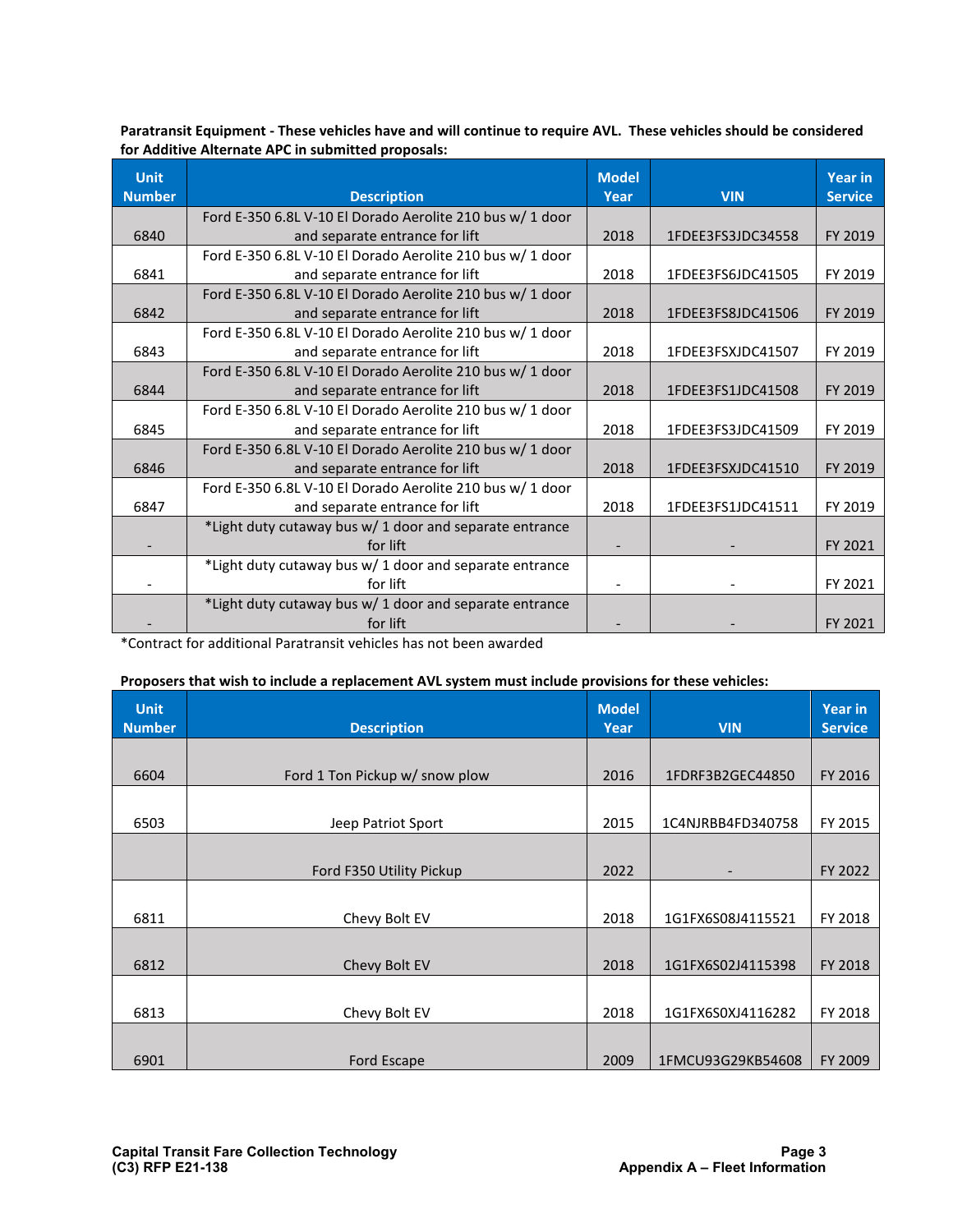

## **ATTACHMENT 1**

#### **STANDARD CONTRACT CAPITAL TRANSIT FARE COLLECTION TECHNOLOGY Contract No. RFP E21-138**

**This Agreement** is entered into by and between the City and Borough of Juneau, Alaska ("City"), and \_\_\_\_\_\_\_\_\_\_\_\_\_\_company name\_\_\_\_\_\_\_\_\_\_\_\_\_\_\_\_\_\_\_\_\_\_\_\_\_\_\_ whose address is \_\_\_\_\_\_\_\_\_\_\_\_\_\_\_\_\_phone and fax\_\_ ("Consultant").

#### *Witnesseth:*

- **Whereas,** the City desires to engage the Consultant for the purpose of rendering certain professional services, and
- *Whereas,* the Consultant/represents that it is in all respects licensed and qualified to perform such services; //

*Now, therefore,* the parties agree as follows:

**1. CONTRACTUAL RELATIONSHIP.** The parties intend that an independent Consultant/City relationship will be created by this Contract. City is interested only in the results to be achieved, and the conduct and control of the work will  $\left(\frac{1}{2} \sin\left(\frac{1}{2}\right)\right)$  and the Consultant. Consultant is not considered to be an agent or employee of  $City_f$   $60$  any purpose, and the employees of Consultant are not entitled to any benefits that  $\frac{C}{t}$  provides for City's employees. It is understood that the City does not agree to use the Consultant exclusively. It is further understood that the Consultant is free to contract for similar services to be performed for others while it is under contract with the City.

2. SCOPE OF SERVICE. he Consultant shall carry out in a professional and prudent manner all of the services required by the Contract. These services include all of the services described in Appendix A. Consultant will diligently proceed with the Scope of Services, and will provide such services in a timely manner.

#### **3. PERSONNEL, EQUIPMENT, SUPPLIES, AND LICENSES.**

- (A) Except as noted in Appendix A, the Consultant represents that it has or will secure at its own expense all personnel, equipment, and supplies required in performing the services under this Contract.
- (B) All of the services required hereunder will be performed by the Consultant or under its supervision.
- (C) None of the work or services covered by this Contract shall be subcontracted without prior written approval of the Contract Administrator.
- (D) Consultant warrants that it is fully licensed under all applicable local, state, and federal laws to perform the services to be provided hereunder.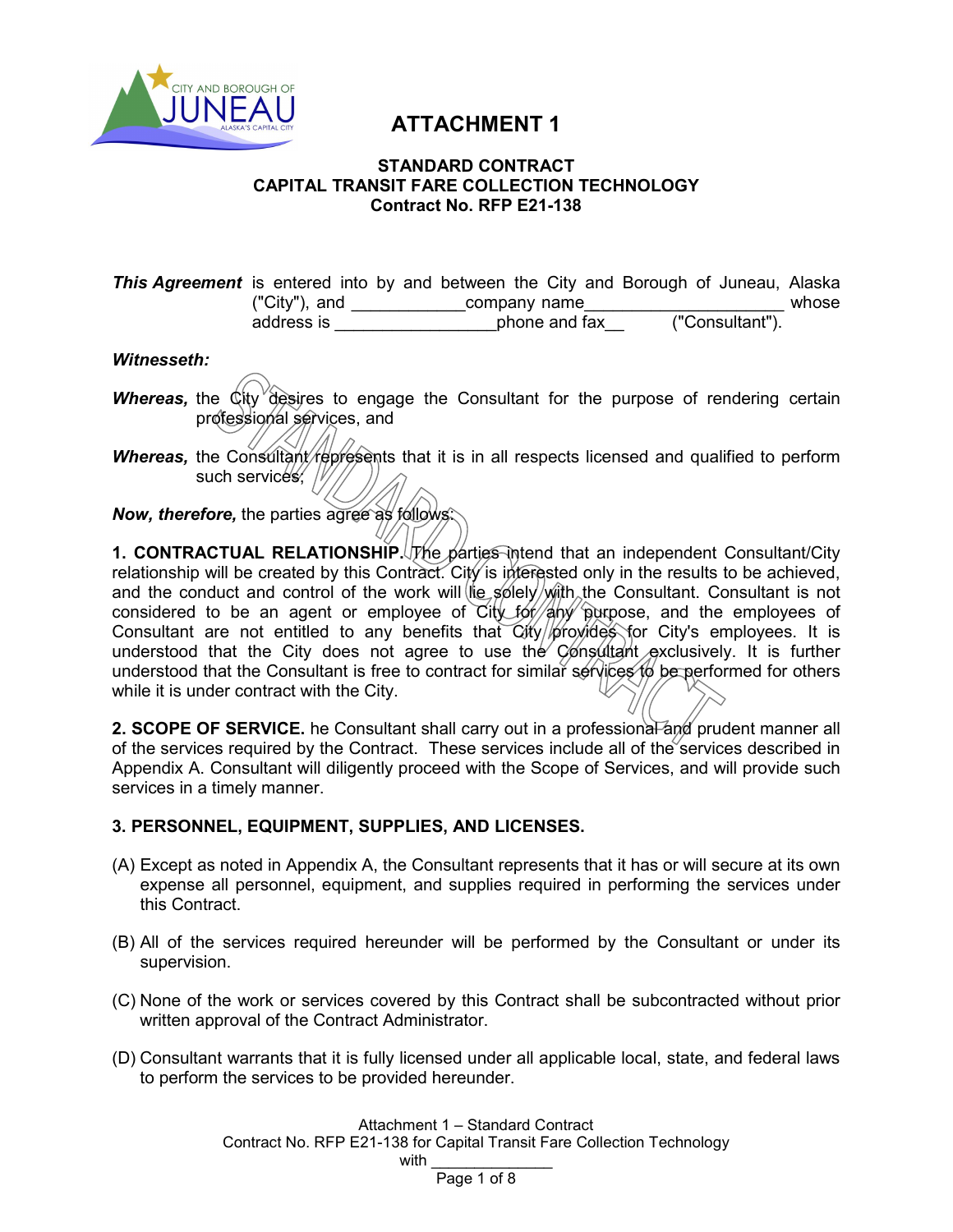**4. TIME OF PERFORMANCE.** The services of the Consultant are to commence after the execution of the Contract and issuance of Notice to Proceed and Purchase Order. All work shall be completed no later than the time specified in Appendix A. Amendment to this Contract may be made upon mutual, written agreement prior to the contract expiration date.

**5. REPORTING.** Except as authorized within Appendix A, the City's primary representative for this Contract shall be  $\qquad \qquad$  . The City Manager shall be an alternate representative. The City shall not be liable for Consultant's expenses incurred in reliance on directions received from any other municipal officer or employee. The Consultant's representative shall be \_\_\_\_\_\_\_\_\_\_\_\_\_\_\_\_\_\_\_\_\_\_\_\_.

**6. COMPENSATION.** The City agrees to pay the Consultant according to the schedule attached as Appendix B. The Consultant's estimated fee schedule is attached to Appendix B.

**7. TERMINATION OF CONTRACT FOR CAUSE.** If, through any cause, except causes beyond the control of the Consultant, the Consultant shall fail to fulfill in a timely and proper manner its obligations under this Contract; or if the Consultant shall violate any of the covenants, agreements, or stipulations  $\frac{g}{f}$  this Contract, the City shall have the right to terminate this Contract by giving written  $m$  to the Consultant of such termination and specifying the effective date thereof, at least ten days before the effective date of such termination. In that event. all finished or unfinished documents, or other data, in whatever form, prepared by the Consultant under this Contract shall, at the option of the City, become its property, and the Consultant shall be entitled to receive just and equitable compensation for any satisfactory work completed on such documents and materials, not to exceed the Contract amount.

**8. TERMINATION FOR CONVENIENCE OF CITY.** The City may terminate this Contract at any time by giving written notice to the Consultant of such termination and specifying the effective date thereof, at least thirty days before the effective day of such termination. In that event, all finished or unfinished documents and other materials as described in paragraph 7 above shall, at the option of the City become its property, and the Consultant will be paid an amount not to exceed the sum set forth in Appendix B for work satisfactorily completed on or before the date of termination, less payments of compensation previously made.

**9. CONTRACT AGREEMENT.** All parties mutually agreed to the terms of this Contract. The Contract should not be construed in favor of or against any party. This Contract contains the entire agreement between the parties; there are no other promises, terms, conditions, or obligations other than those contained herein; and this Contract shall supersede all previous communications, representations, or agreements, either oral or written, between the parties.

**10. CHANGES.** The City may, from time to time, require changes in the scope of services to be performed under this Contract. Such changes, including any increase or decrease in the amount of the Consultant's compensation, must be mutually agreed upon in writing before they will be regarded as part of this Contract.

**11. EQUAL EMPLOYMENT OPPORTUNITY.** The Consultant will not discriminate against any employee or applicant for employment because of race, color, religion, sex, or national origin.

**12. CONFLICTS OF INTEREST.** Consultant agrees that no employee of the City who has exercised or will exercise any authority over the specifications, procurement, supervision or payment for this Contract, and no member of the employee's immediate family, has had or will have any direct or indirect financial interest in this Contract. If the Consultant learns of any such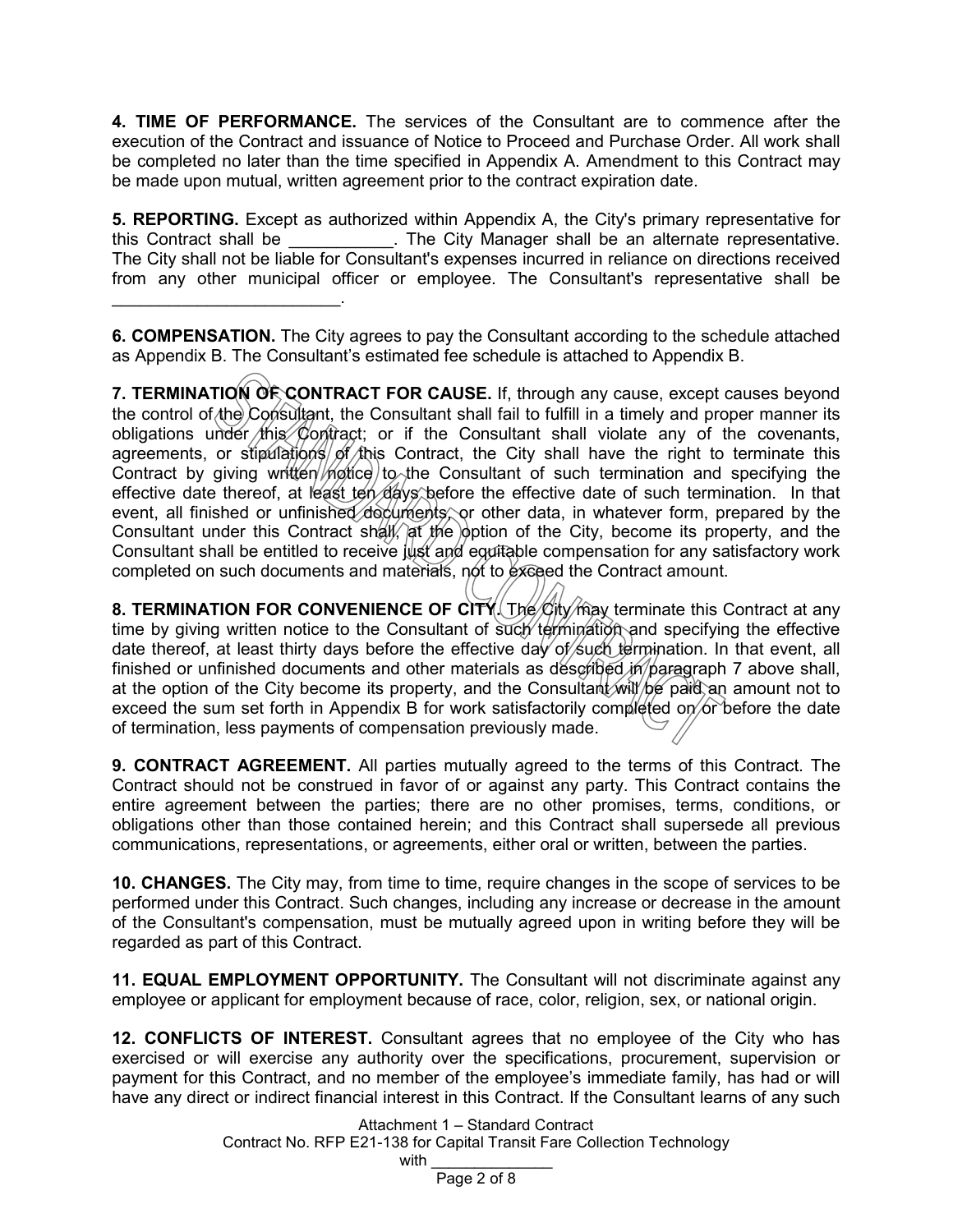interest, the Consultant shall without delay inform the City Attorney or one of the officers specified in Paragraph 5.

**13. ETHICS.** Consultant shall discharge its duties fairly, impartially and maintain a standard of conduct that competently serves the City and the interests of the City. Consultant shall at all times exercise unbiased judgment when performing its duties under this contract.

**14. PUBLIC RELATIONS.** Consultant shall issue press releases, respond to press inquiries, make public speeches, appear on broadcast media or otherwise engage in public relations regarding the project only with the specific approval of the CBJ Project Manager.

**15. ELECTED OFFICIALS.** The Consultant shall respond to project-related inquiries from elected officials by providing impartial, factual information, but shall not initiate contact or attempt to persuade an elected official to agree with any viewpoint or to take any official action. The Consultant will promptly notify the Project manager of any request by an elected official for project-related information.

16. ASSIGNABILITY. *The Consultant shall not assign any interest in this Contract and shall not* transfer any interest in the same without the prior written consent of the City; however, claims for money due or to become due to the Consultant from the City under this Contract may be assigned to a bank, trust company, or other financial institution without approval. Notice of any such assignment or transfer shall be furnished promptly to the City.

**17. FINDINGS CONFIDENTIAL.** Any information given to or prepared by the Consultant under this Contract which the City requests to be kept as confidential shall not be made available to any individual or organization by the Consultant without the prior written approval of the City.

**18. IDENTIFICATION OF DOCUMENTS.** All reports, maps, and other documents completed as a part of this Contract, other than documents exclusively for internal use within the City, shall carry a City notation or logo as directed by the City.

**19. PUBLICATION, REPRODUCTION, AND USE OF MATERIALS.** No services, information, computer program elements, reports or other deliverables which may have a potential patent or copyright value produced in whole or in part under this Contract shall be subject to copyright in the United States or any other country.

If a copyright applies by law to the work produced under this Contract, that copyright will either be signed over to the City or the City will be given unrestricted license to the copyright. The City shall have unrestricted license to publish, disclose, distribute, and otherwise use, in whole or in part, any reports, data, or other materials prepared under this Contract. If this Contract includes architectural and/or engineering design services, any use of the design features or details produced under this Contract on other City facilities will be at the City's risk.

**20. RECORDS.** During performance and after termination of this Contract, each party shall make available to the other party for inspection and copying, all records, whether external or internal, having any relevance to this Contract.

**21. INSURANCE REQUIREMENTS.** Consultant has secured and agrees to keep and maintain in full force and effect, at its own expense, the insurance approved by CBJ Risk Management as outlined in Appendix C. At least 30 days prior to the cancellation, non-renewal or reduction in the amount of coverage, Consultant shall provide written notice to the CBJ's Risk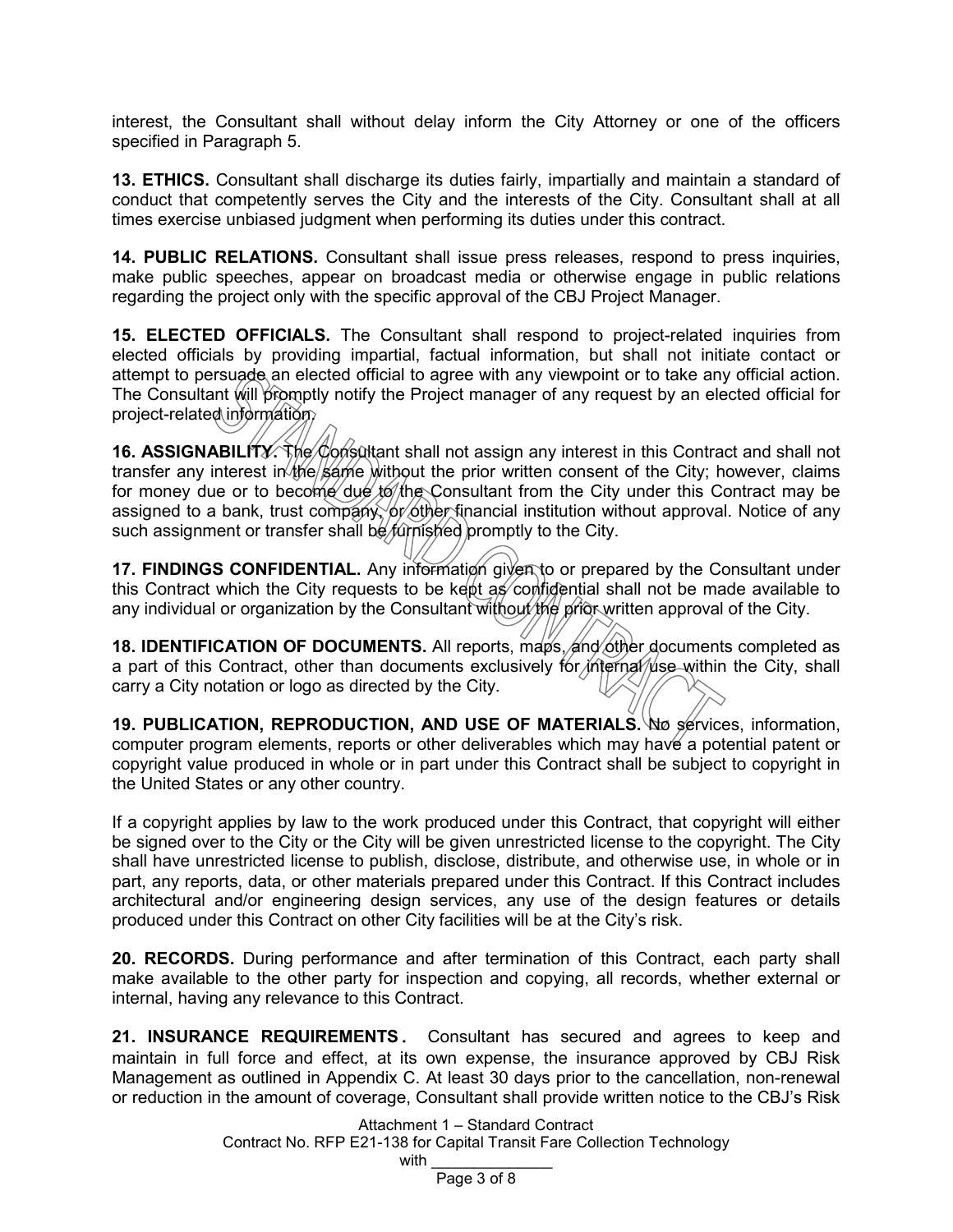Management. The Consultant's insurance shall be primary and any insurance maintained by the CBJ shall be non-contributory. If the Consultant maintains higher limits than shown below, the CBJ shall be entitled to coverage for the higher limits maintained by the Consultant.

**22. INDEMNIFICATION AND HOLD HARMLESS.** The Consultant agrees to defend, indemnify, and hold harmless CBJ, its employees, and authorized representatives, with respect to any action, claim, or lawsuit arising out of or related to the Consultant's negligent performance of this contract without limitation as to the amount of fees, and without limitation as to any damages, cost or expense resulting from settlement, judgment, or verdict, and includes the award of any attorney's fees even if in excess of Alaska Civil Rule 82. This indemnification agreement applies to the fullest extent permitted by law, meaning that if there is a claim of, or liability for, a joint act, error, or omission of the consultant and the CBJ, the indemnification, defense, and hold harmless obligation of this provision shall be apportioned on a comparative fault basis. This agreement is in full force and effect whenever and wherever any action, claim, or lawsuit is initiated, filed, or otherwise brought against CBJ relating to this contract. The obligations of Consultant arise immediately upon actual or constructive notice of any action, claim, or lawsuit. CBJ shall notify Consultant in a timely manner of the need for indemnification, but such notice is not a condition precedent to Consultant's obligations and may be waived where the Consultant has actual notice.

**23. CHOICE OF LAW; JURISDICTION.** This Contract shall be governed by the laws of the State of Alaska. Jurisdiction shall be in the State of Alaska, First Judicial District.

24. SUCCESSORS. This Contract shall be binding upon the successors and assigns of the parties.

**25. PRECEDENCE OF DOCUMENTS.** In the event of a conflict between the provisions of this document and its appendices, the order of precedence shall be this document, Appendix A, Appendix B and Appendix C.

In Witness Whereof the parties have affixed their signatures the date first above set out:

#### **CITY AND BOROUGH OF JUNEAU**

Duncan Rorie Watt **Date** City and Borough Manager

**Company name**

Name Date Rank email

Approved as to content:

Greg Smith **Date** Contract Administrator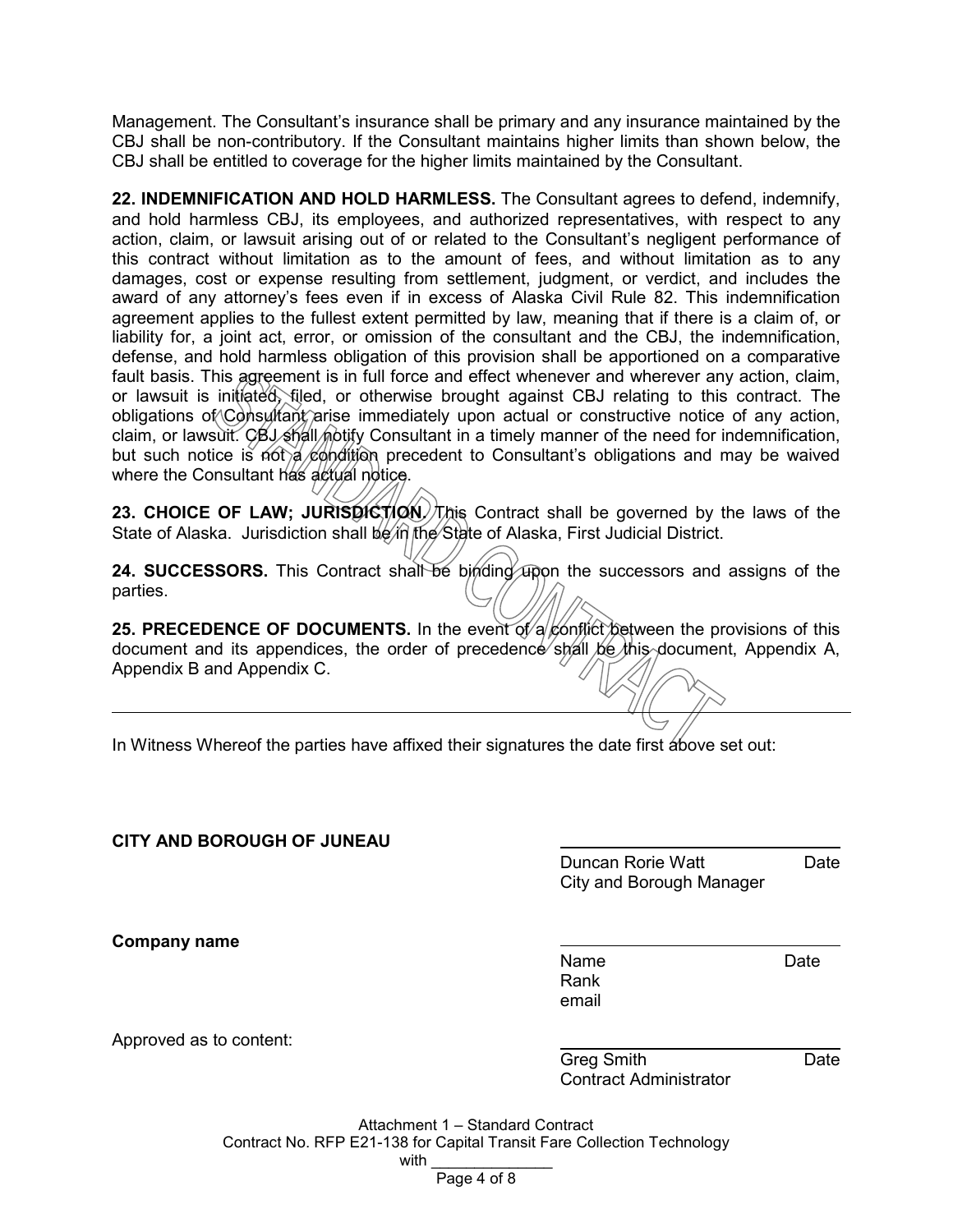#### **APPENDIX A: SCOPE OF SERVICES CAPITAL TRANSIT FARE COLLECTION TECHNOLOGY Contract No. RFP E21-138**

See Scope of Services in RFP.

**PERSONNEL:** The Consultant's primary personnel for this work will be:

| The completion date for this project is ___                           |
|-----------------------------------------------------------------------|
|                                                                       |
| This contract expires on<br>unless an amendment changing this date is |
| fully executed prior to                                               |
|                                                                       |
|                                                                       |
|                                                                       |
|                                                                       |
|                                                                       |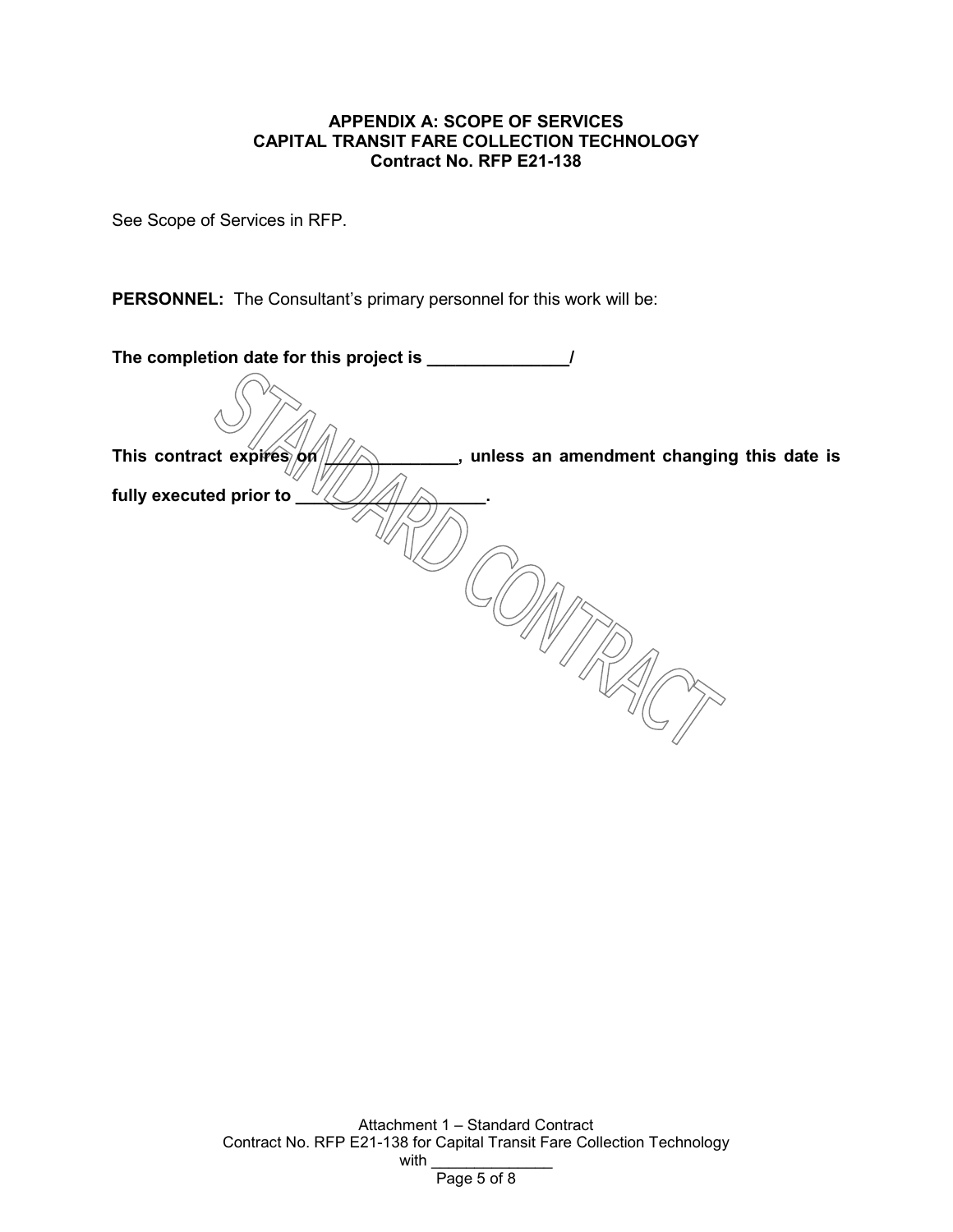#### **APPENDIX B: COMPENSATION CAPITAL TRANSIT FARE COLLECTION TECHNOLOGY Contract No. RFP E21-138**

#### *Amount of Payment*

#### **Lump Sum**

Consultant shall be compensated a lump sum amount of \$\_\_\_\_\_for satisfactory performance of all [or specific services] services described in this contract.

#### **Time and Materials**

Consultant shall be compensated based on time and materials, a not-to-exceed amount of \$ for satisfactory performance of services described in this contract.

Hourly rates shall remain the same for the life of this contract including all amendments, unless the Consultant requests/a/rate increase. Hourly rate increases may be negotiated on a yearly basis and shall not exceed the percentage increase of the Anchorage Consumer Price Index.

The total Contract amount shall be  $\%$ 

## *Method of Payment*

Monthly Payable within 30 days of receipt of an involce approved by the project manager and progress report stating the amount of services completed.  $\sqrt{ }$ 

#### *Consultant Invoice Requirements*

- $\triangleright$  Itemized invoices must be submitted that indicate the services performed.
- $\triangleright$  Invoices for this contract must be submitted separately from invoices for services performed under any other contract(s).
- $\triangleright$  Invoices must include the CBJ Contract Number and Purchase Order numbers.

#### *Compensation Based on Time and Materials*

If compensation is based on time and materials, the following shall apply:

Compensation shall be computed based on the hourly billing rates, approved by the CBJ Project Manager, times the actual number of hours spent in the performance of services. The hourly billing rate for each employee is the amount to be paid to the Consultant, and is full compensation for all salary, benefits, taxes, overhead and profit. There shall be no additional compensation for overtime, weekend, or holiday work.

Compensation for subconsultants shall be equal to the amounts actually paid to sub-consultants hereunder plus a negotiated mark-up percentage.

Attachment 1 – Standard Contract Compensation for expenses shall be an amount equal to reimbursable expenses approved in advance by the CBJ Project Manager, necessary and reasonably incurred and actually paid by

Contract No. RFP E21-138 for Capital Transit Fare Collection Technology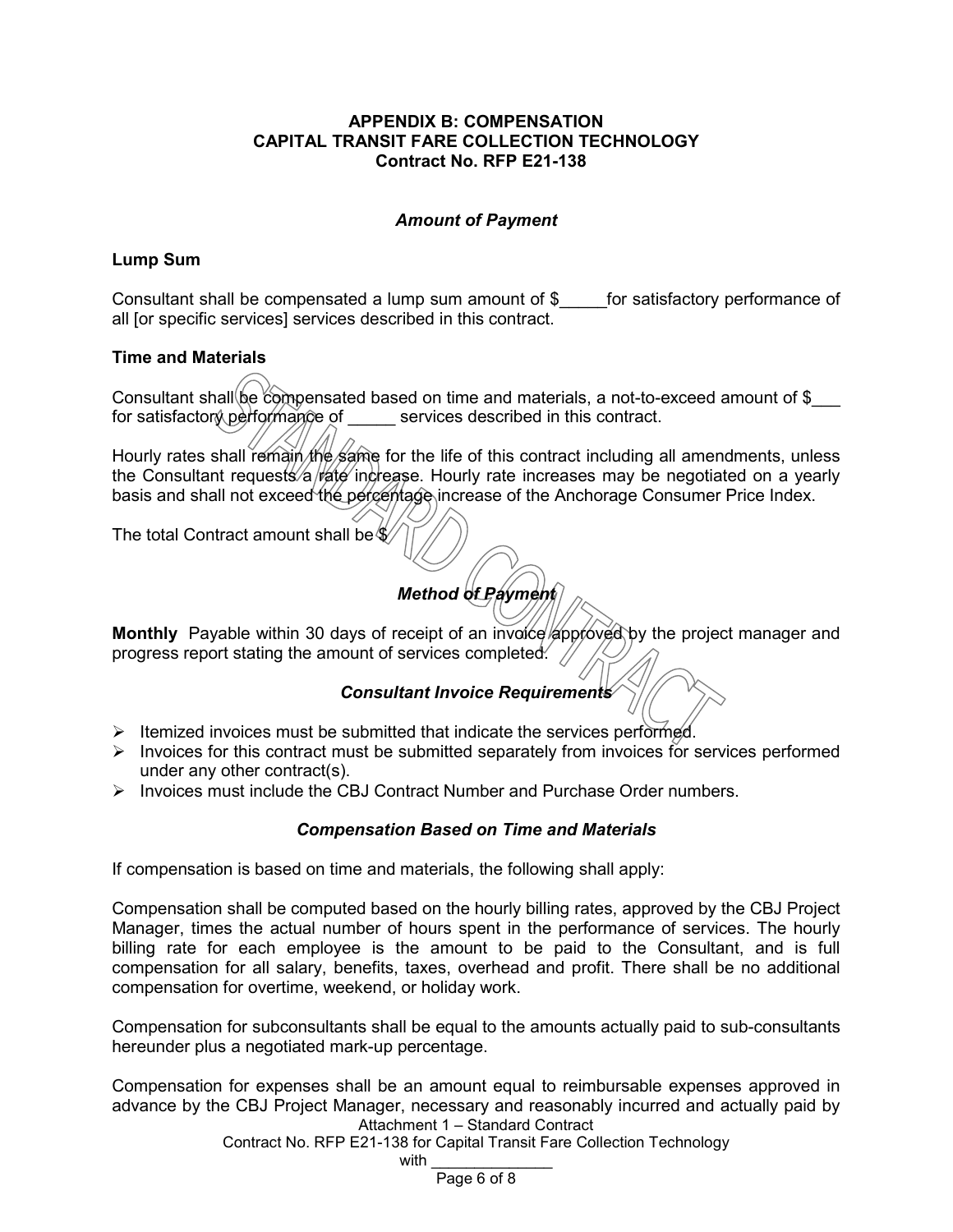the Consultant in the performance of the services hereunder. No markup allowance is allowed. Reimbursable expenses are expenses that are unique to the performance of the services under the Contract and generally contemplate the purchase of outside ancillary services, such as mailing and delivery charges for submittal of drawings, specifications and reports, long distance telephone calls, rentals of equipment, travel and local transportation, meals and lodging on overnight trips.

Reimbursable expenses do not include expenses that are usually and customarily included as part of the Consultant's overhead. For the purposes of this Agreement reimbursable expenses do not include amounts for typing, utilization of computer systems, computer aided design and drafting (CADD), cameras, recording or measuring devices, flashlights and other small, portable equipment, safety supplies, phones, telephone calls, electronic messaging including FAX, Telex and telegrams, or expendable office supplies. Unless otherwise indicated, required insurance is not a reimbursable expense.

The Consultant shall obtain the CBJ Project Manager's written approval prior to making expenditures for reimbursable expenses in excess of \$500 per specific expenditure and for all overnight trips which are reimbursable expenditures as set forth above. The Consultant shall substantiate all billings for reimbursable expenses in excess of \$25 with receipted bills and provide said receipts with the appropriate billing.

The Consultant shall keep, and  $c$ ause any sub-consultants to keep, daily records of the time spent in the performance of services hereunder by all persons whose billing rates will be the basis for compensation as well as records and receipts of reimbursable expenditures hereunder. Failure to do so shall be a conclusive *waiver* of any right to compensation for such services or expenses as are otherwise compensable hereunder.

The CBJ shall have the right to inspect all records of the Consultant, and of any subconsultants, pertaining to this project. Records shall be maintained by the Consultant and subconsultants for a period of three years after completion of services.

When travel is necessary as part of the professional services to be provided, the following shall be followed:

- ♦ Airline tickets should be purchased at the 14 day advanced purchase price. The CBJ will not pay for First Class travel. Any deviation shall be approved in writing in advance by the CBJ Project Manager.
- ♦ Per diem meal allowance shall be: \$60.00 (\$12.00 for breakfast, \$16.00 for lunch and \$32.00 for dinner).
- $\bullet$  The Consultant shall stay at the hotel with a daily rate not to exceed \$150.00.
- ♦ Travel agent fees, tips, alcohol or bar tabs shall not be paid by the CBJ.
- $\bullet$  Car rental, parking, and taxi fees shall be reasonable and not excessive. This reimbursement is for services in Juneau only. Parking fees, etc. outside of Juneau will not be reimbursed.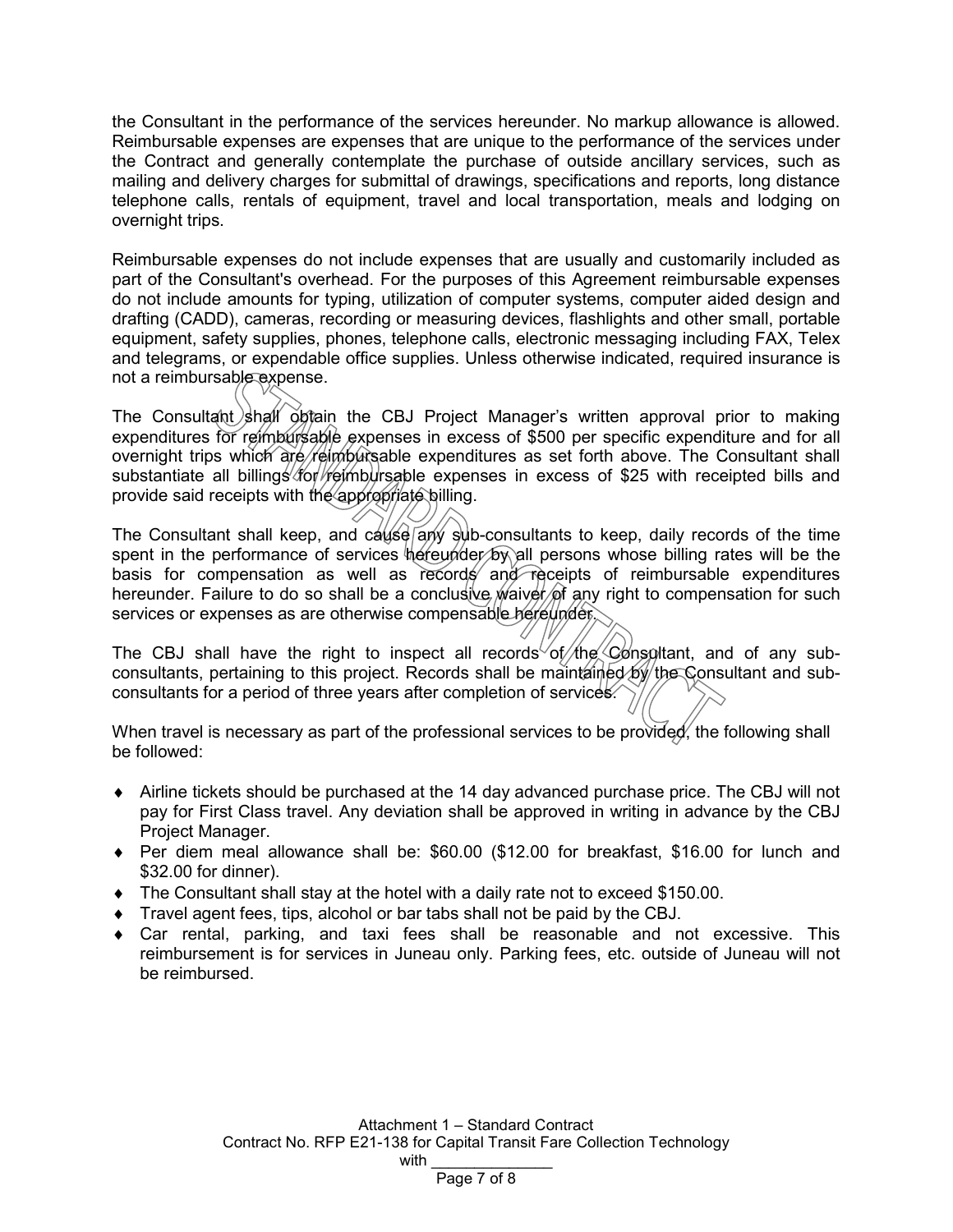#### **APPENDIX C: INSURANCE REQUIREMENTS CAPITAL TRANSIT FARE COLLECTION TECHNOLOGY Contract No. RFP E21-138**

The Consultant must provide certification of proper insurance coverage and amendatory endorsements or copies of the applicable policy language affecting coverage required in this agreement to the City and Borough of Juneau. Failure of the City to demand such certificate or other evidence of full compliance with these insurance requirements or failure of the City to identify a deficiency from evidence that is provided shall not be construed as a waiver of the obligation of the Consultant to maintain the insurance required by this contract.

Consultant agrees to maintain insurance as follows at all times while the contract is in effect, including during any periods of renewal.

**Commercial General Liability Insurance**. The Consultant must maintain Commercial General Liability Insurance in an amount it deems reasonably sufficient to cover any suit that may be brought against the Consultant. This amount must be at least one million dollars This amount must be at least one million dollars (\$1,000,000.00) per occurrence, and two million dollars (\$2,000,000.00) aggregate.

This insurance policy is to contain, or be endorsed to contain, additional insured status for the CBJ, its officers, officials, employees, and volunteers. If Additional insured status is provided in the form of an endorsement  $[to/the]$  Contractor's insurance, the endorsement shall be at least as broad as ISO Form CG 20 10 11 85 or **both** CG 20 10, CG 20 26, CG 20 33, or CG 20 38; **and** CG 20 37 forms if later revisions used).

**Professional Liability Insurance**. The Consultant must maintain Professional Liability Insurance in an amount not less than one million dollars  $/(\$1/000,000)$  aggregate to protect the Consultant from any claims or damages for any error, on is in a negligent act of the Consultant, the Consultant's firm and employees. This requirement applies to the Consultant's firm, the Consultant's subcontractors and assignees, and anyone directly or indirectly employed to perform work under this contract.

**Workers Compensation Insurance**. The Consultant must maintain Workers Compensation Insurance to protect the Consultant from any claims or damages for any personal injury or death which may arise from services performed under this contract. This requirement applies to the Consultant's firm, the Consultant's subcontractors and assignees, and anyone directly or indirectly employed to perform work under this contract. The Consultant must notify the City as well as the State Division of Workers Compensation immediately when changes in the Consultant's business operation affect the Consultant's insurance status. Statutory limits apply to Workers Compensation Insurance. The policy must include employer's liability coverage of one hundred thousand dollars (\$100,000.00) per injury, and five hundred thousand dollars (\$500,000.00) policy limits. **If the Consultant is exempt from Alaska Statutory Requirements, the Consultant will provide written confirmation of this status in order for the City to waive this requirement. The policy shall be endorsed to waive subrogation rights against the City.**

**Comprehensive Automobile Liability Insurance**. The coverage shall include all owned, hired, and non-owned vehicles to a one million dollar (\$1,000,000.00) combined single limit coverage.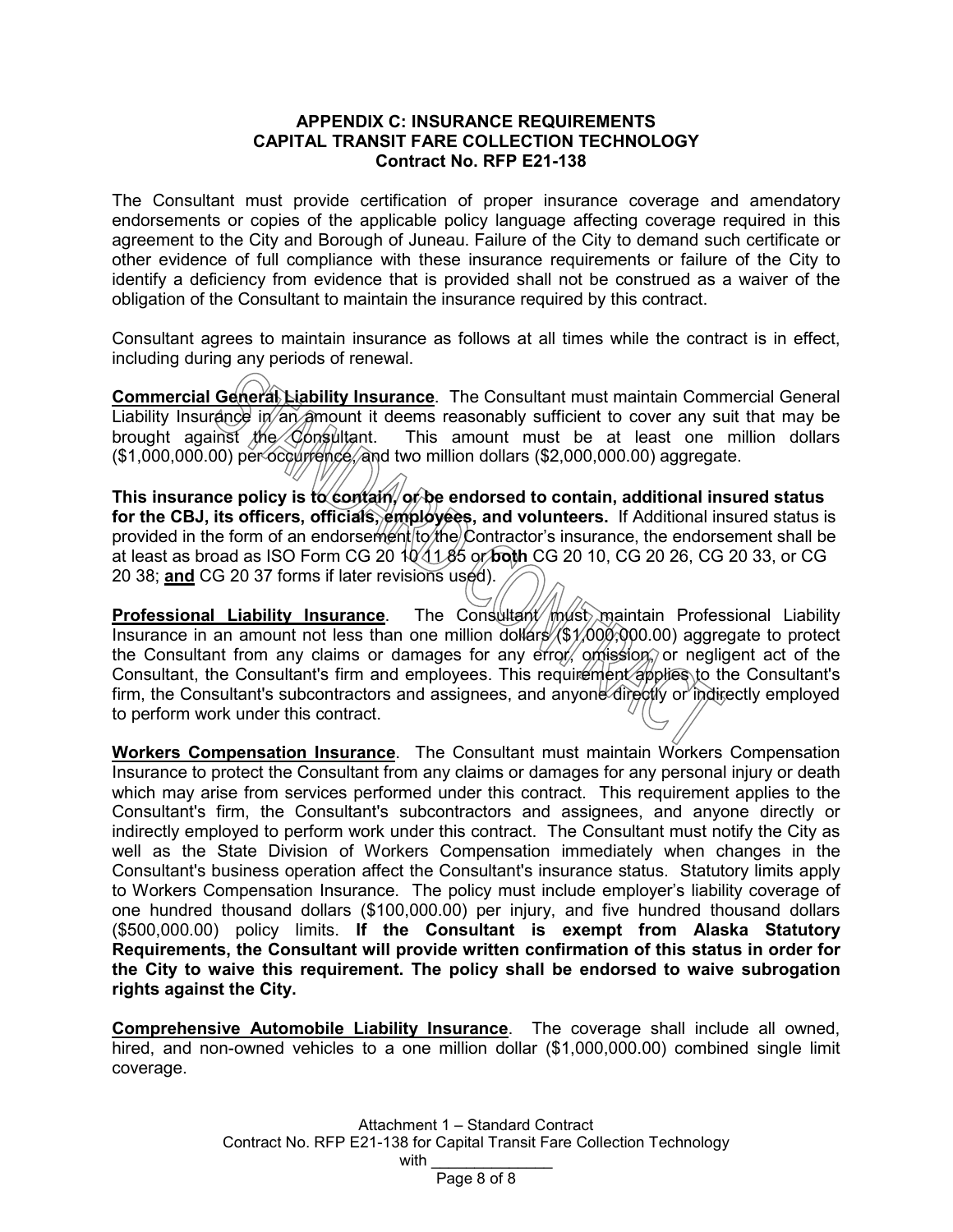# **ATTACHMENT 2 – BID FORMS**

(C3) RFP E21-138 Capital Transit Fare Collection Technology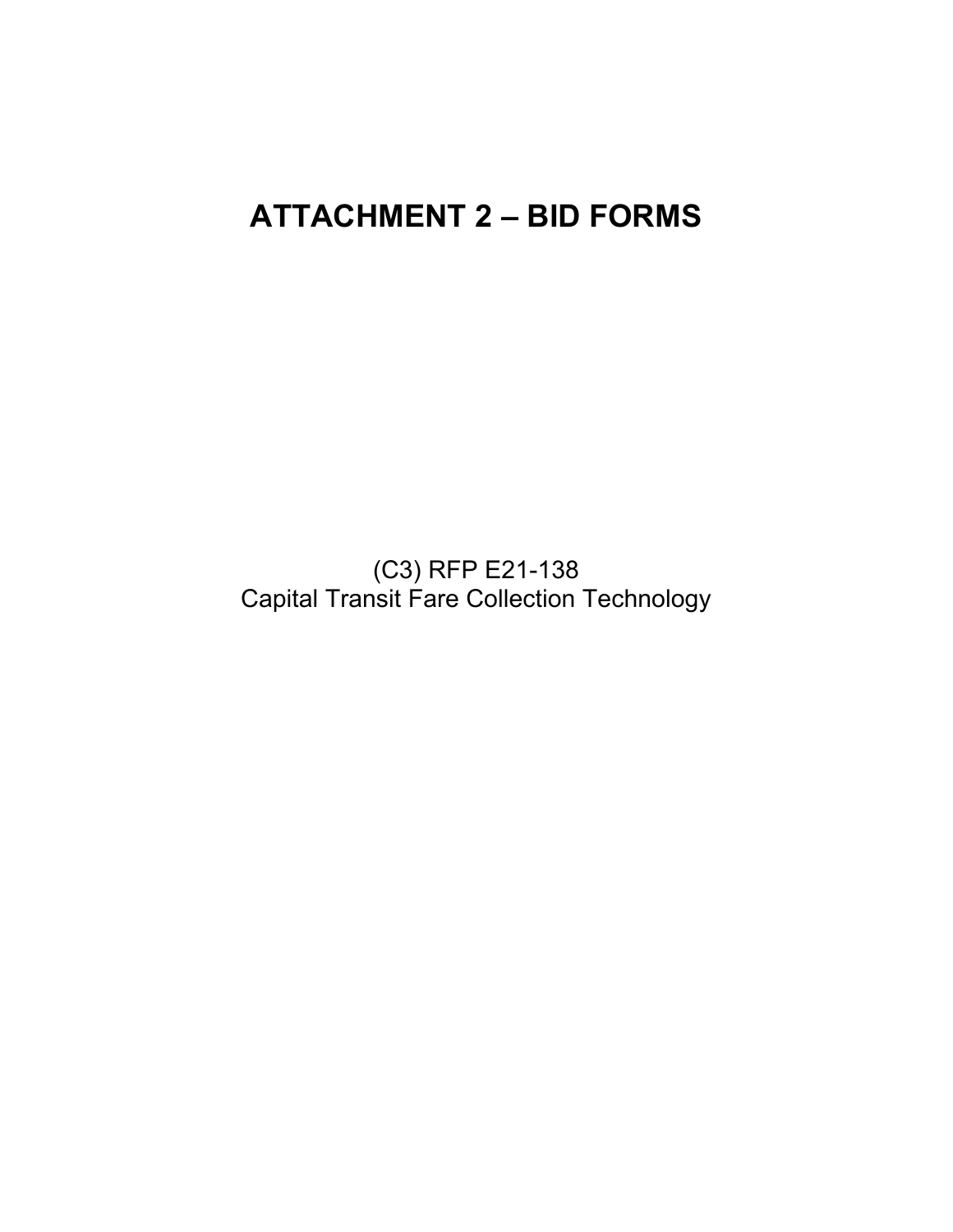| <b>Capital Transit Complete System Cost</b>                         |              |
|---------------------------------------------------------------------|--------------|
| <b>Description</b>                                                  | <b>Total</b> |
| Base Bid:                                                           |              |
| Automated Fare Collection System Complete Capital Cost              |              |
| Automated Fare Collection System Estimated Annual Operating Cost    |              |
| <b>Additive Alternate:</b>                                          |              |
| Automated Passenger Counting System Complete Capital Cost           |              |
| Automatic Passenger Counting System Estimated Annual Operating Cost |              |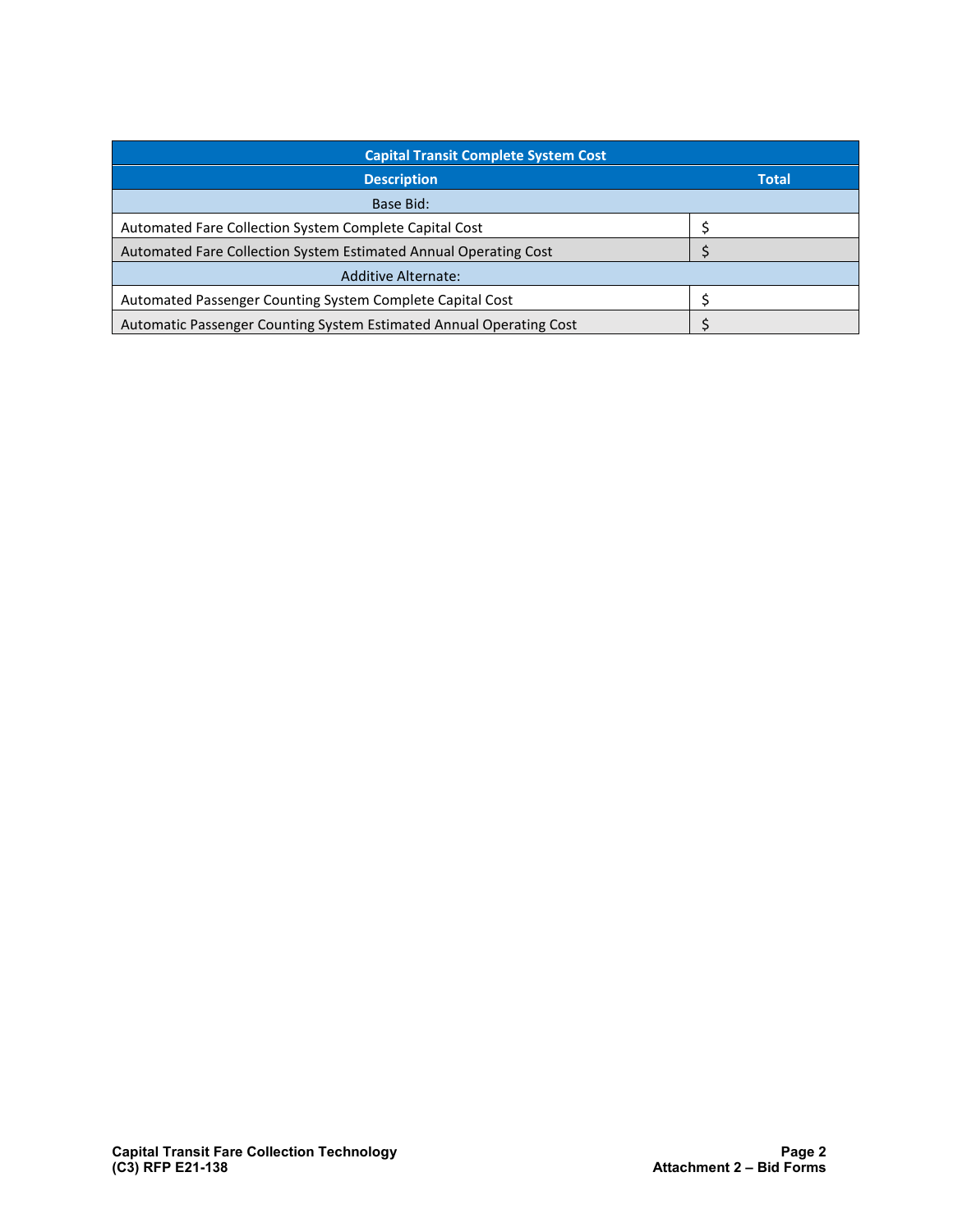| Base Bid: Capital Transit Automated Fare Collection System Itemized Annual Operating Costs |                    |                                |                                |  |
|--------------------------------------------------------------------------------------------|--------------------|--------------------------------|--------------------------------|--|
|                                                                                            | <b>Approximate</b> |                                |                                |  |
| <b>Description</b>                                                                         | Quantity           | <b>Unit Price</b>              | <b>Unit Total</b>              |  |
|                                                                                            |                    | \$                             | \$                             |  |
|                                                                                            |                    | \$                             | \$                             |  |
|                                                                                            |                    | $\zeta$                        | $\boldsymbol{\dot{\varsigma}}$ |  |
|                                                                                            |                    | \$                             | \$                             |  |
|                                                                                            |                    | $\zeta$                        | $\zeta$                        |  |
|                                                                                            |                    | \$                             | \$                             |  |
|                                                                                            |                    | $\boldsymbol{\zeta}$           | $\boldsymbol{\dot{\varsigma}}$ |  |
|                                                                                            |                    | \$                             | \$                             |  |
|                                                                                            |                    | $\zeta$                        | $\zeta$                        |  |
|                                                                                            |                    | \$                             | \$                             |  |
|                                                                                            |                    | $\boldsymbol{\zeta}$           | $\boldsymbol{\dot{\varsigma}}$ |  |
|                                                                                            |                    | \$                             | \$                             |  |
|                                                                                            |                    | $\zeta$                        | $\zeta$                        |  |
|                                                                                            |                    | \$                             | \$                             |  |
|                                                                                            |                    | $\boldsymbol{\dot{\varsigma}}$ | $\zeta$                        |  |
|                                                                                            |                    | \$                             | \$                             |  |
|                                                                                            |                    | $\zeta$                        | $\boldsymbol{\dot{\varsigma}}$ |  |
|                                                                                            |                    | \$                             | \$                             |  |
|                                                                                            |                    | \$                             | $\boldsymbol{\dot{\varsigma}}$ |  |
|                                                                                            |                    | \$                             | \$                             |  |
|                                                                                            |                    | \$                             | \$                             |  |
|                                                                                            |                    | \$                             | \$                             |  |
|                                                                                            |                    | \$                             | \$                             |  |
|                                                                                            |                    | $\zeta$                        | \$                             |  |
|                                                                                            |                    | \$                             | $\boldsymbol{\dot{\varsigma}}$ |  |
|                                                                                            |                    | $\boldsymbol{\dot{\varsigma}}$ | \$                             |  |
|                                                                                            |                    | $\zeta$                        | $\zeta$                        |  |
|                                                                                            |                    | $\boldsymbol{\dot{\varsigma}}$ | \$                             |  |
|                                                                                            |                    | \$                             | \$                             |  |
|                                                                                            | <b>Total Cost</b>  |                                | \$                             |  |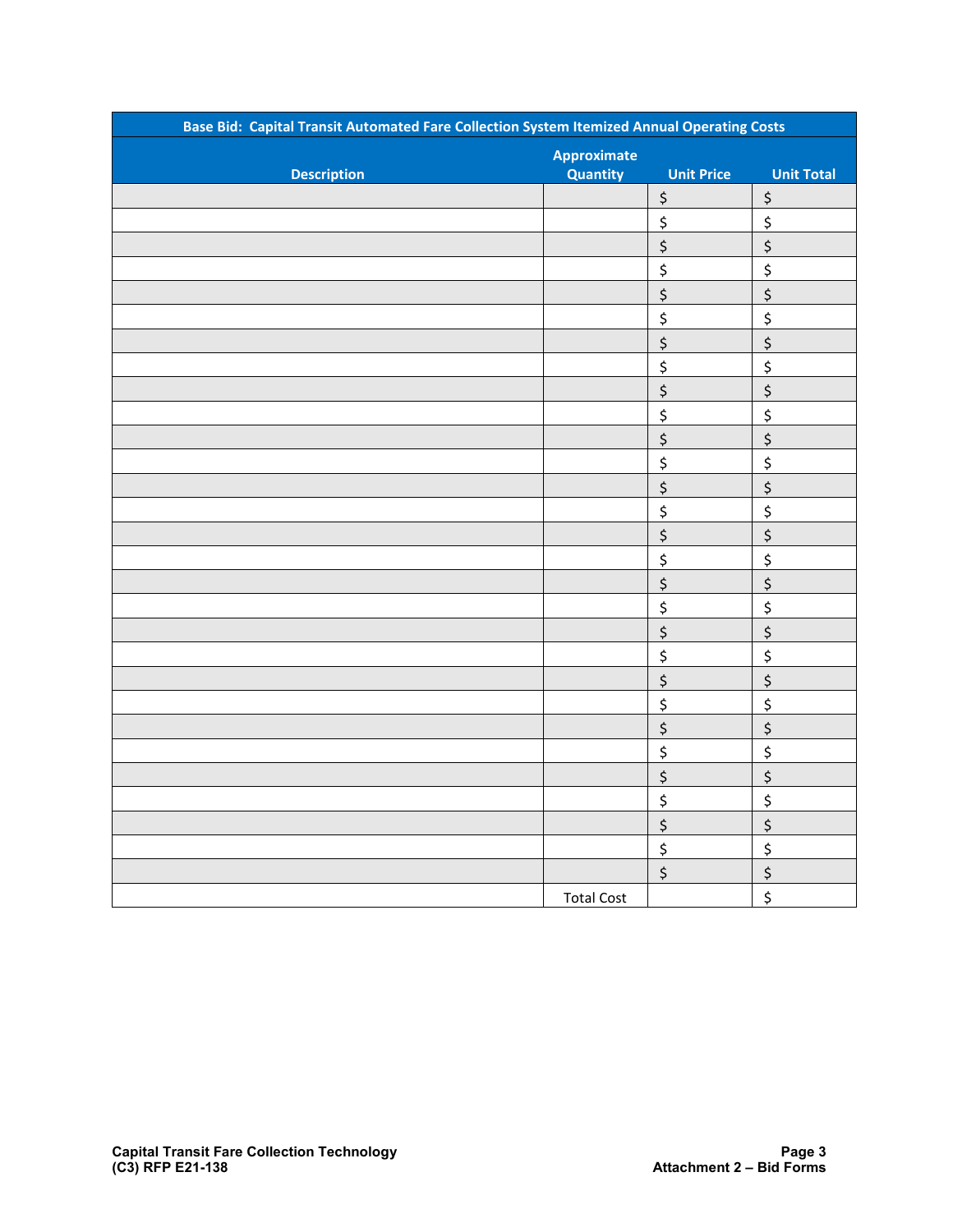| Additive Alternate: Capital Transit Automatic Passenger Counting System Itemized Annual Operating Costs |                                |                   |                                 |
|---------------------------------------------------------------------------------------------------------|--------------------------------|-------------------|---------------------------------|
| <b>Description</b>                                                                                      | <b>Approximate</b><br>Quantity | <b>Unit Price</b> | <b>Unit Total</b>               |
|                                                                                                         |                                | \$                | \$                              |
|                                                                                                         |                                | \$                | \$                              |
|                                                                                                         |                                | \$                | \$                              |
|                                                                                                         |                                | \$                | \$                              |
|                                                                                                         |                                | \$                | \$                              |
|                                                                                                         |                                | \$                | \$                              |
|                                                                                                         |                                | \$                | \$                              |
|                                                                                                         |                                | \$                | \$                              |
|                                                                                                         |                                | \$                | \$                              |
|                                                                                                         |                                | \$                | \$                              |
|                                                                                                         |                                | \$                | \$                              |
|                                                                                                         |                                | \$                | \$                              |
|                                                                                                         |                                | \$                | \$                              |
|                                                                                                         |                                | \$                | \$                              |
|                                                                                                         |                                | \$                | $\ddot{\varsigma}$              |
|                                                                                                         |                                | \$                | \$                              |
|                                                                                                         |                                | \$                | \$                              |
|                                                                                                         |                                | \$                | \$                              |
|                                                                                                         |                                | \$                | \$                              |
|                                                                                                         |                                | \$                | \$                              |
|                                                                                                         |                                | \$                | \$                              |
|                                                                                                         |                                | \$                | \$                              |
|                                                                                                         |                                | \$                | $\overline{\boldsymbol{\zeta}}$ |
|                                                                                                         |                                | \$                | \$                              |
|                                                                                                         |                                | \$                | \$                              |
|                                                                                                         |                                | \$                | $\frac{1}{2}$                   |
|                                                                                                         |                                | $\zeta$           | \$                              |
|                                                                                                         |                                | \$                | \$                              |
|                                                                                                         |                                | $\zeta$           | \$                              |
|                                                                                                         | <b>Total Cost</b>              |                   | \$                              |
|                                                                                                         |                                |                   |                                 |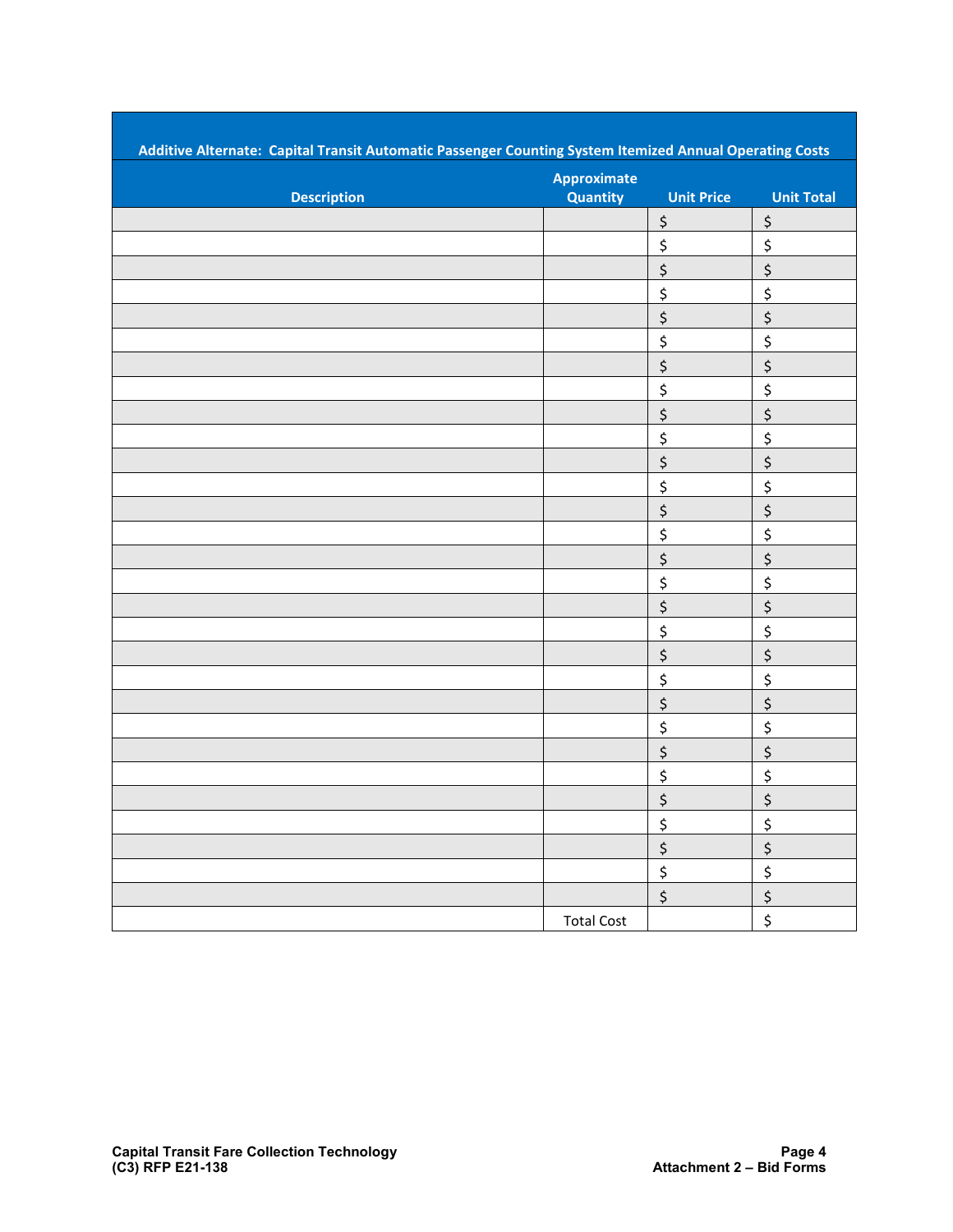| <b>Capital Transit Warranty Costs</b> |                   |  |  |  |
|---------------------------------------|-------------------|--|--|--|
| <b>Description</b>                    | <b>Unit Total</b> |  |  |  |
| AFC Warranty Year 1                   | \$                |  |  |  |
| AFC Warranty Year 2                   | \$                |  |  |  |
| AFC Warranty Year 3                   | \$                |  |  |  |
| AFC Warranty Year 4                   | \$                |  |  |  |
| AFC Warranty Year 5                   | \$                |  |  |  |
|                                       |                   |  |  |  |
| APC Warranty Year 1                   | \$                |  |  |  |
| APC Warranty Year 2                   | \$                |  |  |  |
| APC Warranty Year 3                   | \$                |  |  |  |
| APC Warranty Year 4                   | \$                |  |  |  |
| APC Warranty Year 5                   | \$                |  |  |  |
|                                       |                   |  |  |  |
|                                       |                   |  |  |  |
|                                       |                   |  |  |  |
|                                       |                   |  |  |  |
|                                       |                   |  |  |  |
|                                       |                   |  |  |  |
|                                       |                   |  |  |  |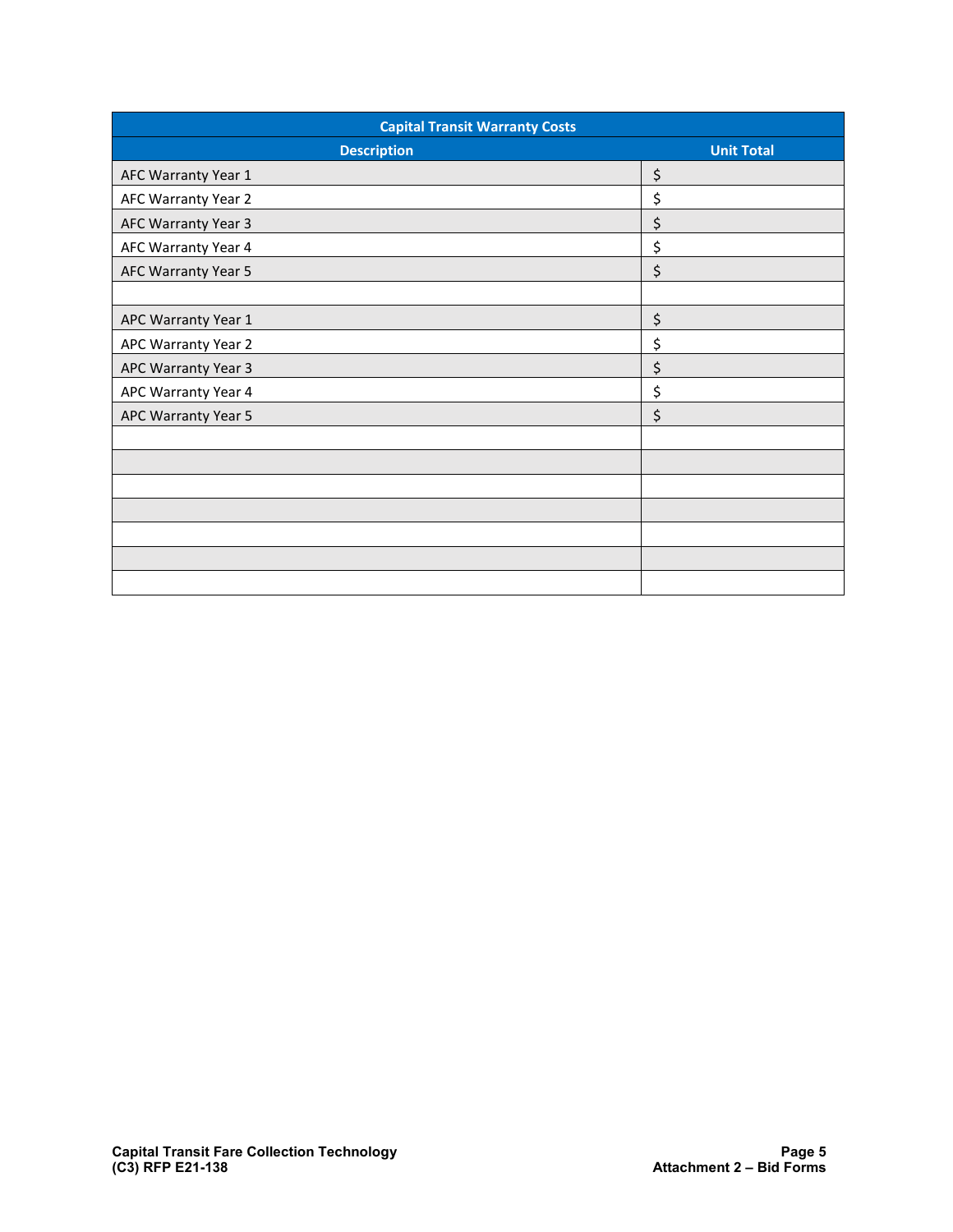| <b>Capital Transit Optional Costs</b><br>Submit as separate PDF.<br>NOTE: Optional costs will not be considered in scoring but will serve as price quotations should any or all<br>options be selected for implementation. |                                       |                   |                   |  |
|----------------------------------------------------------------------------------------------------------------------------------------------------------------------------------------------------------------------------|---------------------------------------|-------------------|-------------------|--|
| <b>Description</b>                                                                                                                                                                                                         | <b>Approximate</b><br><b>Quantity</b> | <b>Unit Price</b> | <b>Unit Total</b> |  |
|                                                                                                                                                                                                                            |                                       |                   |                   |  |
|                                                                                                                                                                                                                            |                                       |                   |                   |  |
|                                                                                                                                                                                                                            |                                       |                   |                   |  |
|                                                                                                                                                                                                                            |                                       |                   |                   |  |
|                                                                                                                                                                                                                            |                                       |                   |                   |  |
|                                                                                                                                                                                                                            |                                       |                   |                   |  |
|                                                                                                                                                                                                                            |                                       |                   |                   |  |
|                                                                                                                                                                                                                            |                                       |                   |                   |  |
|                                                                                                                                                                                                                            |                                       |                   |                   |  |
|                                                                                                                                                                                                                            |                                       |                   |                   |  |
|                                                                                                                                                                                                                            |                                       |                   |                   |  |
|                                                                                                                                                                                                                            |                                       |                   |                   |  |
|                                                                                                                                                                                                                            |                                       |                   |                   |  |
|                                                                                                                                                                                                                            |                                       |                   |                   |  |
|                                                                                                                                                                                                                            |                                       |                   |                   |  |
|                                                                                                                                                                                                                            |                                       |                   |                   |  |
|                                                                                                                                                                                                                            |                                       |                   |                   |  |
|                                                                                                                                                                                                                            |                                       |                   |                   |  |
|                                                                                                                                                                                                                            |                                       |                   |                   |  |
|                                                                                                                                                                                                                            |                                       |                   |                   |  |
|                                                                                                                                                                                                                            |                                       |                   |                   |  |
|                                                                                                                                                                                                                            |                                       |                   |                   |  |
|                                                                                                                                                                                                                            |                                       |                   |                   |  |
|                                                                                                                                                                                                                            |                                       |                   |                   |  |
|                                                                                                                                                                                                                            |                                       |                   |                   |  |
|                                                                                                                                                                                                                            |                                       |                   |                   |  |
|                                                                                                                                                                                                                            |                                       |                   |                   |  |
|                                                                                                                                                                                                                            |                                       |                   |                   |  |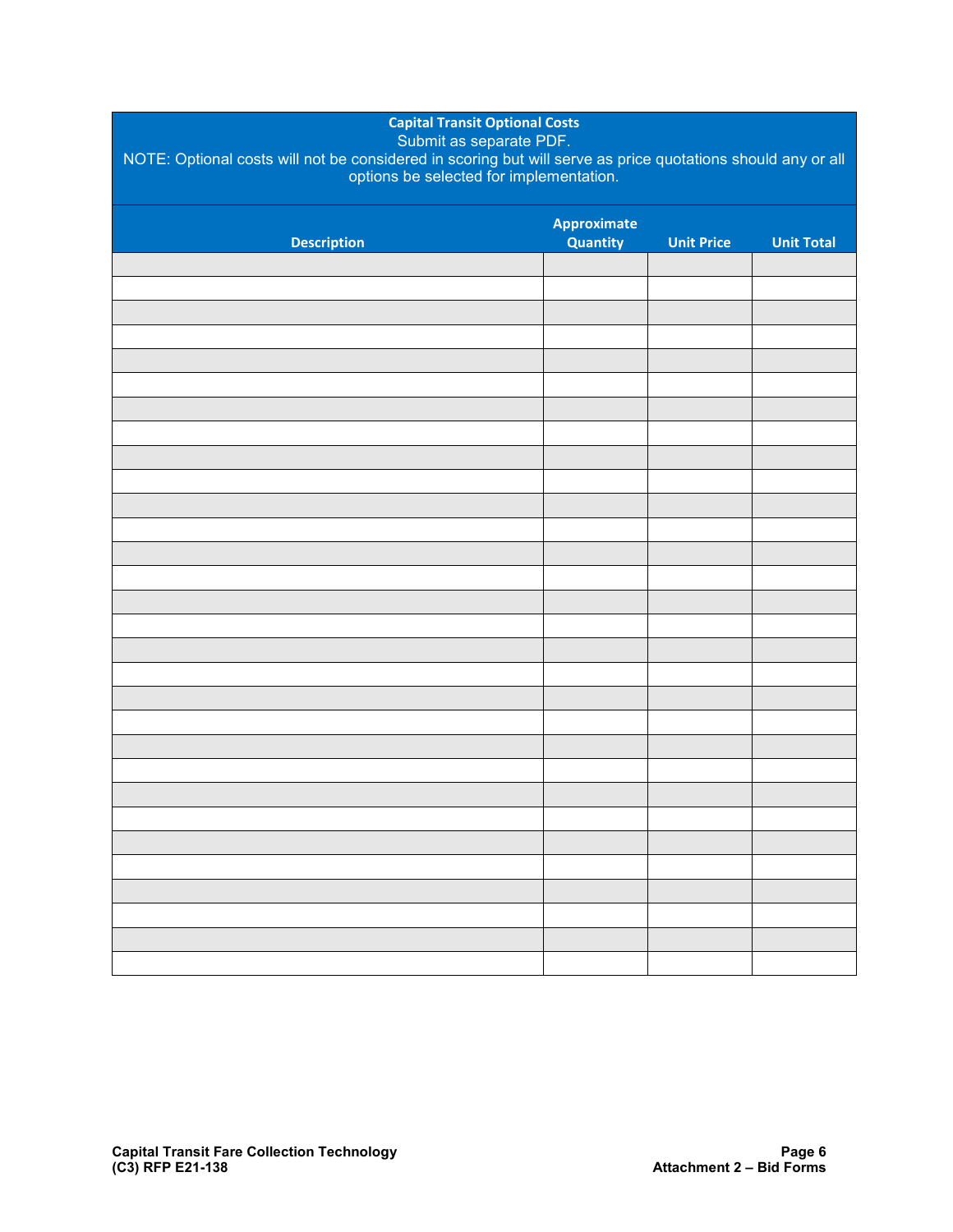# **ATTACHMENT 3 – FTA TERMS AND CONDITIONS, CERTIFICATIONS, and DBE FORMS**

(C3) RFP E21-138 Capital Transit Fare Collection Technology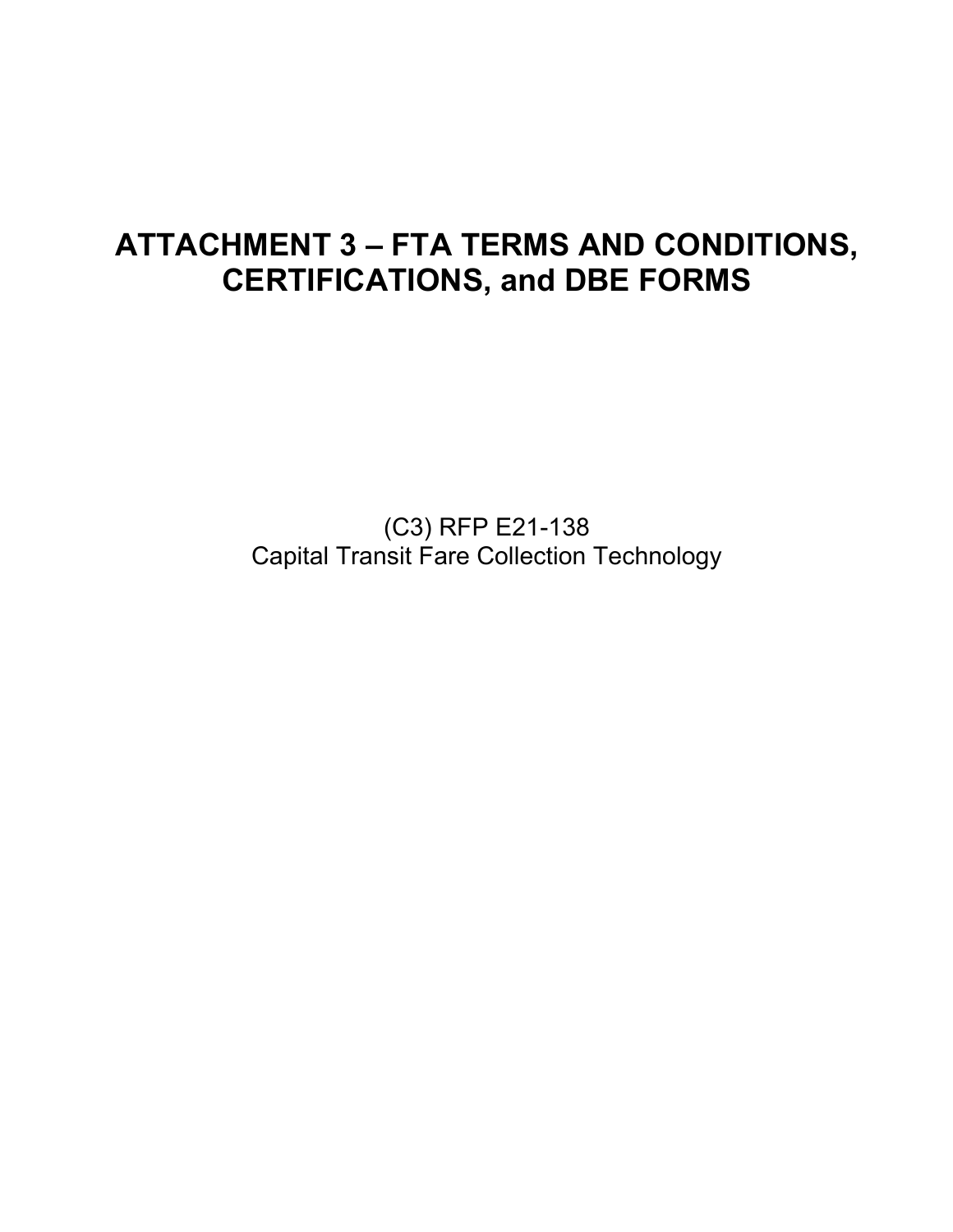#### **1. No Government Obligation to Third Parties**

a. CBJ and CONTRACTOR acknowledge and agree that, notwithstanding any concurrence by the Federal Government in or approval of the solicitation or award of the underlying contract, absent the express written consent by the Federal Government, the Federal Government is not a party to this contract and shall not be subject to any obligations or liabilities to CBJ, CONTRACTOR, or any other party (whether or not a party to that contract) pertaining to any matter resulting from the underlying contract.

b. CONTRACTOR agrees to include the above clause in each subcontract financed in whole or in part with Federal assistance provided by FTA. It is further agreed that the clause shall not be modified, except to identify the SUBCONTRACTOR who will be subject to its provisions.

#### **2. Program Fraud and False or Fraudulent Statements or Related Acts.**

a. CONTRACTOR acknowledges that the provisions of the Program Fraud Civil Remedies Act of 1986, as amended, 31 U.S.C. § 3801 et seq . and U.S. DOT regulations, "Program Fraud Civil Remedies," 49 C.F.R. Part 31, apply to its actions pertaining to this Project. Upon execution of the underlying contract, the CONTRACTOR certifies or affirms the truthfulness and accuracy of any statement it has made, it makes, it may make, or causes to be made, pertaining to the underlying contract or the FTA assisted project for which this contract work is being performed. In addition to other penalties that may be applicable, the CONTRACTOR further acknowledges that if it makes, or causes to be made, a false, fictitious, or fraudulent claim, statement, submission, or certification, the Federal Government reserves the right to impose the penalties of the Program Fraud Civil Remedies Act of 1986 on the CONTRACTOR to the extent the Federal Government deems appropriate.

b. CONTRACTOR also acknowledges that if it makes, or causes to be made, a false, fictitious, or fraudulent claim, statement, submission, or certification to the Federal Government under a contract connected with a project that is financed in whole or in part with Federal assistance originally awarded by FTA under the authority of 49 U.S.C. Chapter 53, the Government reserves the right to impose the penalties of 18 U.S.C. § 1001 and 49 U.S.C. § 5323(l) or other applicable federal law on the CONTRACTOR, to the extent the Federal Government deems appropriate.

c. CONTRACTOR agrees to include the above two clauses in each subcontract financed in whole or in part with Federal assistance provided by FTA. It is further agreed that the clauses shall not be modified, except to identify the SUBCONTRACTOR who will be subject to the provisions.

#### **3. Access to Records**

CONTRACTOR agrees to provide CBJ, the FTA Administrator, the Comptroller General of the United States or any of their authorized representatives access to any books, documents, papers and records of the CONTRACTOR which are directly pertinent to this contract for the purposes of making audits, examinations, excerpts and transcriptions. The CONTRACTOR agrees to permit any of the foregoing parties to reproduce by any means whatsoever or to copy excerpts and transcriptions as reasonably needed. In accordance with 2 CFR 200.333, the CONTRACTOR agrees to maintain all books, records, accounts and reports required under this contract for a period of not less than three years after the date of termination or expiration of this contract except in the event of litigation or settlement of claims arising from the performance of this Contract, in which case records shall be maintained until the disposition of all such litigation, appeals, claims or exceptions related thereto.

#### **4. Federal Changes**

CONTRACTOR shall at all times comply with all applicable FTA regulations, policies, procedures and directives, including without limitation those listed directly or by reference in the Department of Transportation, Federal Transit Administration, Master Agreement between Purchaser and FTA, as they may be amended or promulgated from time to time during the term of this contract. CONTRACTOR's failure to so comply shall constitute a material breach of this contract.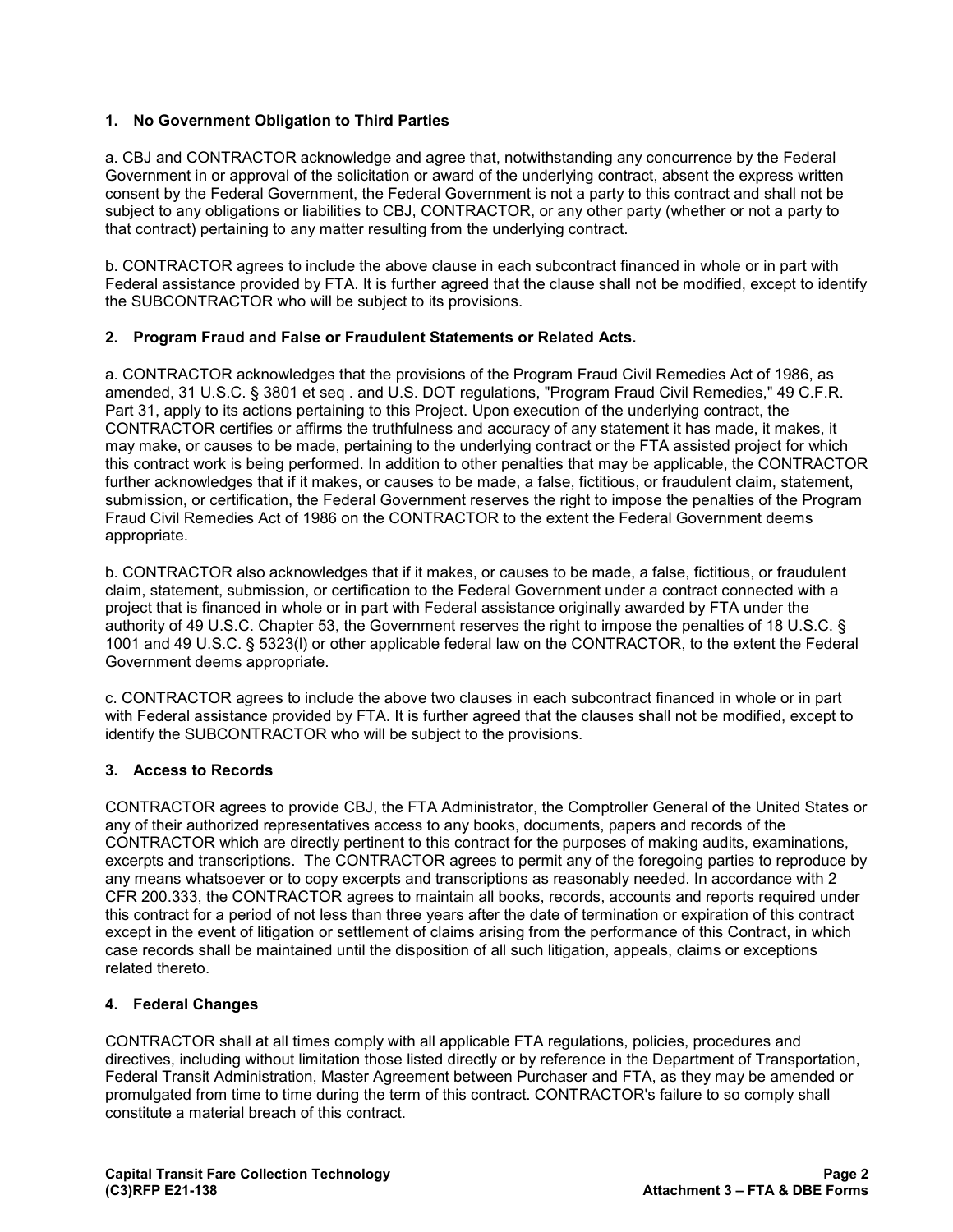#### **5. Civil Rights**

The following requirements apply to the underlying contract:

a. Nondiscrimination - In accordance with Title VI of the Civil Rights Act, as amended, 42 U.S.C. § 2000d, section 303 of the Age Discrimination Act of 1975, as amended, 42 U.S.C. § 6102, section 202 of the Americans with Disabilities Act of 1990, 42 U.S.C. § 12132, and Federal transit law at 49 U.S.C. § 5332, the CONTRACTOR agrees that it will not discriminate against any employee or applicant for employment because of race, color, creed, national origin, sex, age, or disability. In addition, the CONTRACTOR agrees to comply with applicable Federal implementing regulations and other implementing requirements FTA may issue.

b. Equal Employment Opportunity - The following equal employment opportunity requirements apply to the underlying contract:

(i) Race, Color, Creed, National Origin, Sex - In accordance with Title VII of the Civil Rights Act, as amended, 42 U.S.C. § 2000e, and Federal transit laws at 49 U.S.C. § 5332, the CONTRACTOR agrees to comply with all applicable equal employment opportunity requirements of U.S. Department of Labor (U.S. DOL) regulations, "Office of Federal Contract Compliance Programs, Equal Employment Opportunity, Department of Labor," 41 C.F.R. Parts 60 et seq ., (which implement Executive Order No. 11246, "Equal Employment Opportunity," as amended by Executive Order No. 11375, "Amending Executive Order 11246 Relating to Equal Employment Opportunity," 42 U.S.C. § 2000e note), and with any applicable Federal statutes, executive orders, regulations, and Federal policies that may in the future affect construction activities undertaken in the course of the Project. The CONTRACTOR agrees to take affirmative action to ensure that applicants are employed, and that employees are treated during employment, without regard to their race, color, creed, national origin, sex, or age. Such action shall include, but not be limited to, the following: employment, upgrading, demotion or transfer, recruitment or recruitment advertising, layoff or termination; rates of pay or other forms of compensation; and selection for training, including apprenticeship. In addition, the CONTRACTOR agrees to comply with any implementing requirements FTA may issue.

(ii) Age - In accordance with section 4 of the Age Discrimination in Employment Act of 1967, as amended, 29 U.S.C. § 623 and Federal transit law at 49 U.S.C. § 5332, the CONTRACTOR agrees to refrain from discrimination against present and prospective age. In addition, the CONTRACTOR agrees to comply with any implementing requirements FTA may issue.

(iii) Disabilities - In accordance with section 102 of the Americans with Disabilities Act, as amended, 42 U.S.C. § 12112, the CONTRACTOR agrees that it will comply with the requirements of U.S. Equal Employment Opportunity Commission, "Regulations to Implement the Equal Employment Provisions of the Americans with Disabilities Act," 29 C.F.R. Part 1630, pertaining to employment of persons with disabilities. In addition, the CONTRACTOR agrees to comply with any implementing requirements FTA may issue.

c. The CONTRACTOR also agrees to include these requirements in each subcontract financed in whole or in part with Federal assistance provided by FTA, modified only if necessary to identify the affected parties.

#### **6. Incorporation of FTA Terms**

The preceding provisions include, in part, certain Standard Terms and Conditions required by U.S. DOT, whether or not expressly set forth in the preceding contract provisions. All contractual provisions required by U.S. DOT, as set forth in FTA Circular 4220, 2 CFR 200.318, and subsequent revisions are hereby incorporated by reference. Anything to the contrary herein notwithstanding, all FTA-mandated terms shall be deemed to control in the event of a conflict with other provisions contained in this Agreement. CONTRACTOR shall not perform any act, fail to perform any act, or refuse to comply with any CBJ request, which would cause CBJ to be in violation of the FTA terms and conditions.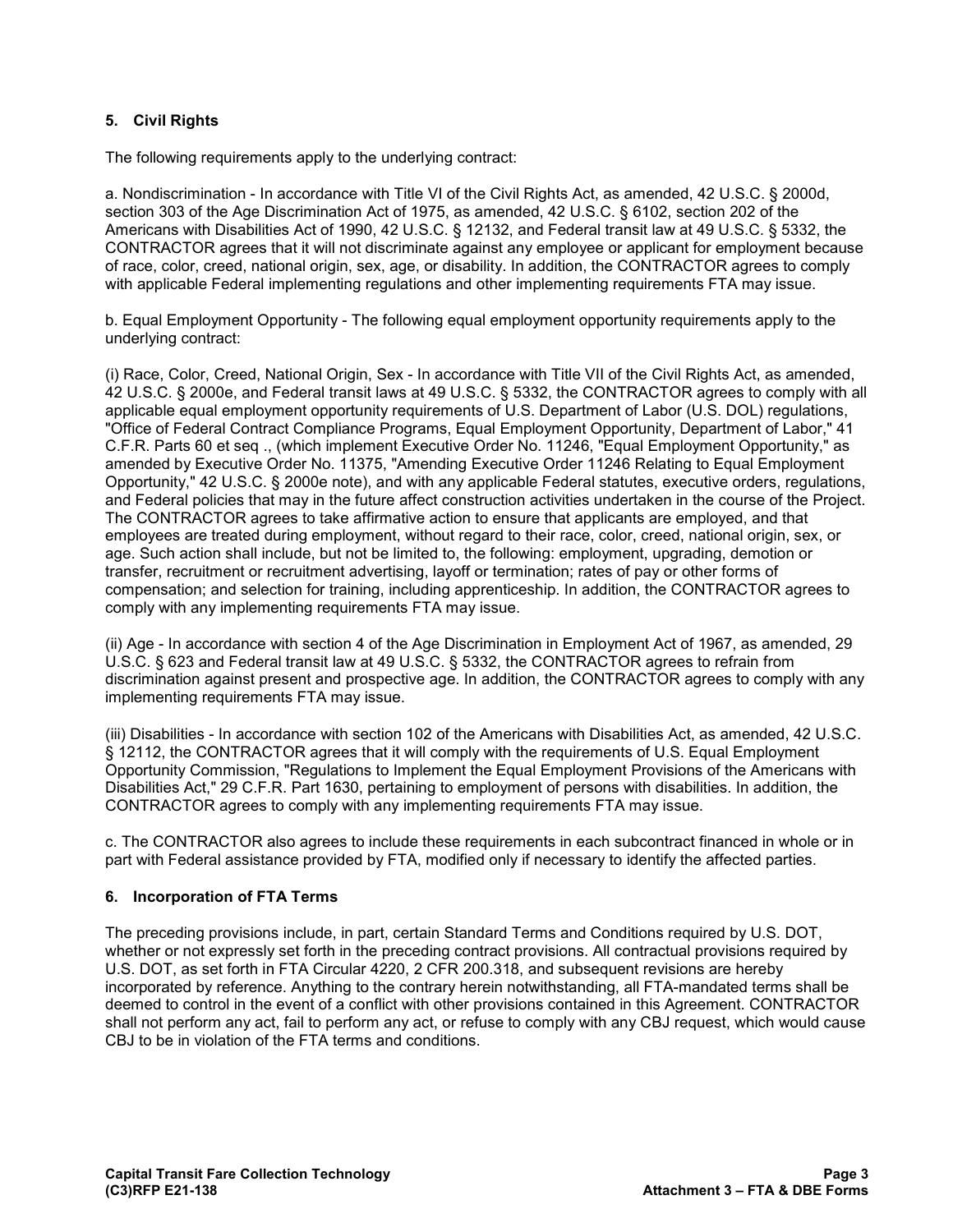#### **7. Energy Conservation**

CONTRACTOR agrees to comply with mandatory standards and policies relating to energy efficiency which are contained in the state energy conservation plan issued in compliance with the Energy Policy and Conservation Act, 42 U.S.C. §§ 6321 *et seq.*

#### **8. Governmentwide Debarment and Suspension**

By signing and submitting its bid or proposal, the offeror certifies as follows:

The certification in this clause is a material representation of fact relied upon by CBJ. If it is later determined that the bidder or offeror knowingly rendered an erroneous certification, in addition to remedies available to CBJ, the Federal Government may pursue available remedies, including but not limited to suspension and/or debarment. The bidder or offeror agrees to comply with the requirements of 49 CFR 29, Subpart C while this offer is valid and throughout the period of any contract that may arise from this offer.

The bidder or offeror further agrees to include a provision requiring such compliance in its lower tier covered transactions.

#### **9. Notification Related to Fraud, Waste, Abuse, or Other Legal Matters**

If a current or prospective legal matter that may affect the Federal Government emerges, CONTRACTOR must promptly notify CBJ so that it can notify the Federal Government. The types of legal matters that require notification include, but are not limited to, a major dispute, breach, default, litigation, or naming the Federal Government as a party to litigation or a legal disagreement in any forum for any reason. Matters that may affect the Federal Government include, but are not limited to, the Federal Government's interests in the Award, the accompanying Underlying Agreement, and any Amendments thereto, or the Federal Government's administration or enforcement of federal laws, regulations, and requirements.

CONTRACTOR agrees to include a similar notification requirement in subcontracts exceeding \$25,000 financed in whole or in part with federal assistance provided by FTA and must require each subcontractor to include an equivalent provision in its federally assisted subcontracts exceeding \$25,000.

#### **10. Lobbying Restrictions**

CONTRACTOR agrees to:

a. Refrain from using Federal assistance funds to support lobbying,

b. Comply and assure the compliance of each SUBCONTRACTOR at any tier, with U.S. DOT regulations, "New Restrictions on Lobbying," 49 C.F.R. Part 20, modified as necessary by 31 U.S.C. § 1352.

c. Comply with Federal statutory provisions to the extent applicable prohibiting the use of Federal assistance funds for activities designed to influence Congress or a State legislature on legislation or appropriations, except through proper, official channels.

#### **11. Buy America**

CONTRACTOR agrees to comply with 49 U.S.C. §5323(j) and 49 C.F.R. Part 661 which provide that Federal funds may not be obligated unless steel, iron, and manufactured products used in FTA-funded projects are produced in the United States, unless a waiver has been granted by FTA or the product is subject to a general waiver. General waivers are listed in 49 C.F.R. §661.7, and includes microcomputer equipment, software, and small purchases (currently less than \$150,000) made with capital, operating, or planning funds. Separate requirements for rolling stock are set out at 49 U.S.C. 5323(j)(2)(C) and 49 C.F.R. 661.11. Rolling stock must be assembled in the United States and have a 70 percent domestic content.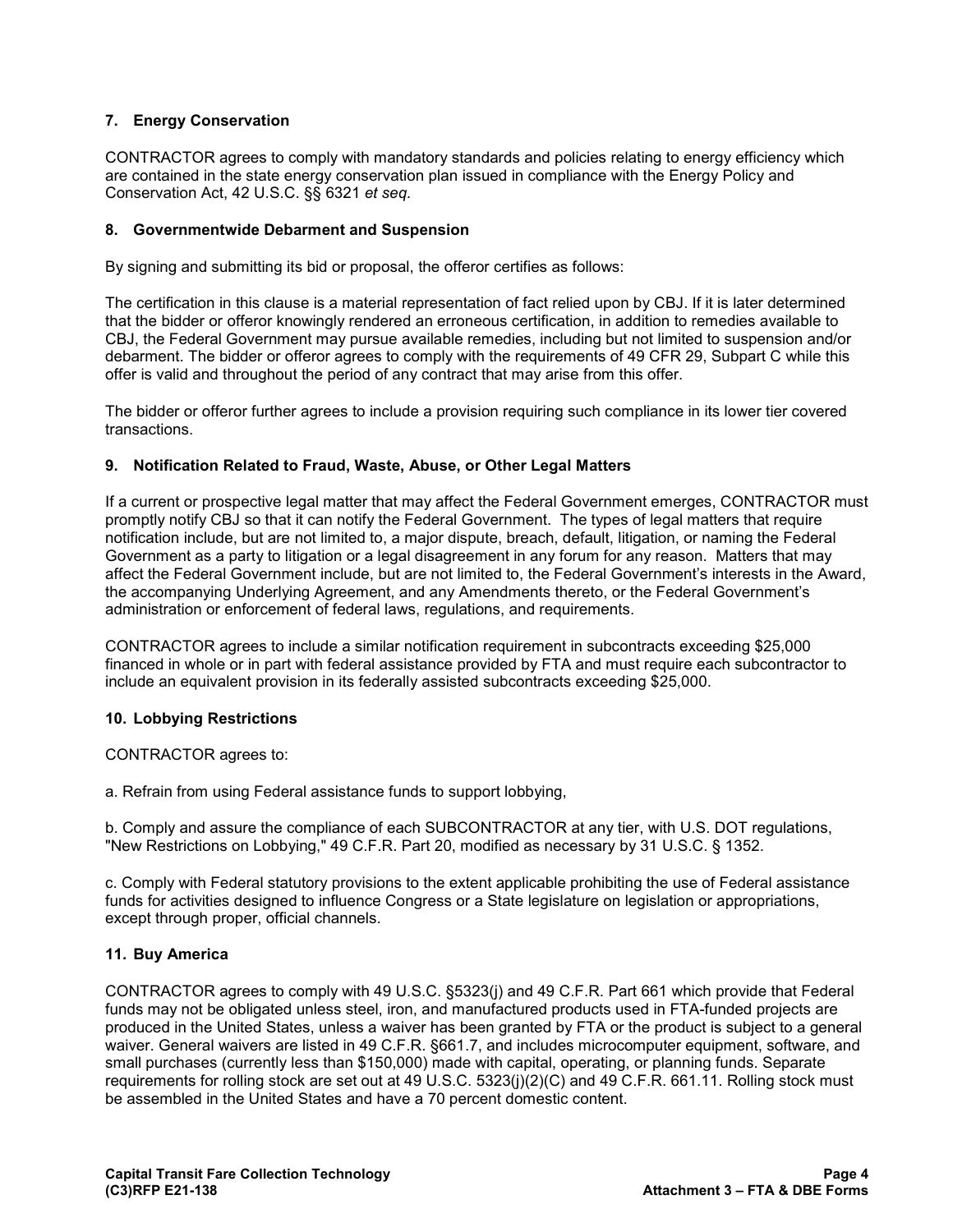A bidder or offeror must submit to the FTA recipient the appropriate Buy America certification with all bids or offers on FTA-funded contracts, except those subject to a general waiver. Bids or offers that are not accompanied by a completed Buy America certification must be rejected as nonresponsive. This requirement does not apply to lower tier subcontractors.

#### **12. Clean Air**

a. CONTRACTOR agrees to comply with all applicable standards, orders or regulations issued pursuant to the Clean Air Act, as amended, 42 U.S.C. §§ 7401 through 7671q. CONTRACTOR agrees to report each violation to CBJ and understands and agrees that CBJ will, in turn, report each violation as required to assure notification to FTA and the appropriate EPA Regional Office.

b. CONTRACTOR also agrees to include these requirements in each subcontract exceeding \$150,000 financed in whole or in part with Federal assistance provided by FTA.

#### **13. Clean Water**

a. CONTRACTOR agrees to comply with all applicable standards, orders or regulations issued pursuant to the Clean Water Act, as amended, 33 U.S.C. §§1251 through 1377. CONTRACTOR agrees to report each violation to CBJ and understands and agrees that CBJ will, in turn, report each violation as required to assure notification to FTA and the appropriate EPA Regional Office.

b. CONTRACTOR also agrees to include these requirements in each subcontract exceeding \$150,000 financed in whole or in part with Federal assistance provided by FTA.

#### **14. Responsibility for Settlement of Contract Issues/Disputes**

CBJ alone will be responsible in accordance with good administrative practice and sound business judgment for the settlement of all contractual and administrative issues arising out of procurements. These issues include, but are not limited to, source evaluation, protests, disputes, and claims. These standards do not relieve any contractual responsibility under its contracts. Neither the Alaska Department of Transportation and Public Facilities nor FTA will substitute its judgment for that of CBJ, unless the matter is primarily a Federal concern. Violations of the law will be referred to the local, State, or Federal authority having proper jurisdiction. The City & Borough of Juneau will attempt to settle disputes through a process of mutual negotiations between the Contract Administrator and the vendor. If the dispute cannot be settled in this manner, the City Manager will be provided with an analysis of the dispute and the negotiations. The City Manager will make a final settlement determination after consultation with and approval from the governing board. Any litigation by the vendor of the City Manager determination must be pursued in a court of the agency's local jurisdiction.

#### **15. Cargo Preference - Use of United States- Flag Vessels**

To the extent applicable, CONTRACTOR agrees to comply with 46 U.S.C. §55305 and 46 C.F.R. Part 381 which includes, but is not limited to:

a. to use privately owned United States-Flag commercial vessels to ship at least 50 percent of the gross tonnage (computed separately for dry bulk carriers, dry cargo liners, and tankers) involved, whenever shipping any equipment, material, or commodities pursuant to the underlying contract to the extent such vessels are available at fair and reasonable rates for United States-Flag commercial vessels;

b. to furnish within 20 working days following the date of loading for shipments originating within the United States or within 30 working days following the date of leading for shipments originating outside the United States, a legible copy of a rated, "on-board" commercial ocean bill-of-lading in English for each shipment of cargo described in the preceding paragraph to the Division of National Cargo, Office of Market Development, Maritime Administration, Washington, DC 20590 and to the FTA recipient (through the contractor in the case of a subcontractor's bill-of-lading.)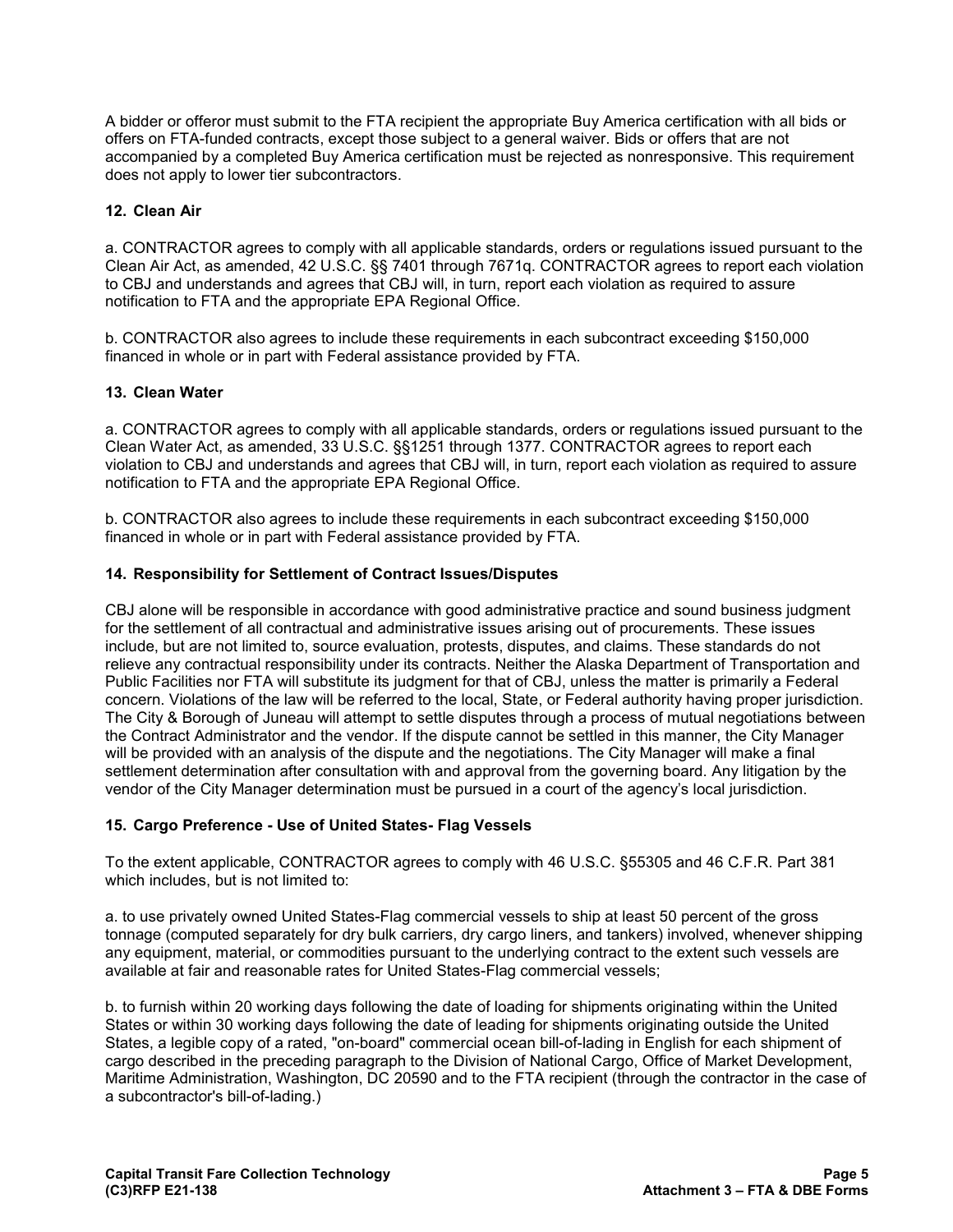c. to include these requirements in all subcontracts issued pursuant to this contract when the subcontract may involve the transport of equipment, material, or commodities by ocean vessel.

#### **16. Fly America Requirements**

CONTRACTOR agrees to comply with 49 U.S.C. §40118 (the "Fly America" Act) in accordance with the General Services Administration's regulations at 41 C.F.R. §§ 301-10, which provide that recipients and subrecipients of Federal funds and their contractors are required to use U.S. Flag air carriers for U.S Government-financed international air travel and transportation of their personal effects or property, to the extent such service is available, unless travel by foreign air carrier is a matter of necessity, as defined by the Fly America Act. CONTRACTOR shall submit, if a foreign air carrier was used, an appropriate certification or memorandum adequately explaining why service by a U.S. flag air carrier was not available or why it was necessary to use a foreign air carrier and shall, in any event, provide a certificate of compliance with the Fly America requirements. CONTRACTOR agrees to include the requirements of this section in all subcontracts that may involve international air transportation.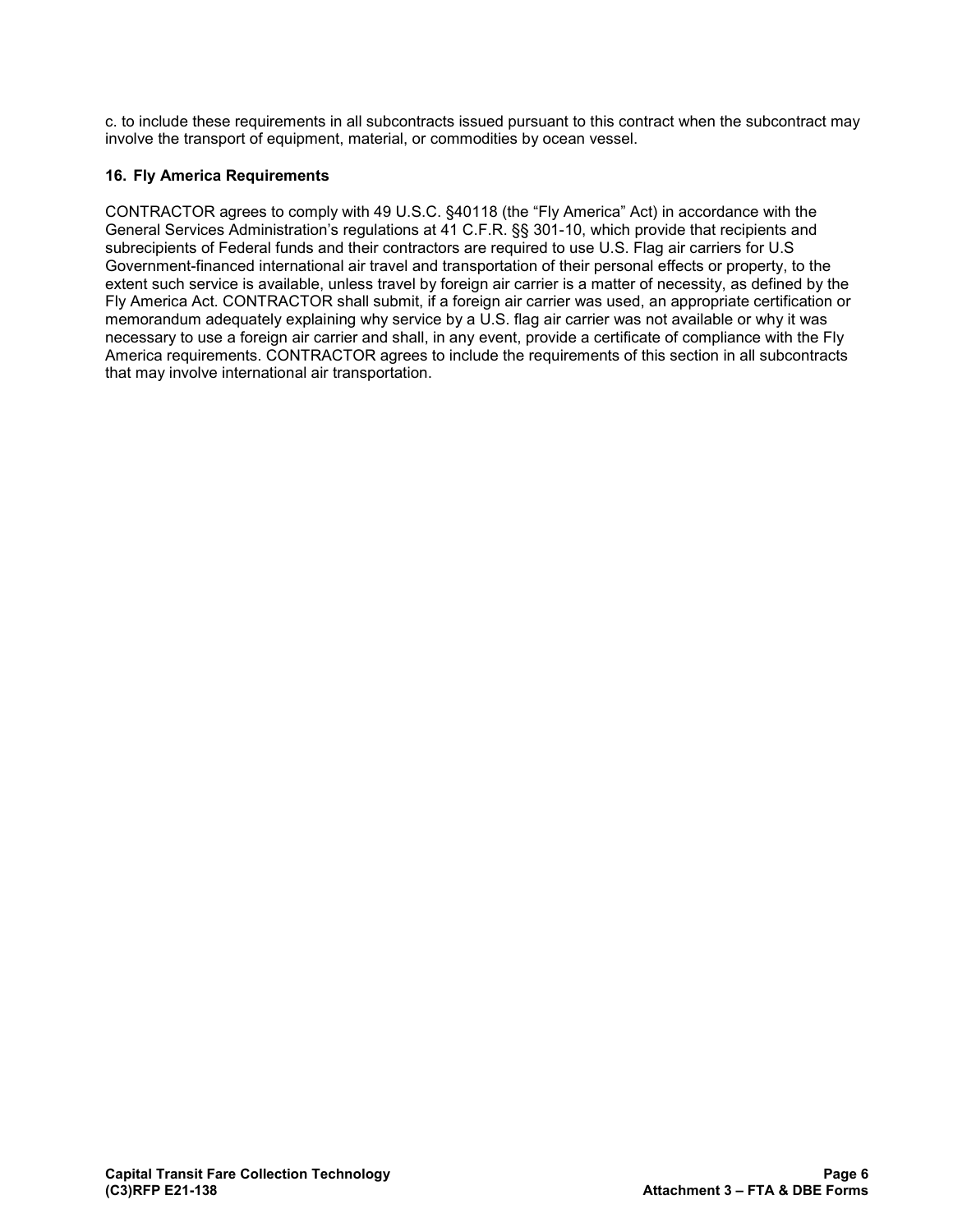#### **LOBBYING CERTIFICATION**

The undersigned Contractor certifies, to the best of his or her knowledge and belief, that:

(1) No Federal appropriated funds have been paid or will be paid, by or on behalf of the undersigned, to any person for influencing or attempting to influence an officer or employee of an agency, a Member of Congress, an officer or employee of Congress, or an employee of a Member of Congress in connection with the awarding of any Federal contract, the making of any Federal grant, the making of any Federal loan, the entering into of any cooperative agreement, and the extension, continuation, renewal, amendment, or modification of any Federal contract, grant, loan, or cooperative agreement.

(2) If any funds other than Federal appropriated funds have been paid or will be paid to any person for making lobbying contacts to an officer or employee of any agency, a Member of Congress, an officer or employee of Congress, or an employee of a Member of Congress in connection with this Federal contract, grant, loan, or cooperative agreement, the undersigned shall complete and submit Standard Form--LLL, "Disclosure Form to Report Lobbying," in accordance with its instructions [as amended by "Government wide Guidance for New Restrictions on Lobbying," 61 Fed. Reg. 1413 (1/19/96). Note: Language in paragraph (2) herein has been modified in accordance with Section 10 of the Lobbying Disclosure Act of 1995 (P.L. 104-65, to be codified at 2 U.S.C. 1601, *et seq*.)]

(3) The undersigned shall require that the language of this certification be included in the award documents for all subcontracts. This certification is a material representation of fact upon which reliance was placed when this transaction was made or entered into. Submission of this certification is a prerequisite for making or entering into this transaction imposed by 31, U.S.C. § 1352 (as amended by the Lobbying Disclosure Act of 1995). Any person who fails to file the required certification shall be subject to a civil penalty of not less than \$10,000 and not more than \$100,000 for each such failure.

[Note: Pursuant to 31 U.S.C. § 1352(c)(1)-(2)(A), any person who makes a prohibited expenditure or fails to file or amend a required certification or disclosure form shall be subject to a civil penalty of not less than \$10,000 and not more than \$100,000 for each such expenditure or failure.]

The Contractor, \_\_\_\_\_\_\_\_\_\_\_\_\_\_\_\_\_\_\_\_\_\_\_\_\_\_\_\_\_\_\_\_\_\_\_\_\_\_\_\_\_\_\_\_\_\_\_, certifies or affirms the truthfulness and accuracy of each statement of its certification and disclosure, if any. In addition, the Contractor understands and agrees that the provisions of 31 U.S.C. A 3801, et seq., apply to this certification and disclosure, if any.

Signature of Contractor's Authorized Official

Name and Title of Contractor's Authorized Official

\_\_\_\_\_\_\_\_\_\_\_\_\_\_\_\_\_\_\_\_\_\_\_\_\_\_\_\_\_\_\_\_\_\_\_\_\_\_\_\_\_\_\_\_ Date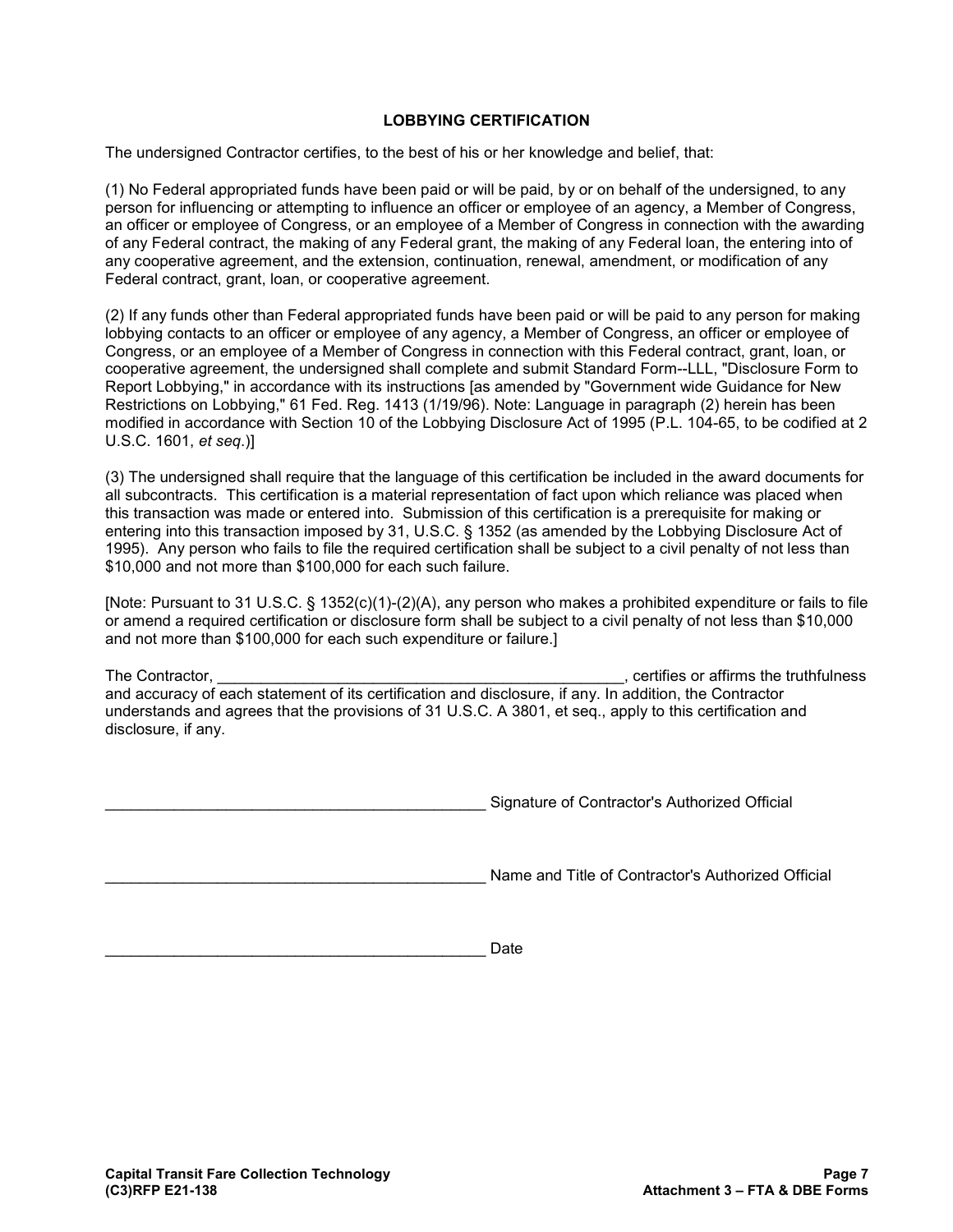#### **BUY AMERICA CERTIFICATION FOR COMPLIANCE WITH BUY AMERICA REQUIREMENTS FOR STEEL, IRON, OR MANUFACTURED PRODUCTS**

The Bidder/Proposer hereby certifies that it will comply with the requirements of Title 49 USC § 5323(j)(1) and the applicable regulations in 49 CFR Part 661.

| Date<br><u> 1980 - Paris Paris, presidente e altres estados e altres estados e altres estados e altres estados e altres e</u> |
|-------------------------------------------------------------------------------------------------------------------------------|
|                                                                                                                               |
|                                                                                                                               |
| Name<br><u> 1980 - Jan Barat, martin da basar da basar da basar da basar da basar da basar da basar da basar da basar da</u>  |
| Title                                                                                                                         |

#### **BUY AMERICA CERTIFICATION FOR NON-COMPLIANCE WITH BUY AMERICA REQUIREMENTS FOR STEEL, IRON, OR MANUFACTURED PRODUCTS**

The Bidder/Proposer hereby certifies that it cannot comply with the requirements of Title 49 USC § 5323(j), but it may qualify for an exception pursuant to Title 49 USC § 5323(j)(2) as amended and the applicable regulations in 49 CFR 661.7.

| Date  | <u> 1980 - Johann Barbara, margaret eta idazlear</u> |  |
|-------|------------------------------------------------------|--|
|       |                                                      |  |
|       |                                                      |  |
| Name  |                                                      |  |
| Title |                                                      |  |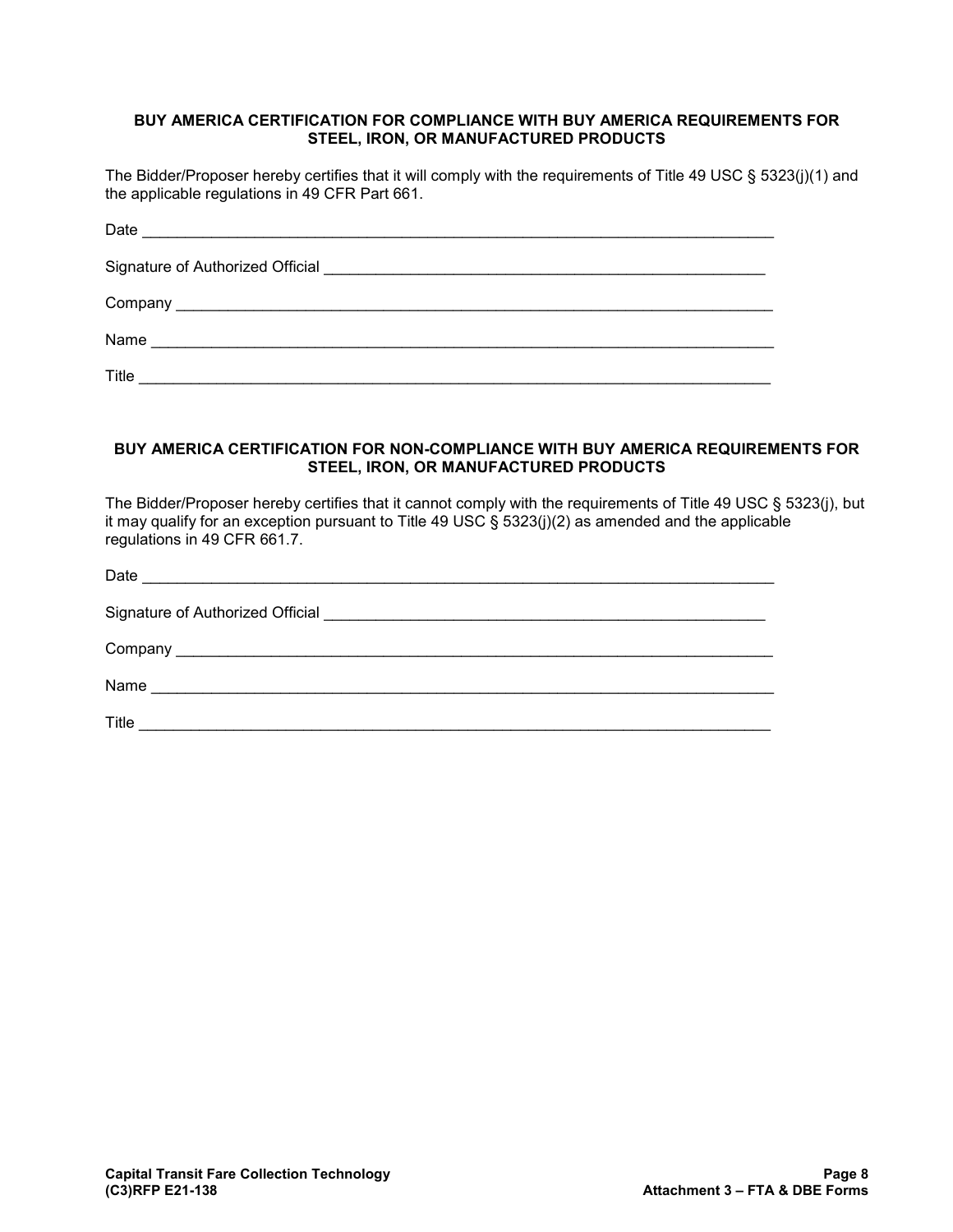

# **DISADVANTAGED BUSINESS ENTERPRISE**

# **UTILIZATION REPORT**

Federal-Aid Contracts

Project Name:

Project No:

#### **The undersigned hereby certifies on behalf of the bidder that:**

- A. It (is) (is not) a DOT&PF certified DBE or DBE joint venture.
- B. It (has) (has not) met the DBE Goal for the project. If it has not met the goal, the required documentation of sufficient good faith efforts (is) (is not) attached hereto.
- C. Listed below are the **certified** DBEs to be used in meeting the DBE goal. Included are the firm name, telephone number, bid items or portions of work to be performed indicated by item number, type of DBE credit claimed [prime contractors (P), joint venture (JV), subcontractor (sub), regular dealer (rd), broker (b), or manufacturer (m)], and the creditable dollar amount to be counted toward the goal.

| <b>FIRM NAME</b>                                     | PHONE# | BID ITEM, WORK,         | <b>TYPE OF</b> | <b>CREDITABLE</b>    |
|------------------------------------------------------|--------|-------------------------|----------------|----------------------|
|                                                      |        | OR PRODUCT <sup>1</sup> | <b>CREDIT</b>  | <b>DOLLAR AMOUNT</b> |
|                                                      |        |                         |                | \$                   |
|                                                      |        |                         |                | \$                   |
|                                                      |        |                         |                | \$                   |
|                                                      |        |                         |                | \$                   |
|                                                      |        |                         |                | \$                   |
|                                                      |        |                         |                | \$                   |
|                                                      |        |                         |                |                      |
| Total creditable DBE Utilization Amount <sup>2</sup> |        |                         |                |                      |
| Basic Bid Amount                                     |        |                         |                |                      |

| Basic Bid Amount                         |               |
|------------------------------------------|---------------|
| DBE Utilization as % of Basic Bid Amount | $\frac{0}{0}$ |
| Original DBE Project Goal                | $\frac{0}{0}$ |
| Revised DBE Project Goal                 |               |

| Company Name |  |
|--------------|--|
|--------------|--|

Principal's Signature & Title Date Date Date

**<sup>1</sup> Identify specific pay item, product, or component of work to be performed by DBE.**

**<sup>2</sup> If accepted, this amount becomes the Revised DBE Goal and the required minimum level of DBE participation during the life of the contract.**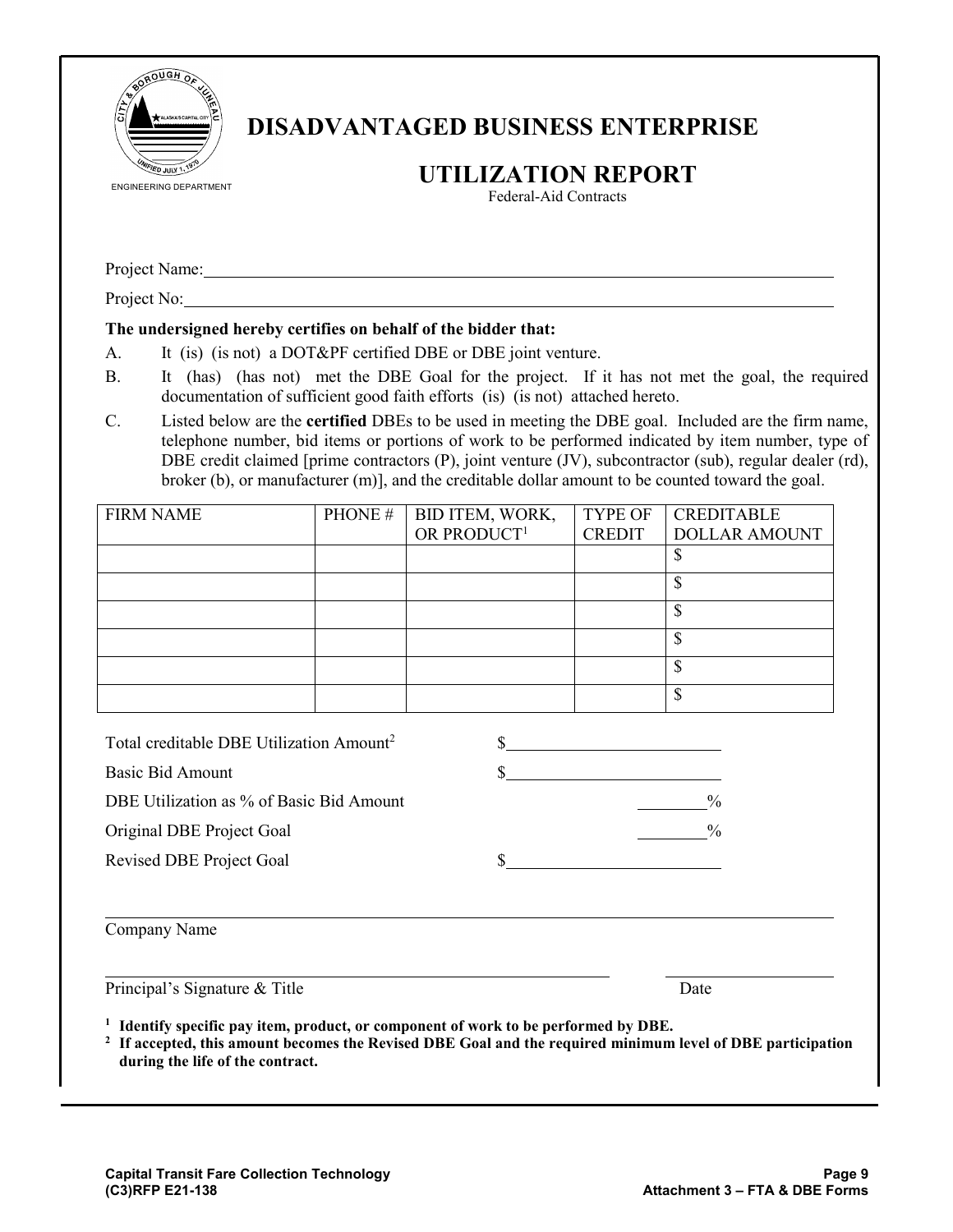|               |          | กับติห<br>ALASKA'S CAPITAL CITY<br><b>ENGINEERING DEPARTMENT</b>                                                                                                                                                                                                           | <b>CONTACT REPORT</b><br>Federal-Aid Contracts                                                                                                                                                                                                    |                                     |        |                        |                     |
|---------------|----------|----------------------------------------------------------------------------------------------------------------------------------------------------------------------------------------------------------------------------------------------------------------------------|---------------------------------------------------------------------------------------------------------------------------------------------------------------------------------------------------------------------------------------------------|-------------------------------------|--------|------------------------|---------------------|
|               |          |                                                                                                                                                                                                                                                                            |                                                                                                                                                                                                                                                   |                                     |        |                        |                     |
|               |          |                                                                                                                                                                                                                                                                            |                                                                                                                                                                                                                                                   |                                     |        |                        |                     |
|               |          | Specific Work or Materials (by pay Item):                                                                                                                                                                                                                                  |                                                                                                                                                                                                                                                   |                                     |        |                        |                     |
|               |          | <b>DBE Firm Contacted:</b>                                                                                                                                                                                                                                                 |                                                                                                                                                                                                                                                   |                                     |        |                        |                     |
|               |          | <b>Name</b>                                                                                                                                                                                                                                                                | <b>Address</b>                                                                                                                                                                                                                                    |                                     |        |                        | <b>Phone Number</b> |
| A.            |          | <b>INITIAL CONTACT</b> (See important contact information on instruction sheet)                                                                                                                                                                                            |                                                                                                                                                                                                                                                   |                                     |        |                        |                     |
|               | 1.       | Date: $\qquad \qquad$                                                                                                                                                                                                                                                      | Method:                                                                                                                                                                                                                                           | Phone $\Box$                        | Mail □ | $FAX \Box$             | Other $\Box$        |
|               | 2.       | Name and Title of Person Contacted:                                                                                                                                                                                                                                        |                                                                                                                                                                                                                                                   |                                     |        |                        |                     |
|               | 3.       | DBE's Response:<br>$\square$ Submitted an acceptable sub-bid (if sub-bid is accepted <i>skip to Section D)</i> .                                                                                                                                                           | Date: Method:                                                                                                                                                                                                                                     | Phone $\Box$ Mail $\Box$ FAX $\Box$ |        |                        | Other $\Box$        |
|               |          | <u> 1989 - Johann Barbara, martxa alemaniar argametar a contra a contra a contra a contra a contra a contra a co</u><br>Indicate Reason(s)<br>$\Box$ Needs more information:<br>$\Box$ Will provide quote by:<br>$\Box$ Received unacceptable sub-bid (complete Section C) | Date Prime provided requested information:                                                                                                                                                                                                        |                                     |        |                        |                     |
| <b>B.</b>     |          | <b>FOLLOW-UP CONTACT</b>                                                                                                                                                                                                                                                   |                                                                                                                                                                                                                                                   |                                     |        |                        |                     |
|               | 1.       |                                                                                                                                                                                                                                                                            | Method:                                                                                                                                                                                                                                           | Phone $\Box$ Mail $\Box$ FAX $\Box$ |        |                        | Other $\Box$        |
|               | 2.       | Name and Title of Person Contacted:                                                                                                                                                                                                                                        | Date: Method:                                                                                                                                                                                                                                     | Phone $\Box$                        |        | Mail $\Box$ FAX $\Box$ | Other $\Box$        |
|               | 3.       | DBE's Response:<br>$\Box$ Submitted an acceptable sub-bid (if sub-bid is accepted <i>skip to Section D)</i> .<br>$\Box$ Received unacceptable sub-bid (complete Section C)<br>$\Box$ Other result:                                                                         |                                                                                                                                                                                                                                                   |                                     |        |                        |                     |
| $C_{\bullet}$ |          | <b>EXPLANATION OF FAILURE TO ACHIEVE AN ACCEPTABLE SUB-BID</b>                                                                                                                                                                                                             |                                                                                                                                                                                                                                                   |                                     |        |                        |                     |
|               | 1.<br>2. | Were the following required efforts made:<br>$\Box$ Yes<br>$\Box$ No<br>a.<br>$\Box$ Yes<br>b.<br>$\Box$ No<br>$\Box$ Yes<br>$\Box$ No<br>c.<br>Was the DBE's quote non-competitive (i.e., more than 10% higher than the accepted quote)?                                  | Identified specific items of work, products, materials etc. when asking for quote(s)<br>Offered assistance in acquiring necessary bonding $\&$ insurance.<br>Provide all appropriate information concerning the specific work items or materials. |                                     |        |                        |                     |
|               | 3.       | $\Box Yes \quad \Box No$<br>Was the DBE unable to perform in some capacity?                                                                                                                                                                                                |                                                                                                                                                                                                                                                   | $\Box$ Yes                          |        |                        | $\Box$ No Explain:  |
| D.            |          | <b>CERTIFICATION:</b> I certify that the information provided above is accurate and that efforts to solicit sub-<br>bids were made in good faith.                                                                                                                          |                                                                                                                                                                                                                                                   |                                     |        |                        |                     |
|               |          | Signature of Company Representative                                                                                                                                                                                                                                        |                                                                                                                                                                                                                                                   | Title                               |        |                        | Date                |
|               |          | Name and Title of Reviewer                                                                                                                                                                                                                                                 |                                                                                                                                                                                                                                                   |                                     |        |                        | Date                |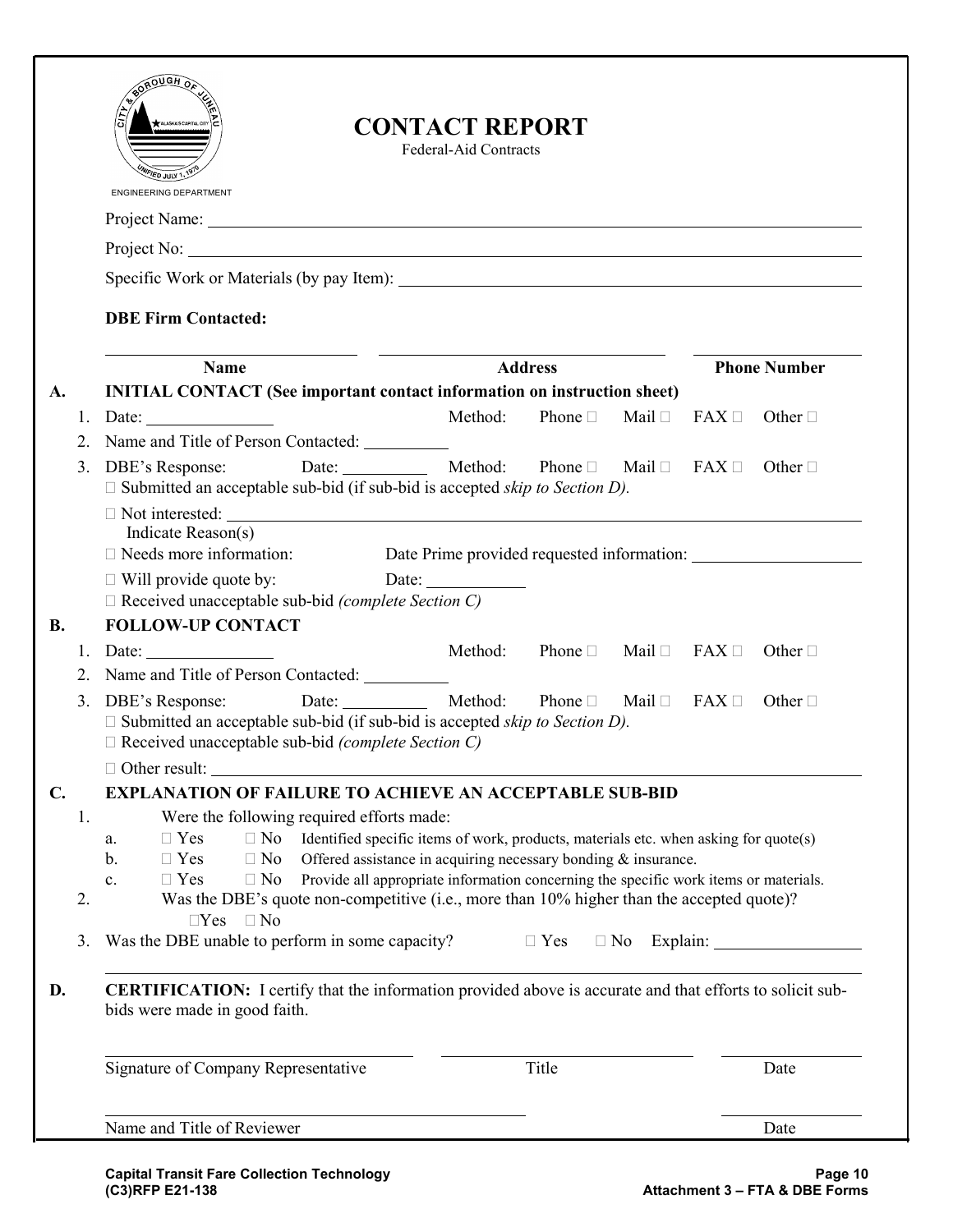## **INSTRUCTIONS**

**Project Name and Number:** Enter project name and number as they appear on bid documents.

**Work or Material:** Identify the specific work item or material that you requested this firm to furnish.

**Firm Contacted:** Enter name of firm as it appears in the current DOT&PF DBE directory.

**Address:** Enter address of firm contacted. **Phone Number:** Enter phone number of firm contacted.

#### **A. INITIAL CONTACT** (Must be made at least en calendar days prior to bid opening.)

- 1. **Date and Method of Initial Contact:** Indicate the method and date that actual contact was made or the date correspondence was postmarked. Leaving "please call me" message does not constitute a contact. Attach a copy of dated letter or fax.
- 2. **Name and Title of Person Contacted:** Enter name and title of company representative with whom you corresponded or discussed submitting a sub-bid.
- 3. **DBE's Response:** Indicate one or more of the responses listed. If a firm bid was received and accepted, skip to Section D.

#### **B. FOLLOW UP CONTACT**

If no response or an inconclusive response was received from the initial contact, a follow-up contact is required to determine for a certainty that the firm does not intend to submit a sub-bid or to conclude discussions with a sub-bid submittal.

- 1. **Date and Method of Follow-up Contact:** Indicate the method and date that actual contact was made or the date correspondence was postmarked. Leaving a "please call me" message does not constitute a contact. Attach a copy of dated letter or fax.
- 2. **Name and Title of Person Contacted.** Enter name and title of company representative with whom you corresponded or discussed submitting a sub-bid.
- 3. **DBE's Response:** Indicate one or more of the responses listed. If a firm bid was received and accepted, skip to Section D.

#### **C. EXPLANATION OF FAILURE TO ACHIEVE AN ACCEPTABLE BID**

- 1. A NO response to items 1a., b., or c. will result in rejection of this contact. Be specific on results of discussions.
- 2. A YES answer to item 2, is grounds for rejecting a DBE sub-bid.
- 3. A YES answer to item 3, is grounds for rejecting a DBE sub-bid, only if the inability to perform is in an area of work specifically identified as a sub-item under the applicable bid item.

### **D. CERTIFICATION**

This certification of accuracy and good faith by the Contractor will be verified by contact with the listed firm. Falsification of information on the DBE Contact Report is grounds for department action under AS36.30.640(4).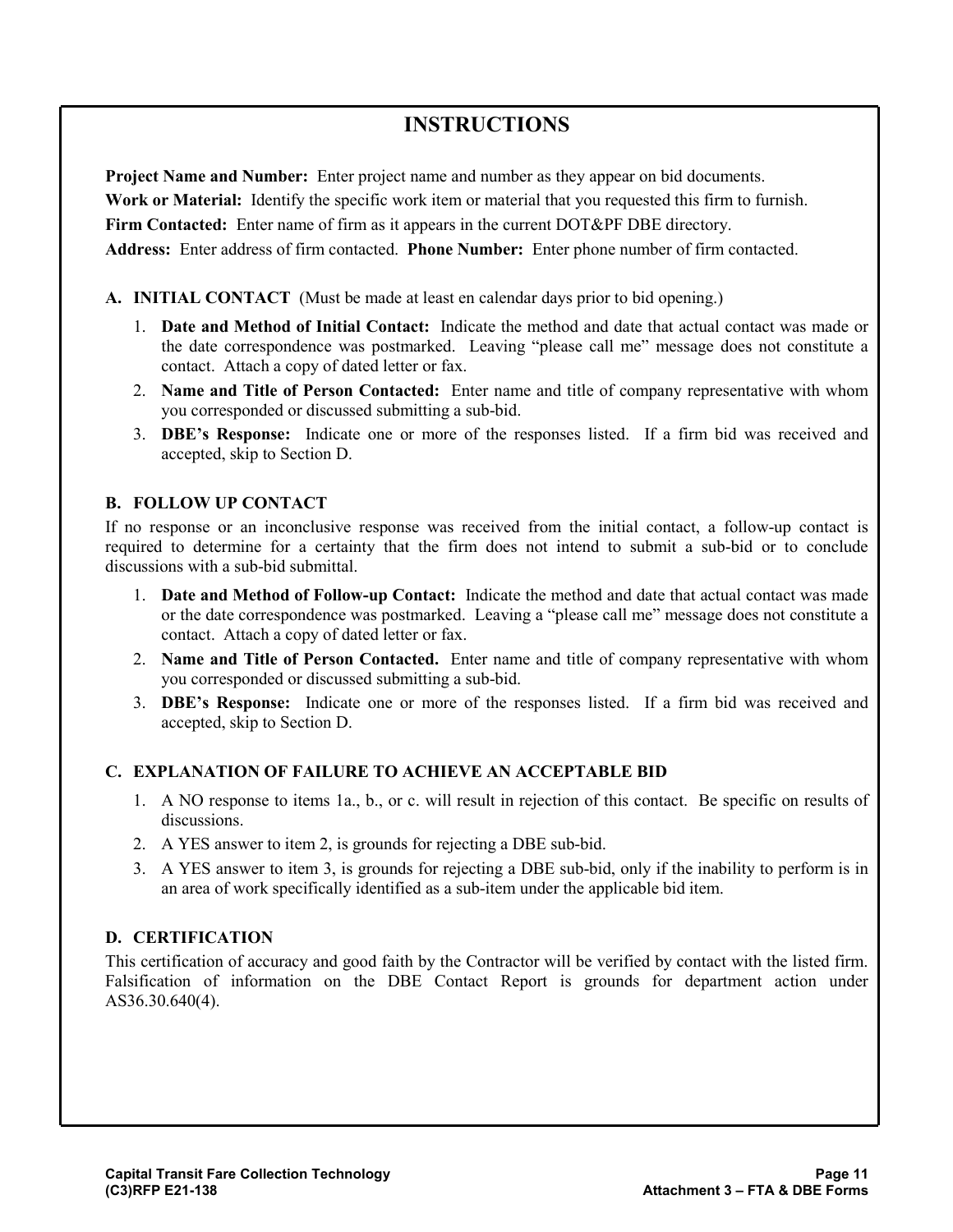

## **SUMMARY OF GOOD FAITH EFFORT DOCUMENTATION**

Federal-Aid Contracts

ENGINEERING DEPARTMENT

Project Name:

Contractor:

Project Number:

List **all** items considered for DBE utilization.

| a.                               | b.                                | c.                                       | d.                           | e.                |
|----------------------------------|-----------------------------------|------------------------------------------|------------------------------|-------------------|
| <b>MATERIAL OR SPECIFIC ITEM</b> | <b>ACCEPTABLE DBE</b>             | <b>NO. OF DBEs</b>                       | <b>NO. OF DBEs THAT</b>      | <b>NO. OF DBE</b> |
| OF WORK (SPECIFY PAY ITEM)       | <b>QUOTE RECEIVED<sup>1</sup></b> | <b>CONTACTED IN DBE</b>                  | <b>RESPONDED<sup>2</sup></b> | <b>QUOTES</b>     |
|                                  |                                   | <b>DIRECTORY</b>                         |                              | <b>RECEIVED</b>   |
| 1.                               |                                   |                                          |                              |                   |
| 2.                               |                                   |                                          |                              |                   |
| $\overline{3}$ .                 |                                   |                                          |                              |                   |
| 4.                               |                                   |                                          |                              |                   |
| 5.                               |                                   |                                          |                              |                   |
| 6.                               |                                   |                                          |                              |                   |
| 7.                               |                                   |                                          |                              |                   |
| 8.                               |                                   | TIOM I DRIMIALLI IMPUSA ALLBERTERAE AIRE |                              |                   |

#### LIST ADDITIONAL ITEMS ON REVERSE SIDE

<sup>1</sup> Check if acceptable DBE quote was received (if so, skip c, d, and e)

<sup>2</sup> Attach completed Contact Reports